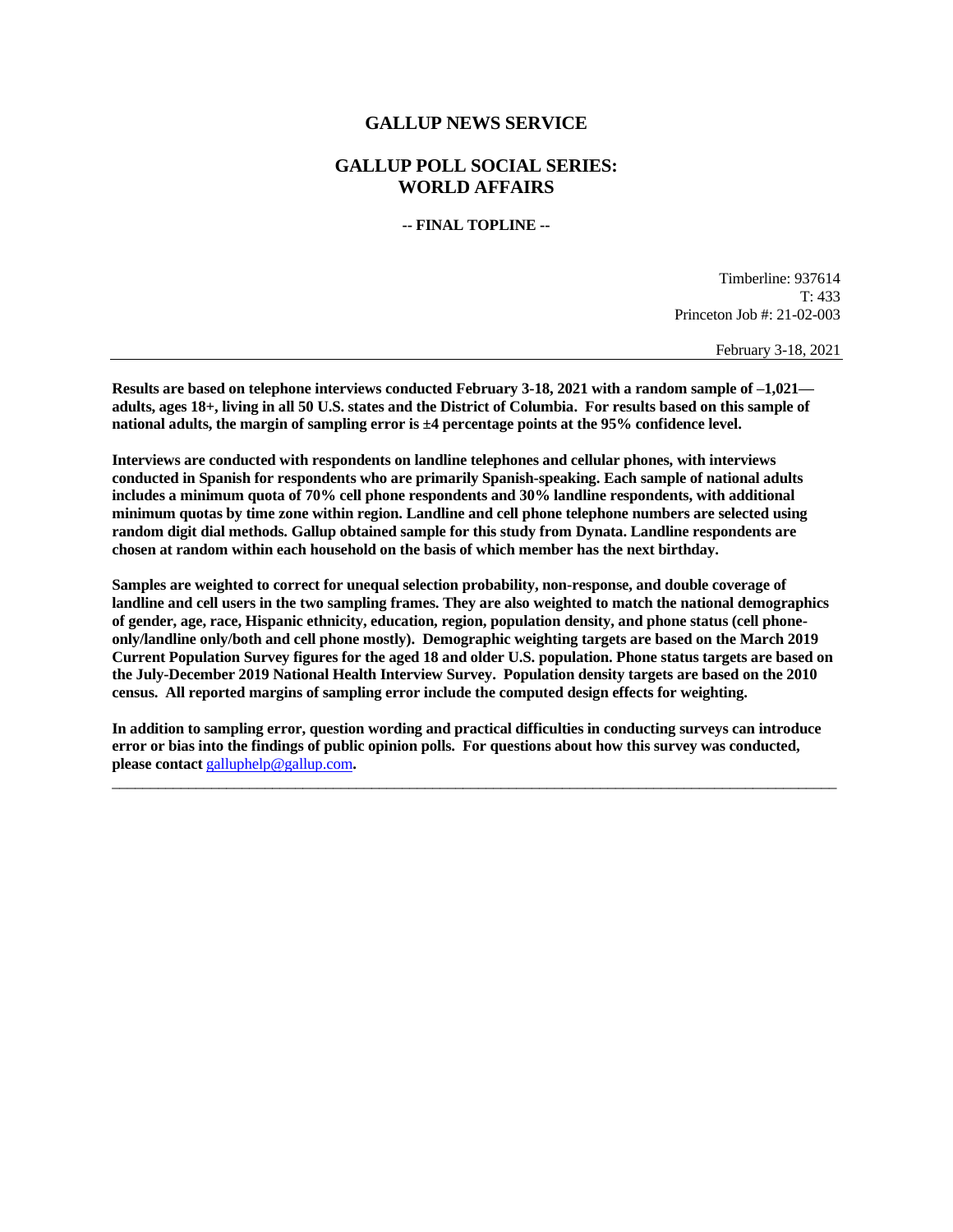| Next, I'd like your overall opinion of some foreign countries. What is your overall opinion of [RANDOM] |
|---------------------------------------------------------------------------------------------------------|
| ORDER]? Is it very favorable, mostly favorable, mostly unfavorable, or very unfavorable?                |

| 2021 Feb 3-18<br>(sorted by "total favorable") | Very<br>favorable | Mostly<br>favorable | Mostly<br>unfavorable | Very<br>unfavorable | No<br>opinion  | Total<br>favorable | Total<br>unfavorable |
|------------------------------------------------|-------------------|---------------------|-----------------------|---------------------|----------------|--------------------|----------------------|
|                                                |                   |                     |                       |                     |                |                    |                      |
| Canada                                         | 53                | 39                  | 5                     | 1                   | $\mathbf{1}$   | 92                 | 6                    |
| Great Britain                                  | 34                | 57                  | 6                     | $\overline{c}$      |                | 91                 | 8                    |
| France                                         | 26                | 61                  | 10                    | 2                   |                | 87                 | 12                   |
| Japan                                          | 30                | 54                  | 10                    | 7                   | *              | 84                 | 17                   |
| Germany                                        | 27                | 57                  | 10                    | 5                   | 2              | 84                 | 15                   |
| India                                          | 15                | 61                  | 17                    | 6                   | $\overline{c}$ | 77                 | 23                   |
| Israel                                         | 26                | 49                  | 17                    | 6                   | $\overline{c}$ | 75                 | 23                   |
| Taiwan                                         | 16                | 56                  | 17                    | 7                   | 3              | 72                 | 24                   |
| Mexico                                         | 14                | 51                  | 24                    | 10                  | 1              | 65                 | 34                   |
| Egypt                                          | 11                | 51                  | 27                    | 7                   | 3              | 62                 | 34                   |
| Cuba                                           | $\tau$            | 38                  | 36                    | 18                  | $\overline{c}$ | 45                 | 54                   |
| The Palestinian Authority                      | 5                 | 25                  | 41                    | 24                  | 6              | 30                 | 65                   |
| Russia                                         | 5                 | 17                  | 41                    | 36                  | 1              | 22                 | 77                   |
| Afghanistan                                    | 3                 | 18                  | 49                    | 30                  |                | 21                 | 79                   |
| Iraq                                           | $\overline{c}$    | 19                  | 47                    | 30                  | $\overline{c}$ | 21                 | 77                   |
| China                                          | 6                 | 14                  | 38                    | 41                  | 1              | $20\,$             | 79                   |
| Iran                                           | $\overline{2}$    | 11                  | 45                    | 40                  | $\overline{c}$ | 13                 | 85                   |
| North Korea                                    | 2                 | 9                   | 33                    | 56                  | 1              | 11                 | 89                   |

# **FULL RESULTS AND TRENDS:**

## **A. Afghanistan**

|                | Very<br>favorable | Mostly<br>favorable | Mostly<br>unfavorable | Very<br>unfavorable | No<br>opinion | Total<br>favorable | Total<br>unfavorable |
|----------------|-------------------|---------------------|-----------------------|---------------------|---------------|--------------------|----------------------|
| 2021 Feb 3-18  | 3                 | 18                  | 49                    | 30                  | 1             | 21                 | 79                   |
| 2020 Feb 3-16  | 3                 | 15                  | 53                    | 28                  |               | 18                 | 81                   |
| 2019 Feb 1-10  | 3                 | 16                  | 48                    | 29                  | 4             | 19                 | 77                   |
| 2018 Feb 1-10  | 3                 | 16                  | 48                    | 29                  | 4             | 19                 | 77                   |
| 2017 Feb 1-4   | 2                 | 15                  | 49                    | 31                  | 3             | 17                 | 80                   |
| 2016 Feb 3-7   | 2                 | 13                  | 46                    | 32                  | 6             | 15                 | 78                   |
| 2015 Feb 8-11  | $\overline{2}$    | 12                  | 47                    | 33                  | 6             | 14                 | 80                   |
| 2014 Feb 6-9   | 3                 | 11                  | 45                    | 38                  | 4             | 14                 | 83                   |
| 2013 Feb 7-10  | $\overline{c}$    | 13                  | 48                    | 32                  | 4             | 15                 | 80                   |
| 2012 Feb 2-5   | $\overline{c}$    | 12                  | 50                    | 32                  | 4             | 14                 | 82                   |
| 2011 Feb 2-5   | 2                 | 12                  | 52                    | 30                  | 4             | 14                 | 82                   |
| 2010 Feb 1-3   | 3                 | 15                  | 48                    | 31                  | 4             | 18                 | 79                   |
| 2009 Feb 9-12  | 2                 | 17                  | 42                    | 33                  | 7             | 19                 | 75                   |
| 2008 Feb 11-14 | $\overline{2}$    | 19                  | 47                    | 26                  | 5             | 21                 | 73                   |
| 2007 Feb 1-4   | 3                 | 20                  | 45                    | 26                  | 6             | 23                 | 71                   |
| 2006 Feb 6-9   | 3                 | 24                  | 42                    | 23                  | 8             | 27                 | 65                   |
| 2005 Feb 7-10  | 6                 | 34                  | 37                    | 17                  | 6             | 40                 | 54                   |
| 2004 Feb 9-12  | 4                 | 24                  | 39                    | 26                  | 7             | 28                 | 65                   |
| 2003 Feb 3-6   | 2                 | 23                  | 40                    | 26                  | 9             | 25                 | 66                   |
| 2002 Feb 1-4   | 4                 | 22                  | 34                    | 34                  | 6             | 26                 | 68                   |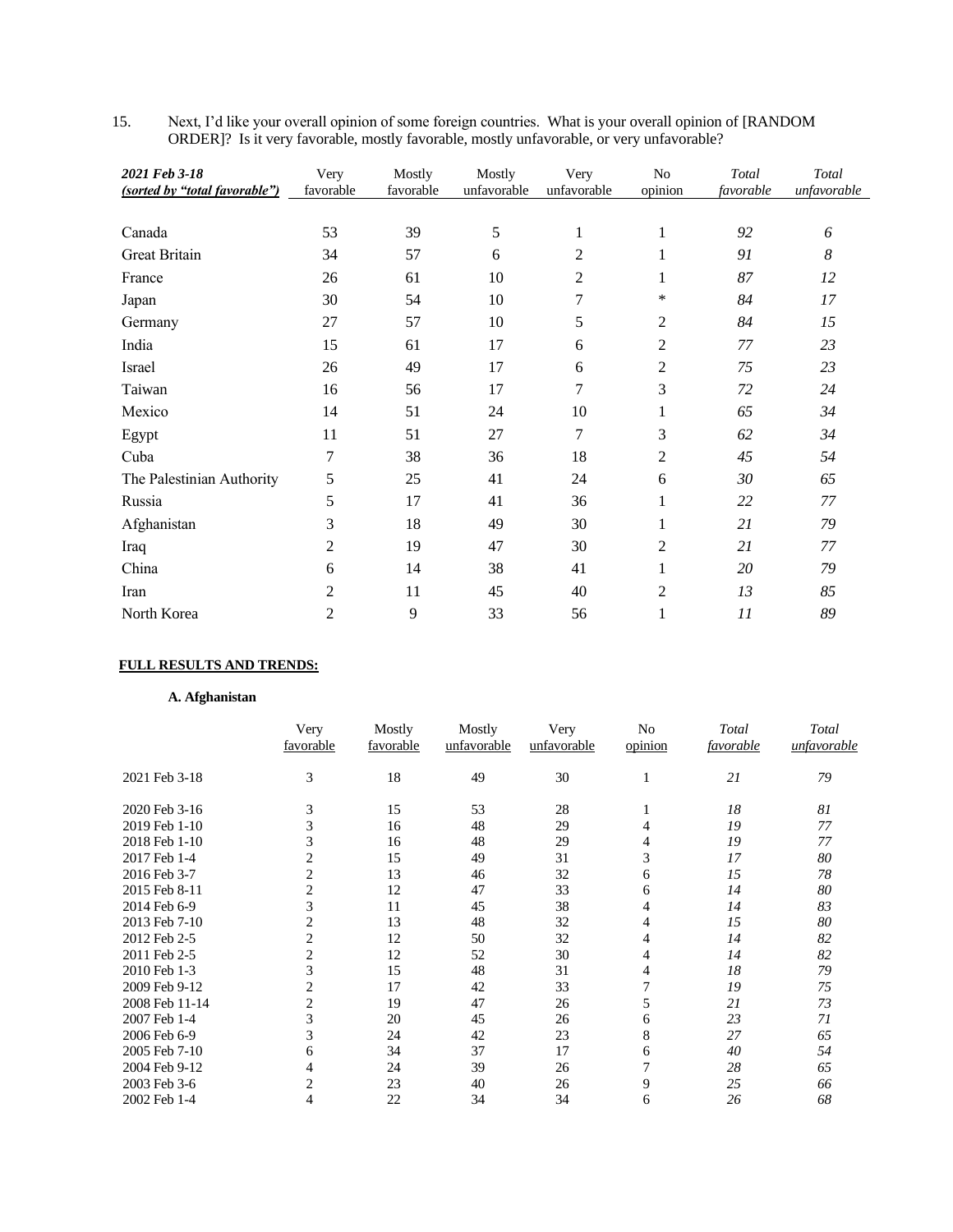| <b>B.</b> Canada  |                   |                     |                         |                     |                           |                    |                      |
|-------------------|-------------------|---------------------|-------------------------|---------------------|---------------------------|--------------------|----------------------|
|                   | Very<br>favorable | Mostly<br>favorable | Mostly<br>unfavorable   | Very<br>unfavorable | N <sub>o</sub><br>opinion | Total<br>favorable | Total<br>unfavorable |
| 2021 Feb 3-18     | 53                | 39                  | 5                       | 1                   | 1                         | 92                 | 6                    |
|                   |                   |                     |                         |                     |                           |                    |                      |
| 2020 Feb 3-16     | 48                | 45                  | 5                       | 2                   | *                         | 93                 | 7                    |
| 2019 Feb 1-10     | 50                | 42                  | 5                       | $\overline{c}$      | 2                         | 92                 | 7                    |
| 2018 Feb 1-10     | 50                | 44                  | $\overline{4}$          | $\overline{c}$      | 1                         | 94                 | 6                    |
| 2017 Feb 1-5      | 50                | 42                  | 6                       | $\overline{c}$      | 1                         | 92                 | 8                    |
| 2016 Feb 3-7      | 56                | 37                  | 3                       | $\overline{2}$      | $\overline{2}$            | 93                 | 5                    |
| 2015 Feb 8-11     | 52                | 40                  | $\overline{c}$          | $\overline{c}$      | 3                         | 92                 | 4                    |
| 2014 Feb 6-9      | 52                | 41                  | $\overline{c}$          | 3                   | $\overline{c}$            | 93                 | 5                    |
| 2013 Feb 7-10     | 53                | 38                  | 3                       | 2                   | 3                         | 91                 | 5                    |
| 2012 Feb 2-5      | 53                | 43                  | $\overline{2}$          | 1                   | $\overline{2}$            | 96                 | 3                    |
| 2011 Feb 2-5      | 49                | 43                  | 4                       | 2                   | $\overline{c}$            | 92                 | 6                    |
| 2010 Feb 1-3      | 39                | 51                  | 5                       | 1                   | 5                         | 90                 | 6                    |
| 2009 Feb 9-12     | 39                | 51                  | 4                       | 2                   | $\overline{4}$            | 90                 | 6                    |
| 2008 Feb 11-14    | 44                | 48                  | 4                       | $\overline{2}$      | $\overline{2}$            | 92                 | 6                    |
| 2007 Feb 1-4      | 43                | 49                  | 4                       | 1                   | $\overline{c}$            | 92                 | 5                    |
| 2006 Feb 6-9      | 40                | 49                  | 6                       | 3                   | $\mathbf{2}$              | 89                 | 9                    |
| 2005 Feb 7-10     | 38                | 48                  | 8                       | $\overline{c}$      | $\overline{4}$            | 86                 | 10                   |
| 2004 Feb 9-12     | 36                | 51                  | 7                       | 4                   | $\mathbf{2}$              | 87                 | $_{11}$              |
| 2003 Feb 3-6      | 43                | 46                  | 6                       |                     | $\overline{4}$            | 89                 | 7                    |
| 2002 Feb 4-6      | 49                | 43                  | 4                       | $\mathbf{1}$        | 3                         | 92                 | 5                    |
| 2001 Feb 1-4 ^    | 51                | 39                  | $\overline{4}$          | 3                   | 3                         | 90                 | 7                    |
| 1999 Feb 8-9      | 43                | 47                  | $\overline{2}$          | $\mathbf{1}$        | $\overline{7}$            | 90                 | $\mathfrak{Z}$       |
| 1996 Mar 8-10     | 47                | 42                  | 5                       | $\ast$              | 6                         | 89                 | 5                    |
| 1992 Feb 6-9      | 40                | 51                  | $\overline{4}$          |                     | 4                         | 91                 | 5                    |
| 1991 Mar 14-17    | 48                | 43                  | $\overline{2}$          |                     | 6                         | 91                 | 3                    |
| 1989 Aug 10-13    | 49                | 44                  | 1                       |                     | 5                         | 93                 | $\overline{c}$       |
| 1989 Feb 28-Mar 2 | 45                | 47                  | $\overline{\mathbf{c}}$ |                     | $\overline{c}$            | 92                 | $\mathfrak{Z}$       |
| 1987 Nov 6-Dec 4  | 51                | 42                  | $\overline{2}$          |                     | $\overline{\mathcal{L}}$  | 93                 | 3                    |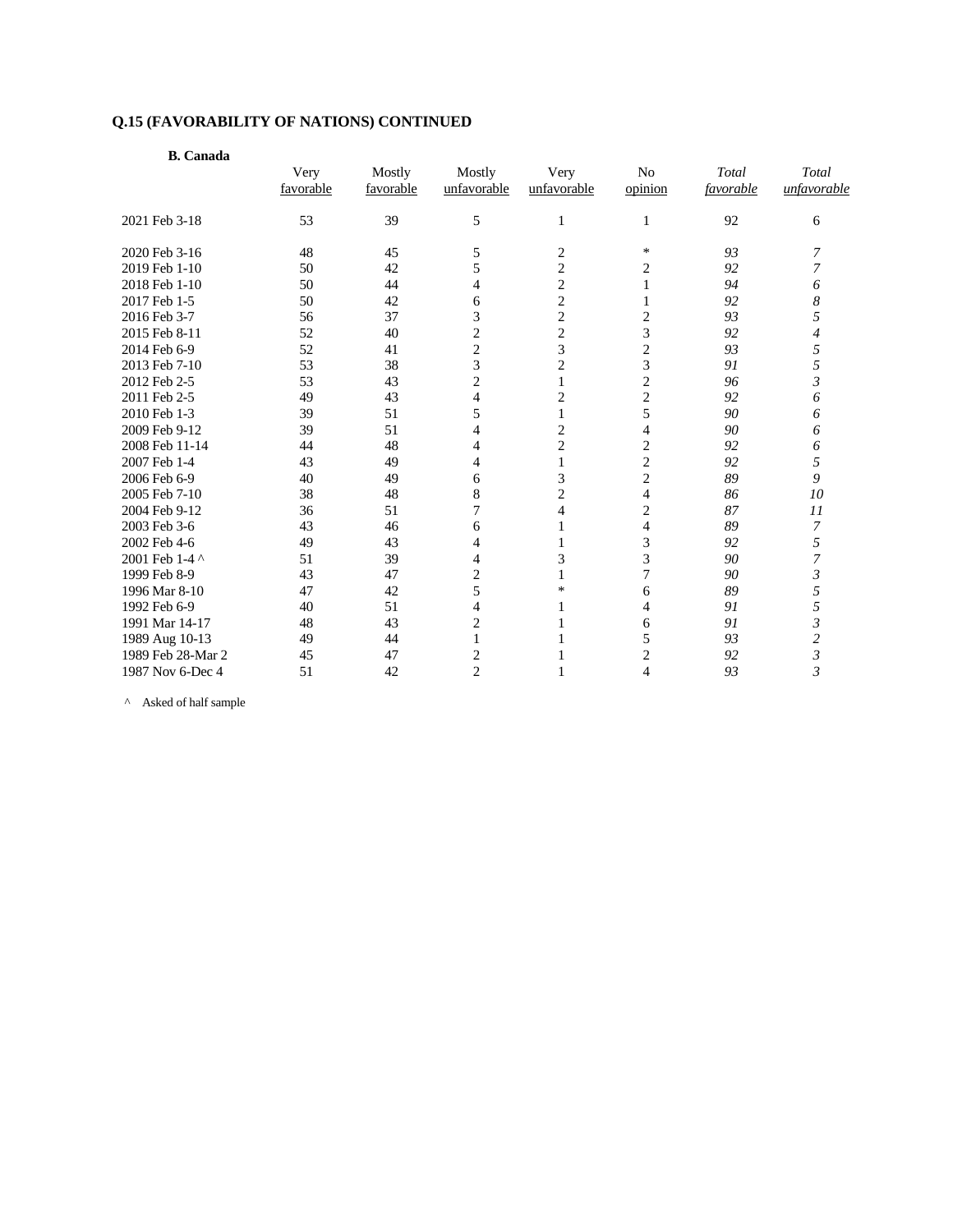| C. China          |           |           |             |             |                |           |             |
|-------------------|-----------|-----------|-------------|-------------|----------------|-----------|-------------|
|                   | Very      | Mostly    | Mostly      | Very        | No             | Total     | Total       |
|                   | favorable | favorable | unfavorable | unfavorable | opinion        | favorable | unfavorable |
| 2021 Feb 3-18     | 6         | 14        | 38          | 41          | $\mathbf{1}$   | 20        | 79          |
| 2020 Feb 3-16     | 5         | 28        | 43          | 24          | $\ast$         | 33        | 67          |
| 2019 Feb 1-10     | 8         | 33        | 39          | 18          | $\overline{c}$ | 41        | 57          |
| 2018 Feb 1-10     | 7         | 46        | 32          | 13          | $\overline{c}$ | 53        | 45          |
| 2017 Feb 1-5      | 10        | 40        | 35          | 13          | $\overline{c}$ | 50        | 48          |
| 2016 Feb 3-7      | 8         | 36        | 34          | 18          | $\overline{4}$ | 44        | 52          |
| 2015 Feb 8-11     | 8         | 36        | 34          | 16          | 5              | 44        | 50          |
| 2014 Feb 6-9      | 9         | 34        | 35          | 18          | 5              | 43        | 53          |
| 2013 Feb 7-10     | 8         | 35        | 35          | 17          | 5              | 43        | 52          |
| 2012 Feb 2-5      | 6         | 35        | 36          | 20          | $\overline{c}$ | 41        | 56          |
| 2011 Feb 2-5      | 6         | 41        | 37          | 13          | 3              | 47        | 50          |
| 2010 Feb 1-3      | 5         | 37        | 36          | 17          | 5              | 42        | 53          |
| 2009 Feb 9-12     | 5         | 36        | 34          | 17          | 7              | 41        | 51          |
| 2008 Feb 11-14    | 6         | 36        | 38          | 17          | 3              | 42        | 55          |
| 2007 Feb 1-4      | 7         | 41        | 32          | 15          | 6              | 48        | 47          |
| 2006 Feb 6-9      | 4         | 40        | 35          | 14          | 6              | 44        | 49          |
| 2005 Feb 7-10     | 5         | 42        | 35          | 12          | 6              | 47        | 47          |
| 2004 Feb 9-12     | 6         | 35        | 38          | 16          | 5              | 41        | 54          |
| 2003 Feb 3-6      | 6         | 39        | 34          | 12          | 9              | 45        | 46          |
| 2002 Feb 4-6      | 6         | 38        | 37          | 12          | 7              | 44        | 49          |
| 2001 Feb 1-4 ^    | 5         | 40        | 31          | 17          | 7              | 45        | 48          |
| 2000 Nov 13-15    | 5         | 31        | 39          | 18          | $\overline{7}$ | 36        | 57          |
| 2000 Mar 17-19    | 6         | 29        | 40          | 16          | 9              | 35        | 56          |
| 2000 Jan 25-26    | 4         | 29        | 33          | 18          | 16             | 33        | 51          |
| 1999 May 7-9      | 5         | 33        | 38          | 18          | 6              | 38        | 56          |
| 1999 Mar 12-14 ^  | 2         | 32        | 39          | 20          | 7              | 34        | 59          |
| 1999 Feb 8-9      | 8         | 31        | 34          | 16          | 11             | 39        | 50          |
| 1998 Jul 7-8      | 6         | 38        | 36          | 11          | 9              | 44        | 47          |
| 1998 Jun 22-23    | 5         | 34        | 42          | 9           | 10             | 39        | 47          |
| 1997 Jun 26-29    | 5         | 28        | 36          | 14          | 17             | 33        | 50          |
| 1996 Mar 8-10     | 6         | 33        | 35          | 16          | 10             | 39        | 51          |
| 1994 Feb 26-28    | 4         | 36        | 38          | 15          | 7              | 40        | 53          |
| 1991 Mar 14-17    | 5         | 30        | 35          | 18          | 12             | 35        | 53          |
| 1989 Aug 10-13    | 5         | 29        | 32          | 22          | 12             | 34        | 54          |
| 1989 Feb 28-Mar 2 | 12        | 60        | 10          | 3           | 15             | 72        | 13          |
| 1985 Feb 22-Mar 3 | 5         | 33        | 35          | 16          | 11             | 38        | 51          |
| 1979 Sep          | 18        | 46        | 18          | 7           | 10             | 64        | 25          |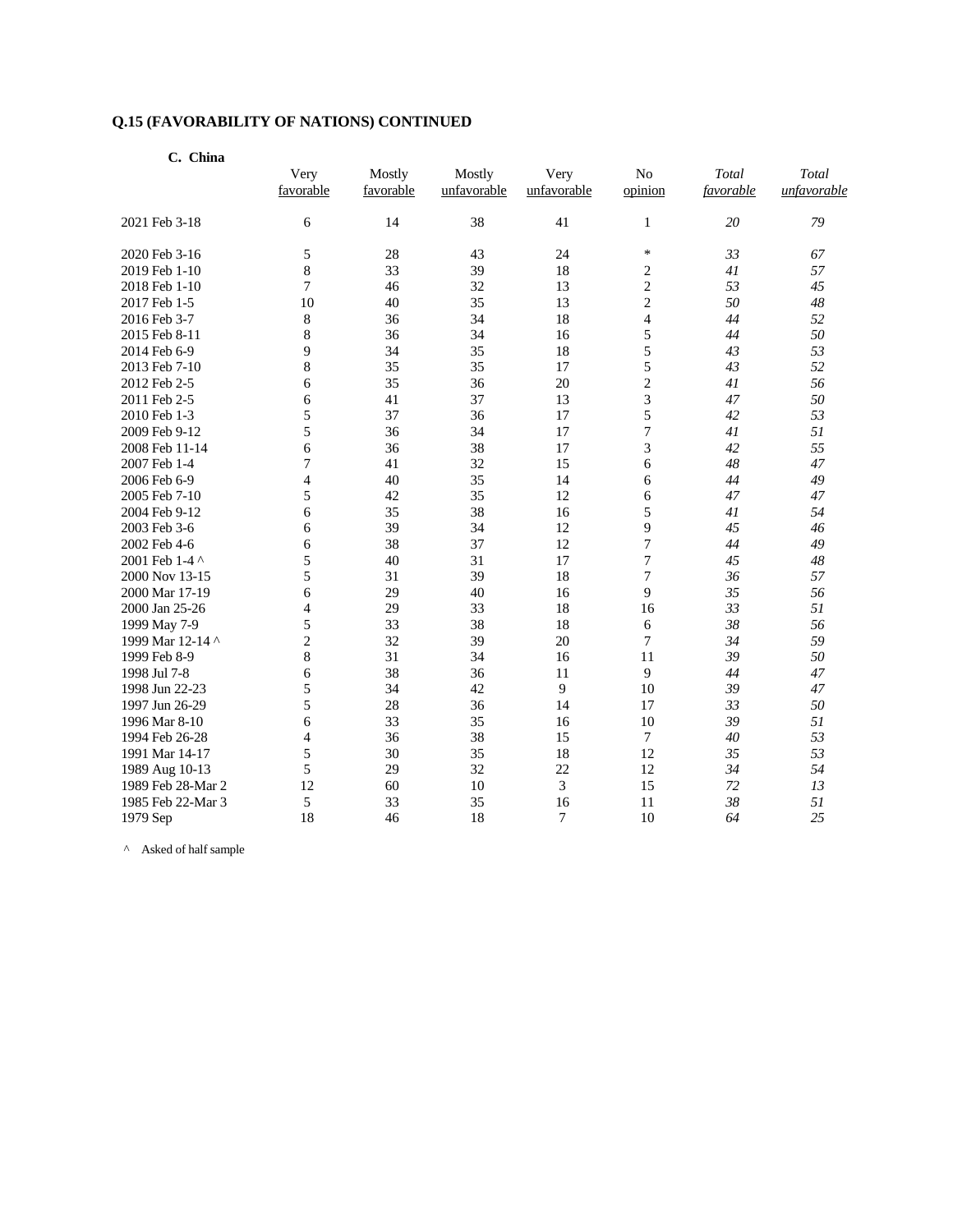| D. Cuba         |                   |                     |                       |                     |                |                    |                      |
|-----------------|-------------------|---------------------|-----------------------|---------------------|----------------|--------------------|----------------------|
|                 | Very<br>favorable | Mostly<br>favorable | Mostly<br>unfavorable | Very<br>unfavorable | No<br>opinion  | Total<br>favorable | Total<br>unfavorable |
|                 |                   |                     |                       |                     |                |                    |                      |
| 2021 Feb 3-18   | 7                 | 38                  | 36                    | 18                  | $\overline{c}$ | 45                 | 54                   |
| 2020 Feb 3-16   | 8                 | 39                  | 36                    | 16                  | 1              | 47                 | 52                   |
| 2019 Feb 1-10   | $\tau$            | 37                  | 36                    | 15                  | 4              | 44                 | 51                   |
| 2018 Feb 1-10   | 9                 | 39                  | 33                    | 16                  | 4              | 48                 | 49                   |
| 2017 Feb 1-5    | 9                 | 42                  | 33                    | 13                  | 3              | 51                 | 46                   |
| 2016 Feb 3-7    | 11                | 43                  | 28                    | 12                  | 6              | 54                 | 40                   |
| 2015 Feb 8-11   | 7                 | 39                  | 32                    | 16                  | 7              | 46                 | $\sqrt{48}$          |
| 2014 Feb 6-9    | 7                 | 31                  | 38                    | 19                  | 6              | 38                 | 57                   |
| 2013 Feb 7-10   | 5                 | 29                  | 38                    | 21                  | 6              | 34                 | 59                   |
| 2012 Feb 2-5    | 5                 | 32                  | 39                    | 18                  | 6              | 37                 | 57                   |
| 2011 Feb 2-5    | $\overline{4}$    | 26                  | 43                    | 19                  | $\,8\,$        | 30                 | 62                   |
| 2010 Feb 1-3    | 3                 | 26                  | 43                    | 21                  | $\overline{7}$ | 29                 | 64                   |
| 2009 Feb 9-12   | 4                 | 25                  | 40                    | 20                  | 9              | 29                 | 60                   |
| 2008 Feb 11-14  | $\overline{2}$    | 25                  | 45                    | $22\,$              | 6              | 27                 | 67                   |
| 2007 Feb 1-4    | 3                 | 22                  | 45                    | 23                  | $\overline{7}$ | 25                 | 68                   |
| 2006 Feb 6-9    | 3                 | 18                  | 51                    | 20                  | 7              | 21                 | 71                   |
| 2005 Feb 7-10   | 3                 | 25                  | 46                    | 19                  | $\sqrt{ }$     | 28                 | 65                   |
| 2004 Feb 9-12   | 3                 | 25                  | 44                    | 23                  | 5              | 28                 | 67                   |
| 2003 Feb 3-6    | $\overline{4}$    | 24                  | 42                    | 21                  | 9              | 28                 | 63                   |
| 2002 Feb 4-6    | $\overline{4}$    | 27                  | 41                    | 20                  | 8              | 31                 | 61                   |
| 2001 Feb 1-4 ^  | 4                 | 23                  | 41                    | 27                  | 5              | 27                 | 68                   |
| 1999 May 7-9    | $\overline{4}$    | 20                  | 45                    | 24                  | $\overline{7}$ | 24                 | 69                   |
| 1999 Mar 19-21  | 4                 | 28                  | 48                    | 13                  | $\overline{7}$ | 32                 | 61                   |
| 1996 Mar 8-10 ^ | $\overline{2}$    | 8                   | 40                    | 41                  | 9              | 10                 | 81                   |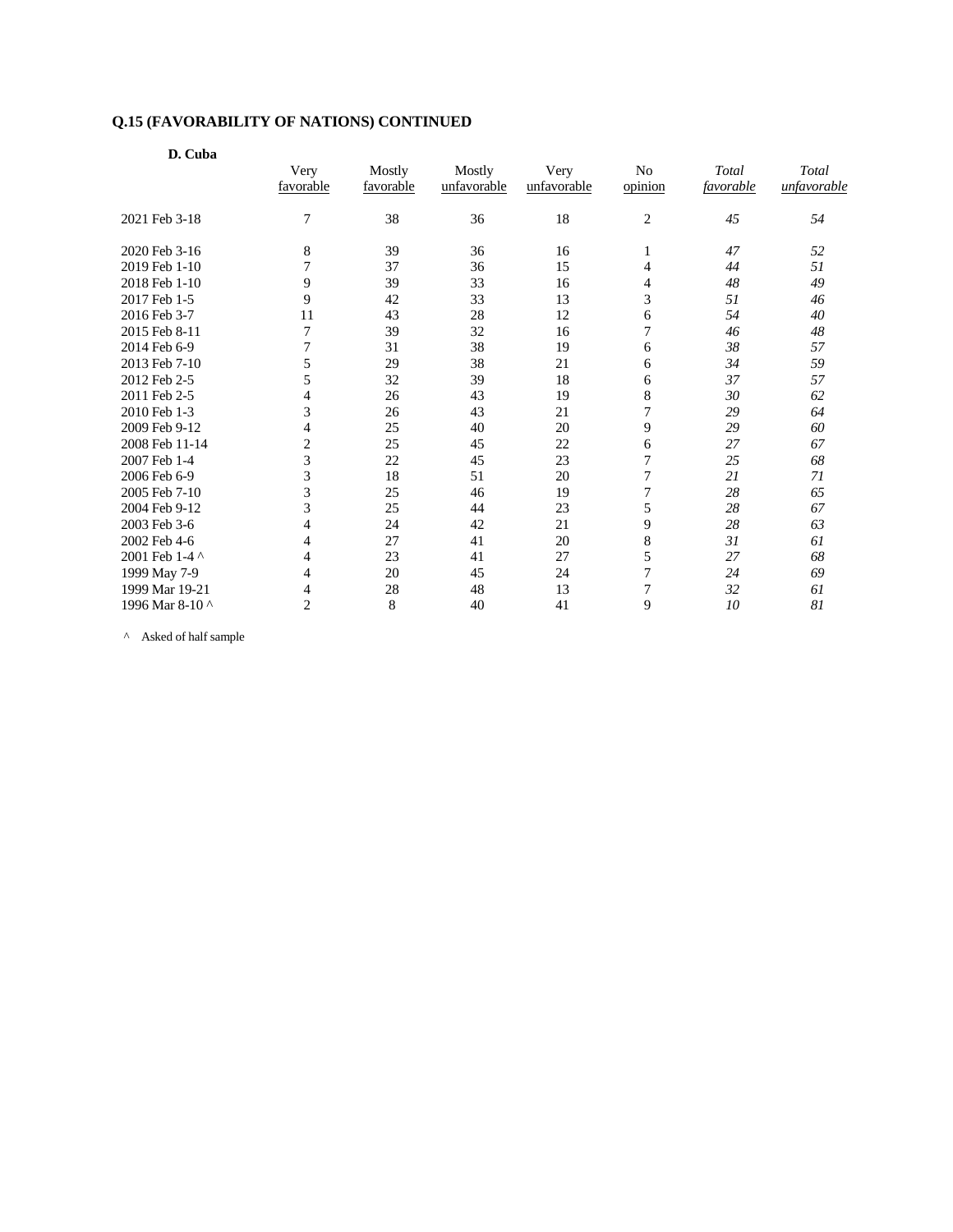| E. Egypt          |                |           |             |                  |                |           |             |
|-------------------|----------------|-----------|-------------|------------------|----------------|-----------|-------------|
|                   | Very           | Mostly    | Mostly      | Very             | N <sub>o</sub> | Total     | Total       |
|                   | favorable      | favorable | unfavorable | unfavorable      | opinion        | favorable | unfavorable |
| 2021 Feb 3-18     | 11             | 51        | 27          | $\boldsymbol{7}$ | 3              | 62        | 34          |
| 2020 Feb 3-16     | 10             | 53        | 28          | 6                | 3              | 63        | 34          |
| 2019 Feb 1-10     | 9              | 48        | 30          | 6                | 6              | 57        | 36          |
| 2018 Feb 1-10     | 9              | 50        | 27          | 8                | 5              | 59        | 35          |
| 2017 Feb 1-5      | 10             | 42        | 35          | $\,$ 8 $\,$      | 5              | 52        | 43          |
| 2016 Feb 3-7      | 9              | 44        | 32          | $\overline{7}$   | 9              | 53        | 39          |
| 2015 Feb 8-11     | 7              | 42        | 33          | 8                | 10             | 49        | 41          |
| 2014 Feb 6-9      | 9              | 36        | 33          | 12               | 10             | 45        | 45          |
| 2013 Feb 7-10     | 9              | 31        | 36          | 17               | 7              | 40        | 53          |
| 2012 Feb 2-5      | 5              | 42        | 36          | 11               | 7              | 47        | 47          |
| 2011 Feb 2-5      | 4              | 36        | 37          | 13               | 10             | 40        | 50          |
| 2010 Feb 1-3      | 8              | 50        | 24          | 5                | 14             | 58        | 29          |
| 2009 Feb 9-12     | 8              | 51        | 21          | 6                | 14             | 59        | 27          |
| 2008 Feb 11-14    | 9              | 53        | 21          | 5                | 13             | 62        | 26          |
| 2007 Feb 1-4      | 8              | 52        | 23          | 5                | 11             | 60        | 28          |
| 2006 Feb 6-9      | 8              | 50        | 22          | 5                | 14             | 58        | 27          |
| 2005 Feb 7-10     | 8              | 56        | 22          | $\overline{4}$   | 10             | 64        | 26          |
| 2004 Feb 9-12     | 7              | 51        | 25          | 7                | 10             | 58        | 32          |
| 2003 Feb 3-6      | 6              | 50        | 20          | 5                | 19             | 56        | 25          |
| 2002 Feb 4-6      | $\overline{7}$ | 47        | 29          | 5                | 12             | 54        | 34          |
| 2001 Feb 1-4 ^    | 11             | 54        | 19          | 4                | 12             | 65        | 23          |
| 1996 Mar 8-10     | 10             | 48        | 19          | 5                | 17             | 58        | 24          |
| 1991 Aug 8-11     | 9              | 54        | 15          | 5                | 17             | 63        | 20          |
| 1991 Mar 14-17    | 11             | 55        | 14          | 3                | 17             | 66        | 17          |
| 1991 Jan 30-Feb 2 | 10             | 56        | 12          | 3                | 19             | 66        | 15          |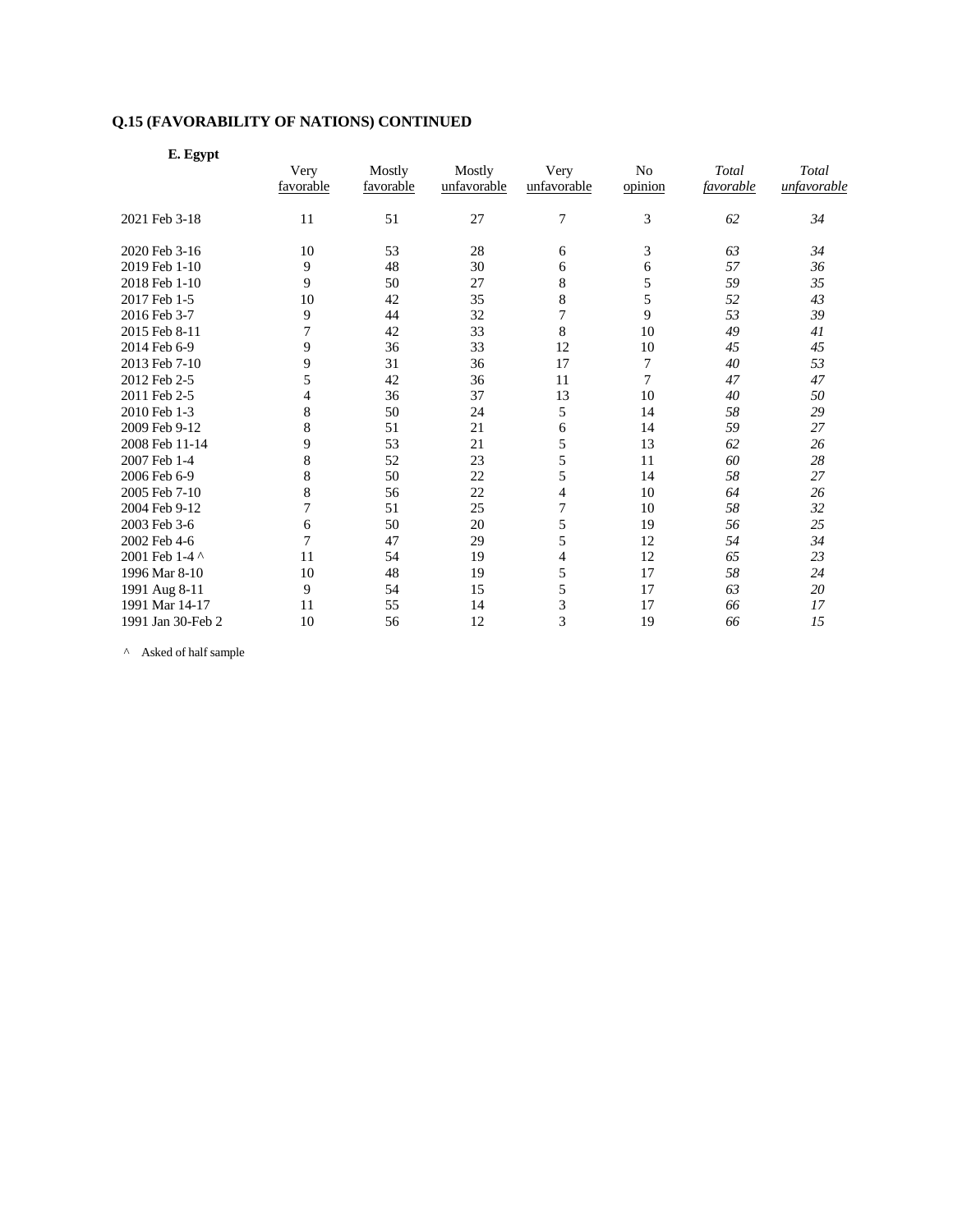| F. France         |           |           |             |               |                |           |             |
|-------------------|-----------|-----------|-------------|---------------|----------------|-----------|-------------|
|                   | Very      | Mostly    | Mostly      | Very          | No             | Total     | Total       |
|                   | favorable | favorable | unfavorable | unfavorable   | opinion        | favorable | unfavorable |
| 2021 Feb 3-18     | 26        | 61        | 10          | 2             | 1              | 87        | 12          |
| 2020 Feb 3-16     | 28        | 56        | 11          | 3             | 1              | 84        | 14          |
| 2019 Feb 1-10     | 27        | 54        | 12          | 5             | $\overline{c}$ | 81        | 17          |
| 2018 Feb 1-10     | 25        | 59        | 9           | 3             | 3              | 84        | 12          |
| 2017 Feb 1-5      | 25        | 58        | 12          | 3             | $\overline{c}$ | 83        | 15          |
| 2016 Feb 3-7      | 29        | 58        | 6           | $\frac{2}{3}$ | $\overline{4}$ | 87        | 8           |
| 2015 Feb 8-11     | 24        | 58        | 9           |               | 6              | 82        | 12          |
| 2014 Feb 6-9      | 19        | 59        | 12          | 5             | 6              | 78        | 17          |
| 2013 Feb 7-10     | 22        | 51        | 17          | 5             | 5              | 73        | 22          |
| 2012 Feb 2-5      | 18        | 57        | 17          | 4             | 5              | 75        | 21          |
| 2011 Feb 2-5      | 20        | 51        | 19          | 5             | 5              | 71        | 24          |
| 2010 Feb 1-3      | 13        | 50        | 24          | 7             | 6              | 63        | 31          |
| 2009 Feb 9-12     | 12        | 52        | 22          | 8             | 6              | 64        | 30          |
| 2008 Feb 11-14    | 16        | 53        | 18          | 9             | 5              | 69        | 27          |
| 2007 Feb 1-4      | 14        | 43        | 27          | 11            | 5              | 57        | 38          |
| 2006 Feb 6-9      | 12        | 42        | 28          | 12            | 7              | 54        | 40          |
| 2005 Feb 7-10     | 12        | 39        | 30          | 13            | 6              | 51        | 43          |
| 2004 Feb 9-12     | 10        | 37        | 31          | 18            | 4              | 47        | 49          |
| 2003 Mar 14-15 ^  | 6         | 28        | 25          | 39            | $\overline{c}$ | 34        | 64          |
| 2003 Feb 3-6      | 13        | 46        | 23          | 10            | 8              | 59        | 33          |
| 2002 Feb 4-6      | 23        | 56        | 13          | 3             | 5              | 79        | 16          |
| 2001 Feb 1-4 ^    | 22        | 55        | 12          | 5             | 6              | 77        | 17          |
| 1999 Feb 8-9      | 17        | 54        | 14          | 4             | 11             | 71        | 18          |
| 1996 Mar 8-10     | 15        | 55        | 16          | 4             | 11             | 70        | 20          |
| 1991 Mar 14-17    | 18        | 61        | 9           | 3             | 9              | 79        | 12          |
| 1991 Jan 30-Feb 2 | 17        | 57        | 11          | 4             | 11             | 74        | 15          |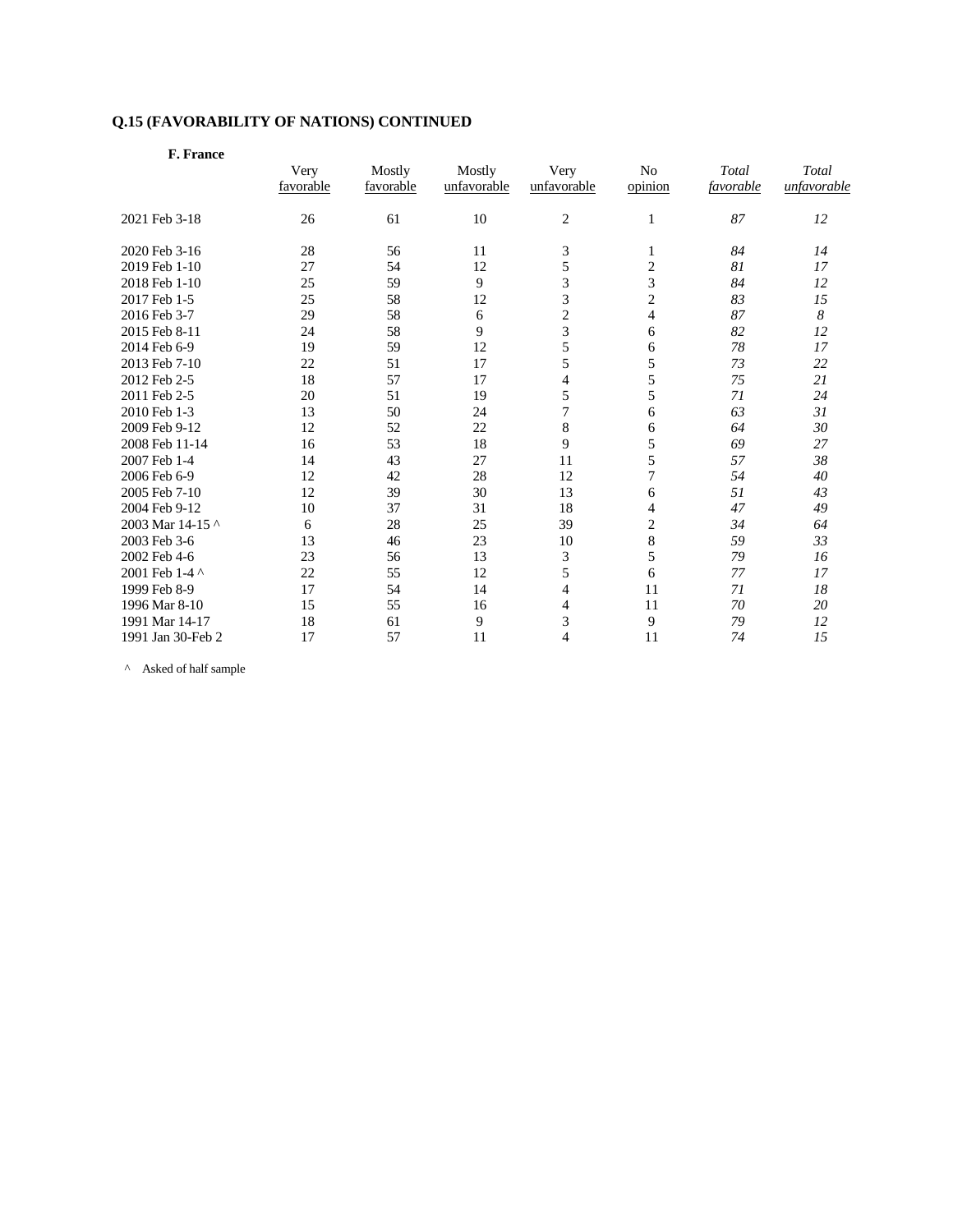| G. Germany       |                   |                     |                       |                          |                           |                    |                      |
|------------------|-------------------|---------------------|-----------------------|--------------------------|---------------------------|--------------------|----------------------|
|                  | Very<br>favorable | Mostly<br>favorable | Mostly<br>unfavorable | Very<br>unfavorable      | N <sub>o</sub><br>opinion | Total<br>favorable | Total<br>unfavorable |
| 2021 Feb 3-18    | 27                | 57                  | 10                    | 5                        | $\overline{c}$            | 84                 | 15                   |
| 2020 Feb 3-16    | 27                | 58                  | 10                    | 3                        | 1                         | 85                 | 13                   |
| 2019 Feb 1-10    | 28                | 55                  | 11                    | 3                        | 3                         | 83                 | 14                   |
| 2018 Feb 1-10    | 27                | 57                  | 10                    | $\overline{4}$           | $\overline{c}$            | 84                 | 14                   |
| 2017 Feb 1-5     | 25                | 57                  | 12                    | 4                        | $\overline{c}$            | 82                 | 16                   |
| 2016 Feb 3-7     | 30                | 55                  | 8                     | $\overline{2}$           | 5                         | 85                 | 10                   |
| 2015 Feb 8-11    | 27                | 54                  | 10                    | 3                        | 5                         | 81                 | 13                   |
| 2014 Feb 6-9     | 24                | 57                  | 9                     | 4                        | 5                         | 81                 | 13                   |
| 2013 Feb 7-10    | 28                | 57                  | 6                     | 4                        | 5                         | 85                 | 10                   |
| 2012 Feb 2-5     | 29                | 57                  | 7                     | $\overline{c}$           | 5                         | 86                 | 9                    |
| 2011 Feb 2-5     | 22                | 60                  | 8                     | $\overline{\mathcal{L}}$ | 6                         | 82                 | 12                   |
| 2010 Feb 1-3     | 19                | 61                  | 10                    | $\overline{c}$           | 8                         | 80                 | 12                   |
| 2009 Feb 9-12    | 17                | 62                  | $\,8\,$               | $\overline{4}$           | 8                         | 79                 | 12                   |
| 2008 Feb 11-14   | 20                | 62                  | 9                     | $\overline{4}$           | 6                         | 82                 | 13                   |
| 2007 Feb 1-4     | 19                | 64                  | 8                     | 3                        | 6                         | 83                 | II                   |
| 2006 Feb 6-9     | 17                | 62                  | 11                    | 4                        | 6                         | 79                 | 15                   |
| 2005 Feb 7-10    | 17                | 56                  | 18                    | 4                        | 5                         | 73                 | 22                   |
| 2004 Feb 9-12    | 13                | 56                  | 19                    | 7                        | 5                         | 69                 | 26                   |
| 2003 Mar 14-15 ^ | 8                 | 41                  | 30                    | 14                       | 7                         | 49                 | 44                   |
| 2003 Feb 3-6     | 12                | 59                  | 16                    | 5                        | 8                         | 71                 | 21                   |
| 2002 Feb 4-6     | 22                | 61                  | 8                     | 3                        | 6                         | 83                 | II                   |
| 2001 Feb 1-4 ^   | 20                | 55                  | 9                     | $\overline{7}$           | 9                         | 75                 | 16                   |
| 2000 Nov 13-15   | 16                | 61                  | 11                    | 5                        | $\sqrt{ }$                | 77                 | 16                   |
| 1999 Nov 4-7     | 11                | 66                  | 13                    | 5                        | 5                         | 77                 | 18                   |
| 1999 Feb 8-9     | 18                | 61                  | 7                     | $\overline{4}$           | 10                        | 79                 | 11                   |
| 1996 Mar 8-10    | 17                | 58                  | 13                    | 3                        | 9                         | 75                 | 16                   |
| 1993 Jun 29-30   | 10                | 53                  | 19                    | 9                        | 9                         | 63                 | 28                   |
| 1992 Feb 6-9     | 17                | 57                  | 14                    | 6                        | 6                         | 74                 | 20                   |
| 1991 Mar 14-17   | 16                | 62                  | 11                    | 3                        | 8                         | 78                 | 14                   |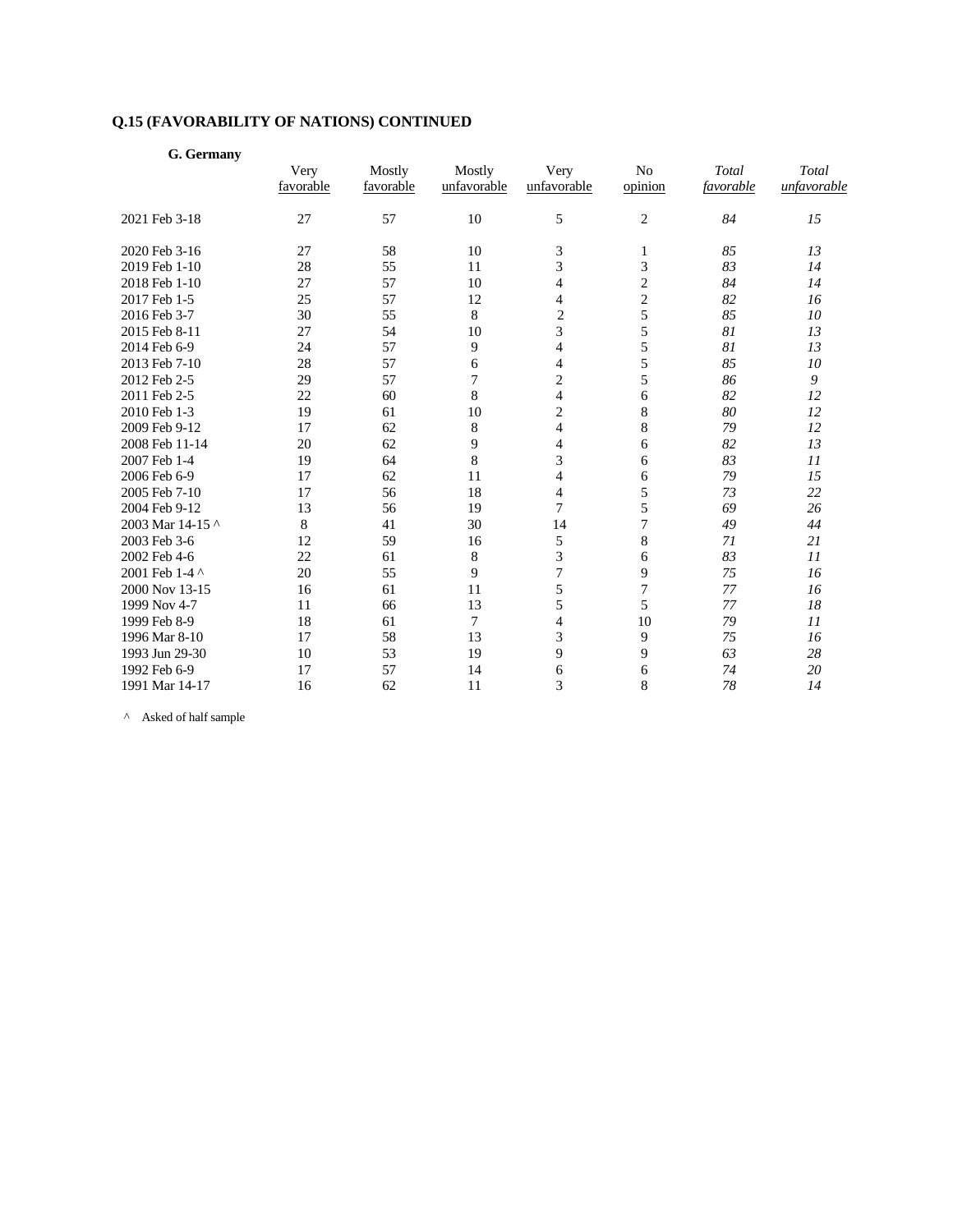| H. Great Britain  |                   |                     |                       |                     |                           |                    |                      |
|-------------------|-------------------|---------------------|-----------------------|---------------------|---------------------------|--------------------|----------------------|
|                   | Very<br>favorable | Mostly<br>favorable | Mostly<br>unfavorable | Very<br>unfavorable | N <sub>o</sub><br>opinion | Total<br>favorable | Total<br>unfavorable |
| 2021 Feb 3-18     | 34                | 57                  | 6                     | 2                   | $\mathbf{1}$              | 91                 | 8                    |
| 2020 Feb 3-16     | 38                | 52                  | 7                     | 2                   | 1                         | 90                 | 9                    |
| 2019 Feb 1-10     | 37                | 50                  | 8                     | 2                   | 3                         | 87                 | 10                   |
| 2018 Feb 1-10     | 39                | 50                  | 5                     | 3                   | 3                         | 89                 | 8                    |
| 2017 Feb 1-5      | 43                | 48                  | 5                     | $\overline{2}$      | $\overline{c}$            | 91                 | 7                    |
| 2016 Feb 3-7      | 43                | 47                  | 3                     | 1                   | 5                         | 90                 | 4                    |
| 2015 Feb 8-11     | 43                | 47                  | 4                     | $\overline{c}$      | $\overline{4}$            | 90                 | 6                    |
| 2014 Feb 6-9      | 43                | 47                  | $\mathfrak{Z}$        | 3                   | $\overline{4}$            | 90                 | 6                    |
| 2013 Feb 7-10     | 43                | 45                  | 6                     | $\overline{c}$      | $\overline{4}$            | 88                 | 8                    |
| 2012 Feb 2-5      | 47                | 43                  | 4                     | 1                   | 4                         | 90                 | 5                    |
| 2011 Feb 2-5      | 42                | 46                  | 5                     | $\overline{2}$      | $\overline{4}$            | 88                 | 7                    |
| 2010 Feb 1-3      | 30                | 57                  | 6                     | 1                   | 5                         | 87                 | 7                    |
| 2009 Feb 9-12     | 36                | 53                  | 4                     | 3                   | 5                         | 89                 | 7                    |
| 2008 Feb 11-14    | 39                | 50                  | 5                     | $\overline{c}$      | 3                         | 89                 | 7                    |
| 2007 Feb 1-4      | 45                | 44                  | 5                     | 3                   | $\overline{4}$            | 89                 | 8                    |
| 2006 Feb 6-9      | 46                | 42                  | 5                     | 3                   | $\overline{4}$            | 88                 | 8                    |
| 2005 Feb 7-10     | 48                | 43                  | 3                     | 1                   | 5                         | 91                 | $\overline{4}$       |
| 2004 Feb 9-12     | 40                | 47                  | $\overline{7}$        | 3                   | 3                         | 87                 | 10                   |
| 2003 Mar 14-15 ^  | 43                | 43                  | 6                     | 3                   | 5                         | 86                 | 9                    |
| 2003 Feb 3-6      | 45                | 44                  | 4                     | $\overline{c}$      | 5                         | 89                 | 6                    |
| 2002 Feb 4-6      | 48                | 42                  | 5                     | $\overline{c}$      | 3                         | 90                 | 7                    |
| 2001 Feb 1-4 ^    | 41                | 44                  | 6                     | $\overline{3}$      | 6                         | 85                 | 9                    |
| 2000 Nov 13-15    | 27                | 55                  | $\overline{7}$        | 3                   | 8                         | 82                 | 10                   |
| 1999 May 7-9      | 37                | 52                  | 5                     | $\mathfrak{Z}$      | 3                         | 89                 | 8                    |
| 1999 Feb 8-9      | 34                | 50                  | 4                     | 3                   | 9                         | 84                 | 7                    |
| 1996 Mar 8-10     | 30                | 51                  | 8                     | $\overline{c}$      | 9                         | 81                 | 10                   |
| 1991 Mar 14-17    | 49                | 40                  | 4                     | 1                   | 6                         | 89                 | 5                    |
| 1991 Jan 30-Feb 2 | 45                | 45                  | 3                     |                     | 6                         | 90                 | $\overline{4}$       |
| 1989 Feb 28-Mar 2 | 29                | 57                  | 4                     | 3                   | 7                         | 86                 | 7                    |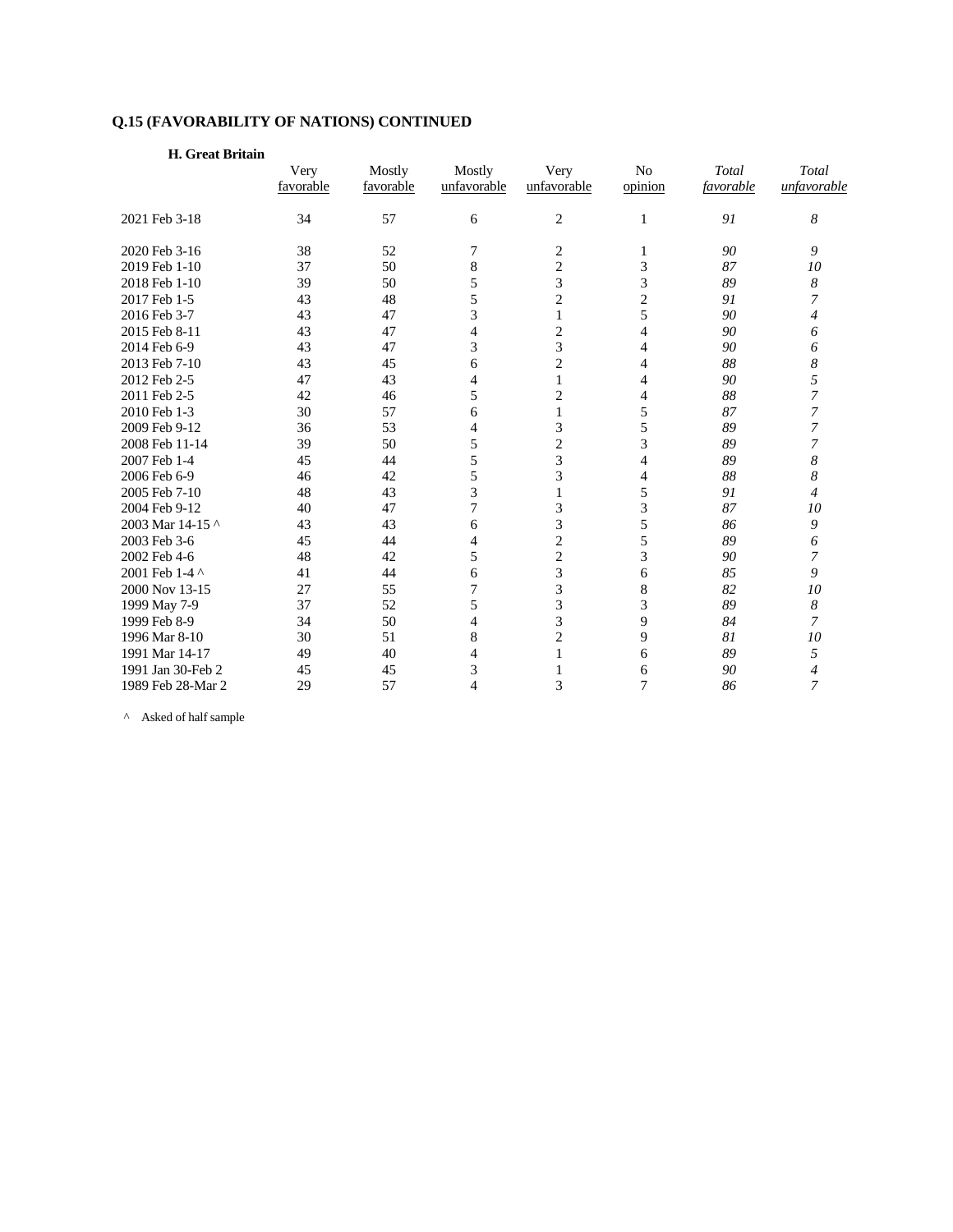| I. India       |           |           |             |             |                |           |             |
|----------------|-----------|-----------|-------------|-------------|----------------|-----------|-------------|
|                | Very      | Mostly    | Mostly      | Very        | No             | Total     | Total       |
|                | favorable | favorable | unfavorable | unfavorable | opinion        | favorable | unfavorable |
| 2021 Feb 3-18  | 15        | 61        | 17          | 6           | $\overline{c}$ | 77        | 23          |
| 2020 Feb 3-16  | 13        | 62        | 18          | 4           | 3              | 75        | 22          |
| 2019 Feb 1-10  | 14        | 58        | 18          | 5           | 5              | 72        | 23          |
| 2018 Feb 1-10  | 15        | 60        | 15          | 5           | 5              | 75        | 20          |
| 2017 Feb 1-5   | 15        | 59        | 16          | 5           | 5              | 74        | 21          |
| 2016 Feb 3-7   | 16        | 59        | 15          | 3           | $\tau$         | 75        | 18          |
| 2015 Feb 8-11  | 13        | 58        | 15          | 6           | 8              | 71        | 21          |
| 2014 Feb 6-9   | 13        | 59        | 16          | 5           | $\overline{7}$ | 72        | 21          |
| 2013 Feb 7-10  | 13        | 55        | 17          | 6           | $\,$ 8 $\,$    | 68        | 23          |
| 2012 Feb 2-5   | 16        | 59        | 15          | 5           | 5              | 75        | 20          |
| 2011 Feb 2-5   | 12        | 60        | 16          | 4           | 9              | 72        | 20          |
| 2010 Feb 1-3   | 9         | 57        | 20          | 5           | 9              | 66        | 25          |
| 2009 Feb 9-12  | 9         | 55        | 19          | 6           | 11             | 64        | 25          |
| 2008 Feb 11-14 | 10        | 59        | 18          | 4           | 10             | 69        | 22          |
| 2007 Feb 1-4   | 12        | 57        | 16          | 6           | 9              | 69        | 22          |
| 2006 Feb 6-9   | 10        | 56        | 16          | 7           | 11             | 66        | 23          |
| 2005 Feb 7-10  | 10        | 65        | 15          | 3           | $\tau$         | 75        | 18          |
| 2004 Feb 9-12  | 8         | 53        | 23          | 6           | 10             | 61        | 29          |
| 2002 Feb 4-6   | 7         | 49        | 25          | 8           | 11             | 56        | 33          |
| 2001 Feb 1-4 ^ | 8         | 50        | 24          | 6           | 12             | 58        | 30          |
| 2000 Mar 17-19 | 7         | 40        | 30          | 8           | 15             | 47        | 38          |

 $^\wedge$  Asked of half sample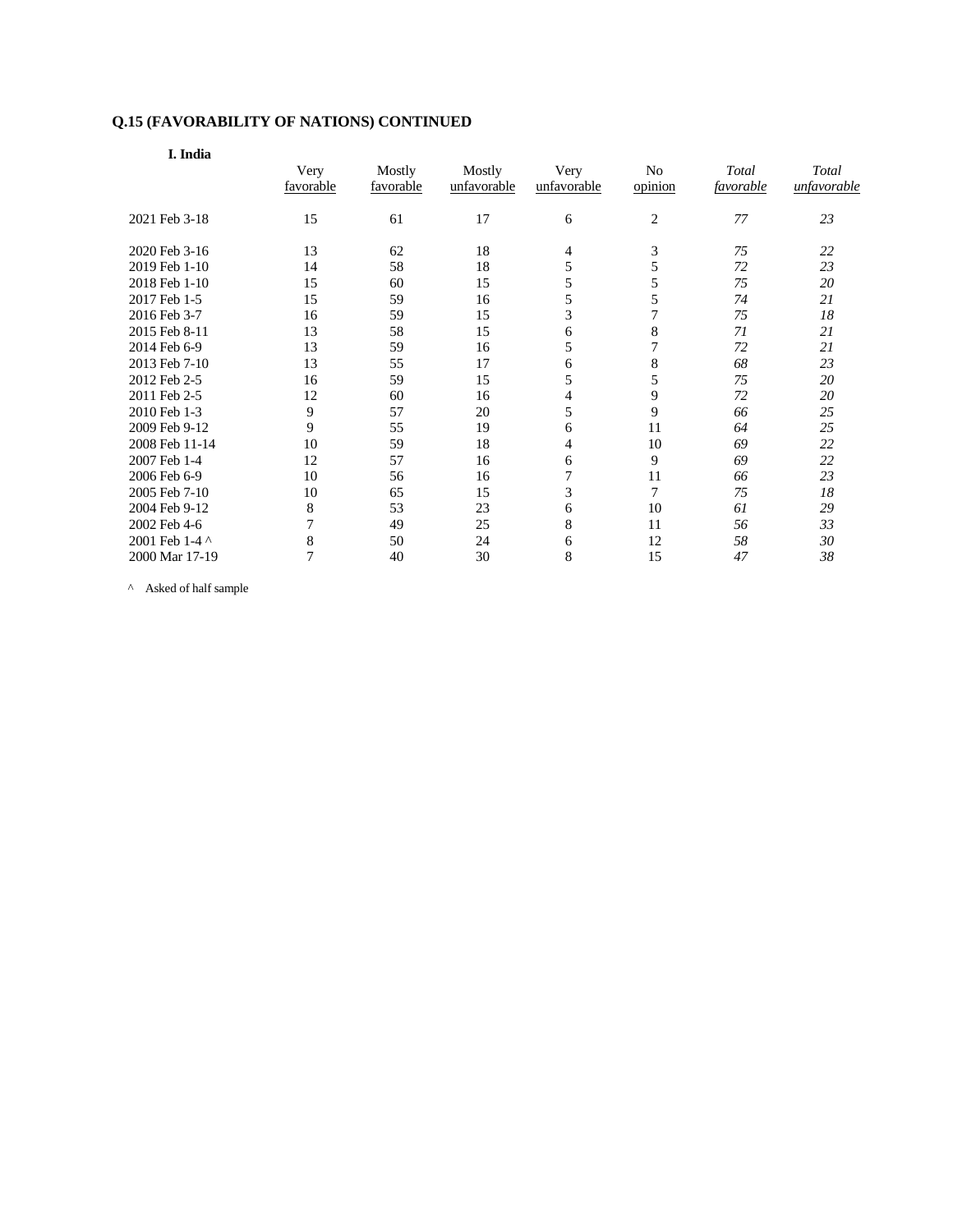| ۰.<br>$\sim$<br>× | v |
|-------------------|---|
|                   |   |

|                   | Very<br>favorable | Mostly<br>favorable | Mostly<br>unfavorable | Very<br>unfavorable | N <sub>o</sub><br>opinion | Total<br>favorable | Total<br>unfavorable |  |
|-------------------|-------------------|---------------------|-----------------------|---------------------|---------------------------|--------------------|----------------------|--|
| 2021 Feb 3-18     | $\overline{c}$    | 11                  | 45                    | 40                  | $\overline{c}$            | 13                 | 85                   |  |
| 2020 Feb 3-16     | 3                 | 8                   | 44                    | 44                  | $\mathbf{1}$              | 11                 | 88                   |  |
| 2019 Feb 1-10     | 3                 | 13                  | 46                    | 36                  | 3                         | 16                 | 82                   |  |
| 2018 Feb 1-10     | 2                 | 15                  | 43                    | 36                  | 4                         | 17                 | 79                   |  |
| 2017 Feb 1-5      | 2                 | 10                  | 47                    | 39                  | 3                         | 12                 | 86                   |  |
| 2016 Feb 3-7      | 3                 | 11                  | 39                    | 40                  | 7                         | 14                 | 79                   |  |
| 2015 Feb 8-11     | $\overline{c}$    | 9                   | 44                    | 40                  | 6                         | 11                 | 84                   |  |
| 2014 Feb 6-9      | $\overline{c}$    | 10                  | 42                    | 42                  | 4                         | 12                 | 84                   |  |
| 2013 Feb 7-10     | $\overline{c}$    | 7                   | 39                    | 48                  | 4                         | 9                  | 87                   |  |
| 2012 Feb 2-5      | $\overline{c}$    | 8                   | 35                    | 52                  | 4                         | 10                 | 87                   |  |
| 2011 Feb 2-5      | $\overline{c}$    | 9                   | 42                    | 43                  | $\overline{4}$            | $_{II}$            | 85                   |  |
| 2010 Feb 1-3      | 1                 | 9                   | 39                    | 46                  | 4                         | 10                 | 85                   |  |
| 2009 Feb 9-12     | $\overline{c}$    | 10                  | 38                    | 42                  | $\overline{7}$            | 12                 | 80                   |  |
| 2008 Feb 11-14    | 1                 | 7                   | 43                    | 45                  | 4                         | 8                  | 88                   |  |
| 2007 Feb 1-4      |                   | 8                   | 38                    | 48                  | 5                         | 9                  | 86                   |  |
| 2006 Feb 6-9      |                   | 6                   | 40                    | 46                  | 6                         | 7                  | 86                   |  |
| 2005 Feb 7-10     | 1                 | 11                  | 49                    | 33                  | 6                         | 12                 | 82                   |  |
| 2004 Feb 9-12     | 3                 | 14                  | 46                    | 31                  | 6                         | 17                 | 77                   |  |
| 2003 Mar 14-15 ^  | 2                 | 11                  | 48                    | 31                  | 8                         | 13                 | 79                   |  |
| 2003 Feb 3-6      | $\overline{c}$    | 11                  | 48                    | 29                  | 10                        | 13                 | 77                   |  |
| 2002 Feb 4-6      | $\overline{c}$    | 9                   | 46                    | 38                  | 5                         | II                 | 84                   |  |
| 2001 Feb 1-4 ^    | $\overline{c}$    | 10                  | 45                    | 38                  | 5                         | 12                 | 83                   |  |
| 1996 Mar 8-10     | 1                 | 5                   | 38                    | 46                  | 10                        | 6                  | 84                   |  |
| 1991 Aug 8-11     |                   | 12                  | 44                    | 35                  | 9                         | 13                 | 79                   |  |
| 1991 Mar 14-17    | 3                 | 11                  | 41                    | 35                  | 10                        | 14                 | 76                   |  |
| 1991 Jan 30-Feb 2 | $\overline{c}$    | 11                  | 39                    | 40                  | 8                         | 13                 | 79                   |  |
| 1989 Aug 10-13    |                   | 4                   | 27                    | 62                  | 6                         | 5                  | 89                   |  |
| 1989 Feb 28-Mar 2 |                   | 4                   | 27                    | 62                  | 6                         | 5                  | 89                   |  |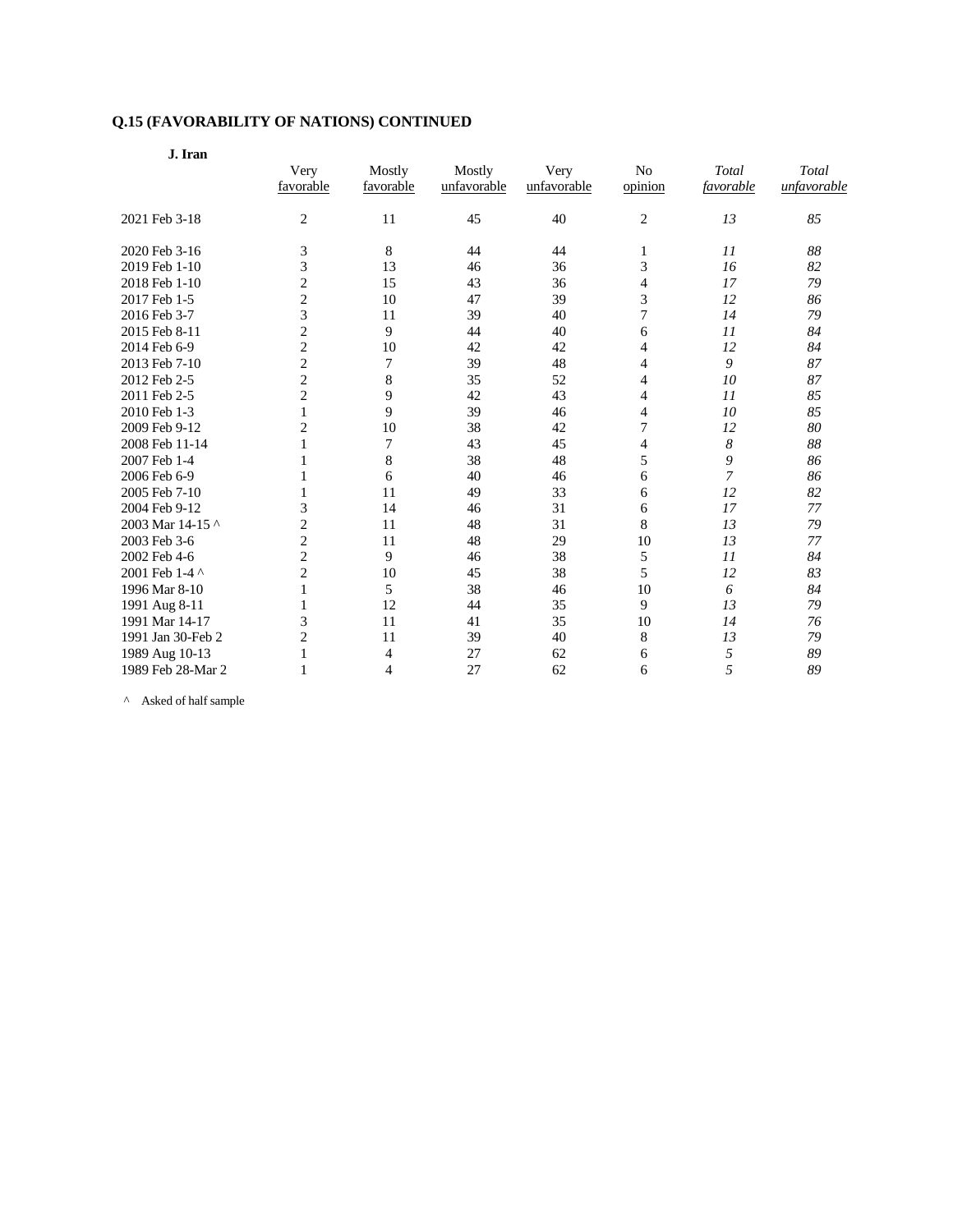|--|--|

|                   | Very<br>favorable | Mostly<br>favorable | Mostly<br>unfavorable | Very<br>unfavorable | N <sub>o</sub><br>opinion | Total<br>favorable | Total<br>unfavorable |
|-------------------|-------------------|---------------------|-----------------------|---------------------|---------------------------|--------------------|----------------------|
|                   |                   |                     |                       |                     |                           |                    |                      |
| 2021 Feb 3-18     | $\overline{c}$    | 19                  | 47                    | 30                  | $\overline{c}$            | 21                 | 77                   |
| 2020 Feb 3-16     | 3                 | 16                  | 53                    | 28                  | 1                         | 19                 | 81                   |
| 2019 Feb 1-10     | 1                 | 17                  | 53                    | 26                  | 3                         | 18                 | 79                   |
| 2018 Feb 1-10     | 3                 | 20                  | 47                    | 26                  | $\overline{4}$            | 23                 | 73                   |
| 2017 Feb 1-5      | 3                 | 16                  | 49                    | 30                  | 3                         | 19                 | 79                   |
| 2016 Feb 3-7      | $\overline{c}$    | 13                  | 48                    | 31                  | 6                         | 15                 | 79                   |
| 2015 Feb 8-11     | $\overline{c}$    | 13                  | 45                    | 36                  | 5                         | 15                 | 81                   |
| 2014 Feb 6-9      | 2                 | 14                  | 46                    | 34                  | 4                         | 16                 | 80                   |
| 2013 Feb 7-10     | 3                 | 16                  | 46                    | 30                  | 4                         | 19                 | 76                   |
| 2012 Feb 2-5      | 2                 | 22                  | 46                    | 26                  | 4                         | 24                 | 72                   |
| 2011 Feb 2-5      | $\overline{c}$    | 23                  | 46                    | 24                  | $\overline{4}$            | 25                 | 70                   |
| 2010 Feb 1-3      | 3                 | 20                  | 44                    | 29                  | 3                         | 23                 | 73                   |
| 2009 Feb 9-12     | $\overline{c}$    | 26                  | 40                    | 26                  | $\overline{7}$            | 28                 | 66                   |
| 2008 Feb 11-14    | 3                 | 17                  | 44                    | 33                  | 3                         | 20                 | 77                   |
| 2007 Feb 1-4      | 3                 | 12                  | 41                    | 41                  | 3                         | 15                 | 82                   |
| 2006 Feb 6-9      | 3                 | 18                  | 39                    | 36                  | 5                         | 21                 | 75                   |
| 2005 Feb 7-10     | 4                 | 25                  | 38                    | 28                  | 5                         | 29                 | 66                   |
| 2004 Feb 9-12     | 4                 | 17                  | 39                    | 35                  | 5                         | 21                 | 74                   |
| 2003 Mar 14-15 ^  | 3                 | $\overline{c}$      | 25                    | 68                  | $\overline{c}$            | 5                  | 93                   |
| 2003 Feb 3-6      | 1                 | 4                   | 33                    | 57                  | 5                         | 5                  | 90                   |
| 2002 Feb 4-6      | 2                 | 4                   | 39                    | 49                  | 6                         | 6                  | 88                   |
| 2001 Feb 1-4 ^    | $\overline{c}$    | 7                   | 34                    | 51                  | 6                         | 9                  | 85                   |
| 2000 Nov 13-15    | $\overline{c}$    | $\overline{4}$      | 35                    | 53                  | 6                         | 6                  | 88                   |
| 1999 May 7-9      | 1                 | 4                   | 38                    | 53                  | 4                         | 5                  | 91                   |
| 1999 Feb 8-9      | 2                 | 5                   | 27                    | 60                  | 6                         | 7                  | 87                   |
| 1996 Mar 8-10     | 1                 | 5                   | 34                    | 52                  | $\,$ 8 $\,$               | 6                  | 86                   |
| 1992 Feb 6-9      | 1                 | 3                   | 30                    | 62                  | $\overline{4}$            | 4                  | 92                   |
| 1991 Aug 8-11     | 1                 | 6                   | 32                    | 54                  | $\overline{7}$            | 7                  | 86                   |
| 1991 Mar 14-17    | 2                 | 5                   | 26                    | 62                  | 5                         | 7                  | 88                   |
| 1991 Jan 30-Feb 2 | *                 | 3                   | 17                    | 73                  | 7                         | 3                  | 90                   |

 $\wedge$  Asked of half sample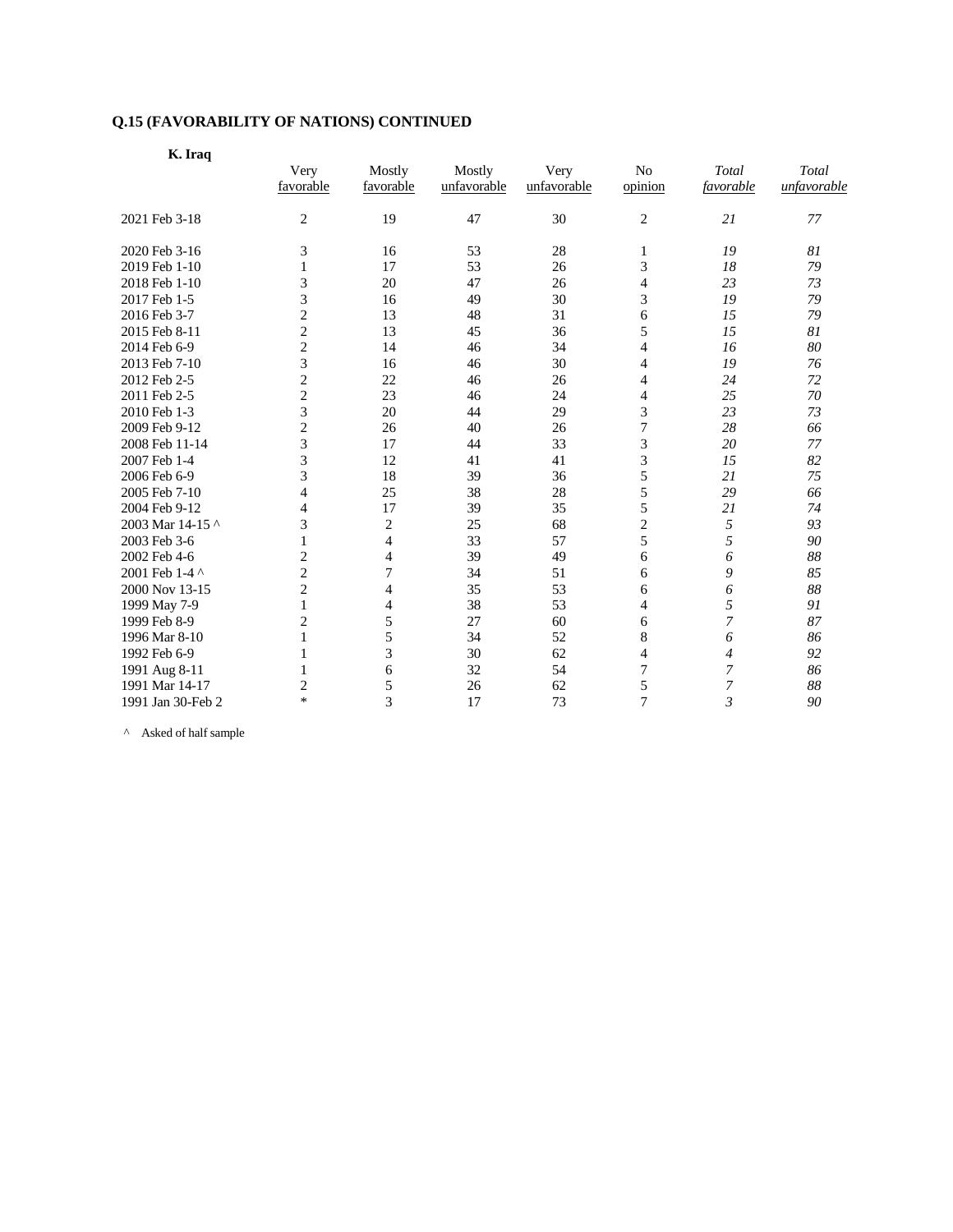| L. Israel         |                   |                     |                       |                     |                           |                    |                      |  |
|-------------------|-------------------|---------------------|-----------------------|---------------------|---------------------------|--------------------|----------------------|--|
|                   | Very<br>favorable | Mostly<br>favorable | Mostly<br>unfavorable | Very<br>unfavorable | N <sub>o</sub><br>opinion | Total<br>favorable | Total<br>unfavorable |  |
| 2021 Feb 3-18     | 26                | 49                  | 17                    | 6                   | $\overline{c}$            | 75                 | 23                   |  |
| 2020 Feb 3-16     | 30                | 44                  | 18                    | 7                   | 1                         | 74                 | 25                   |  |
| 2019 Feb 1-10     | 28                | 41                  | 20                    | 8                   | 3                         | 69                 | 28                   |  |
| 2018 Feb 1-10     | 31                | 43                  | 17                    | 6                   | 3                         | 74                 | 23                   |  |
| 2017 Feb 1-5      | 29                | 42                  | 21                    | 6                   | $\overline{c}$            | 71                 | 27                   |  |
| 2016 Feb 3-7      | 30                | 41                  | 16                    | 8                   | 5                         | 71                 | 24                   |  |
| 2015 Feb 8-11     | 29                | 41                  | 17                    | 7                   | 6                         | 70                 | 24                   |  |
| 2014 Feb 6-9      | 26                | 46                  | 16                    | 7                   | 5                         | 72                 | 23                   |  |
| 2013 Feb 7-10     | 25                | 41                  | 21                    | 8                   | 5                         | 66                 | 29                   |  |
| 2012 Feb 2-5      | 29                | 42                  | 17                    | $\overline{7}$      | $\overline{\mathcal{L}}$  | 71                 | 24                   |  |
| 2011 Feb 2-5      | 24                | 44                  | 20                    | 7                   | 6                         | 68                 | 27                   |  |
| 2010 Feb 1-3      | 22                | 45                  | 19                    | 6                   | 8                         | 67                 | 25                   |  |
| 2009 Feb 9-12     | 21                | 42                  | 21                    | 8                   | $\overline{7}$            | 63                 | 29                   |  |
| 2008 Feb 11-14    | 23                | 48                  | 18                    | 7                   | 5                         | 71                 | 25                   |  |
| 2007 Feb 1-4      | 22                | 41                  | 22                    | 8                   | 7                         | 63                 | 30                   |  |
| 2006 Feb 6-9      | 21                | 47                  | 18                    | 5                   | 9                         | 68                 | 23                   |  |
| 2005 Feb 7-10     | 19                | 50                  | 20                    | 5                   | 6                         | 69                 | 25                   |  |
| 2004 Feb 9-12     | 14                | 45                  | 25                    | 10                  | 6                         | 59                 | 35                   |  |
| 2003 Feb 3-6      | 22                | 42                  | 23                    | 6                   | 7                         | 64                 | 29                   |  |
| 2002 Feb 4-6      | 16                | 42                  | 25                    | 10                  | 7                         | 58                 | 35                   |  |
| 2001 Feb 1-4 ^    | 18                | 45                  | 20                    | 12                  | 5                         | 63                 | 32                   |  |
| 2000 Mar 17-19    | 16                | 46                  | 20                    | $\,$ 8 $\,$         | 10                        | 62                 | 28                   |  |
| 2000 Jan 25-26    | 11                | 43                  | 21                    | 7                   | 18                        | 54                 | 28                   |  |
| 1999 May 7-9      | 15                | 53                  | 19                    | 6                   | $\tau$                    | 68                 | 25                   |  |
| 1999 Feb 8-9      | 18                | 48                  | 16                    | 7                   | 11                        | 66                 | 23                   |  |
| 1996 Mar 8-10     | 17                | 45                  | 18                    | 11                  | 9                         | 62                 | 29                   |  |
| 1992 Feb 6-9      | 12                | 36                  | 27                    | 16                  | 9                         | 48                 | 43                   |  |
| 1991 Nov 21-14    | 11                | 36                  | 26                    | 11                  | 16                        | 47                 | 37                   |  |
| 1991 Sep 26-29    | 11                | 45                  | 25                    | 9                   | 10                        | 56                 | 34                   |  |
| 1991 Aug 8-11     | 15                | 47                  | 19                    | 6                   | 12                        | 62                 | 25                   |  |
| 1991 Mar 14-17    | 20                | 49                  | 16                    | $\boldsymbol{7}$    | $\,$ 8 $\,$               | 69                 | 23                   |  |
| 1991 Jan 30-Feb 2 | 28                | 51                  | 10                    | 3                   | $\,$ 8 $\,$               | 79                 | 13                   |  |
| 1989 Aug 10-13    | 11                | 34                  | 29                    | 16                  | 10                        | 45                 | 45                   |  |
| 1989 Feb 28-Mar 2 | 8                 | 41                  | 25                    | 13                  | 13                        | 49                 | 38                   |  |

 $\wedge$  Asked of half sample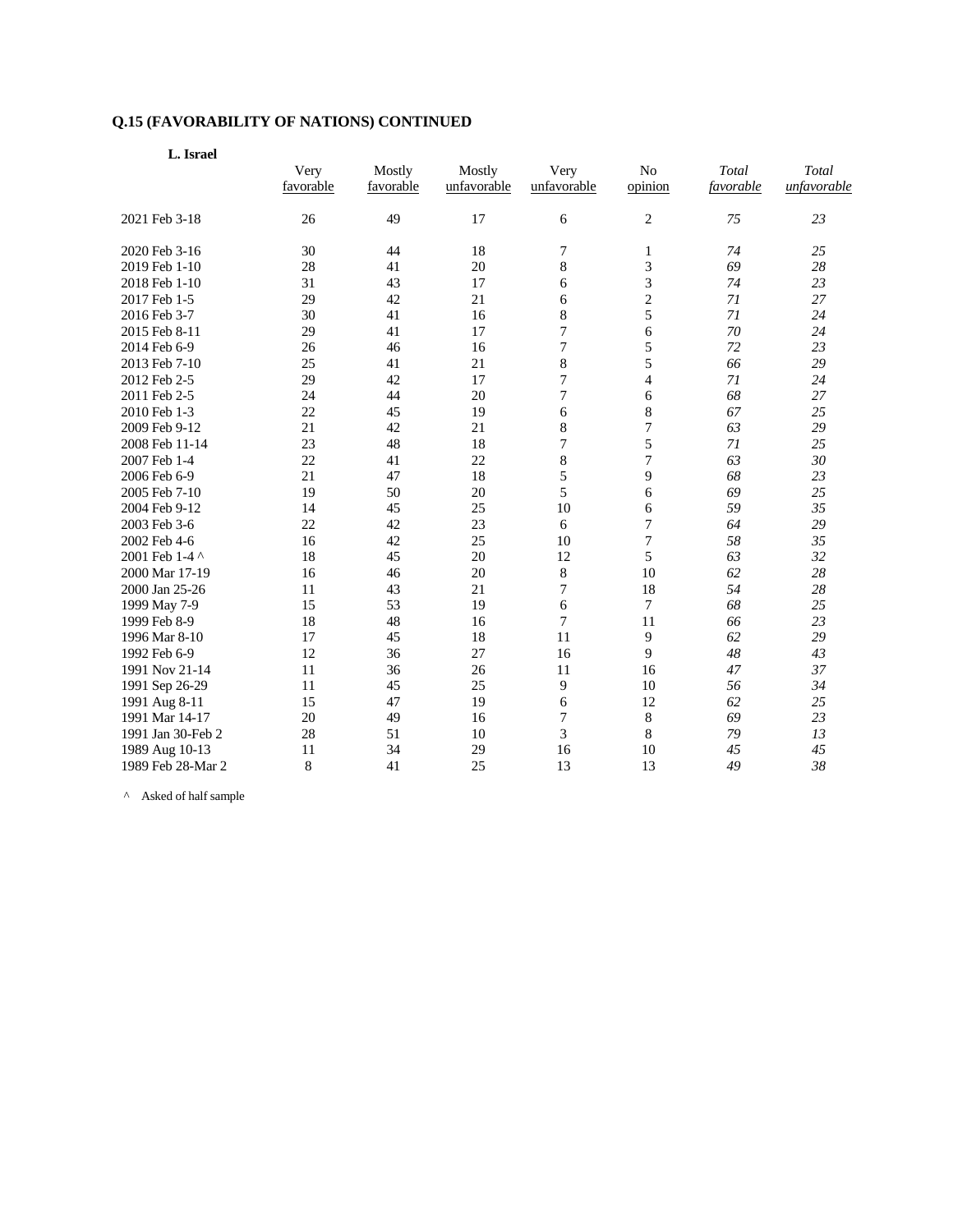| M. Japan |  |
|----------|--|
|----------|--|

|                   | Very           | Mostly    | Mostly      | Very           | No             | Total     | Total       |
|-------------------|----------------|-----------|-------------|----------------|----------------|-----------|-------------|
|                   | favorable      | favorable | unfavorable | unfavorable    | opinion        | favorable | unfavorable |
| 2021 Feb 3-18     | 30             | 54        | 10          | 7              | $\ast$         | 84        | 17          |
| 2020 Feb 3-16     | 30             | 53        | 12          | 4              | 1              | 83        | 16          |
| 2019 Feb 1-10     | 30             | 56        | 8           | 3              | 3              | 86        | II          |
| 2018 Feb 1-10     | 33             | 54        | 8           | 3              | $\overline{c}$ | 87        | 11          |
| 2017 Feb 1-5      | 27             | 58        | 10          | 4              | $\overline{c}$ | 85        | 14          |
| 2016 Feb 3-7      | 29             | 53        | 8           | 4              | 5              | 82        | 12          |
| 2015 Feb 8-11     | 25             | 55        | 12          | 3              | 5              | 80        | 15          |
| 2014 Feb 6-9      | 27             | 53        | 10          | 5              | 5              | 80        | 15          |
| 2013 Feb 7-10     | 25             | 56        | 11          | $\overline{4}$ | 5              | 81        | 15          |
| 2012 Feb 2-5      | 27             | 56        | 9           | 4              | 3              | 83        | 13          |
| 2011 Feb 2-5      | 22             | 58        | 11          | 4              | 5              | 80        | 15          |
| 2010 Feb 1-3      | 19             | 58        | 12          | $\overline{4}$ | 7              | 77        | 16          |
| 2009 Feb 9-12     | 19             | 62        | 9           | 4              | 6              | 81        | 13          |
| 2008 Feb 11-14    | 25             | 55        | 11          | 4              | 4              | 80        | 15          |
| 2007 Feb 1-4      | 24             | 58        | 10          | 3              | 5              | 82        | 13          |
| 2006 Feb 6-9      | 20             | 61        | 9           | 4              | 5              | 81        | 13          |
| 2005 Feb 7-10     | 22             | 59        | 9           | 5              | 5              | 81        | 14          |
| 2004 Feb 9-12     | 19             | 56        | 14          | 6              | 5              | 75        | 20          |
| 2003 Feb 3-6      | 18             | 59        | 10          | 5              | 8              | 77        | 15          |
| 2002 Feb 4-6      | 17             | 62        | 12          | $\overline{4}$ | 5              | 79        | 16          |
| 2001 Feb 1-4 ^    | 17             | 56        | 14          | 7              | 6              | 73        | 21          |
| 2000 Nov 13-15    | 13             | 57        | 17          | 5              | 8              | 70        | 22          |
| 1999 May 7-9      | 14             | 61        | 15          | 5              | 5              | 75        | 20          |
| 1999 Feb 8-9      | 15             | 54        | 16          | 5              | 10             | 69        | 21          |
| 1996 Mar 8-10     | 12             | 53        | 18          | $\overline{7}$ | 10             | 65        | 25          |
| 1995 Nov 6-8      | $\overline{4}$ | 42        | 34          | 11             | 9              | 46        | 45          |
| 1994 Jun 11-12    | 6              | 40        | 32          | 12             | 10             | 46        | 44          |
| 1994 Feb 26-28    | 7              | 47        | 28          | 14             | 4              | 54        | 42          |
| 1993 Jun 29-30    | 7              | 41        | 30          | 16             | 6              | 48        | 46          |
| 1992 Feb 6-9      | 9              | 38        | 28          | 22             | 3              | 47        | 50          |
| 1991 Nov 21-24    | 7              | 41        | 29          | 12             | 11             | 48        | 41          |
| 1991 Mar 14-17    | 10             | 55        | 19          | 7              | 9              | 65        | 26          |
| 1991 Jan 30-Feb 2 | 11             | 51        | 21          | 9              | 8              | 62        | 30          |
| 1989 Aug 10-13    | 10             | 48        | 23          | 10             | 9              | 58        | 33          |
| 1989 Feb 28-Mar 2 | 12             | 57        | 16          | $\overline{7}$ | 8              | 69        | 23          |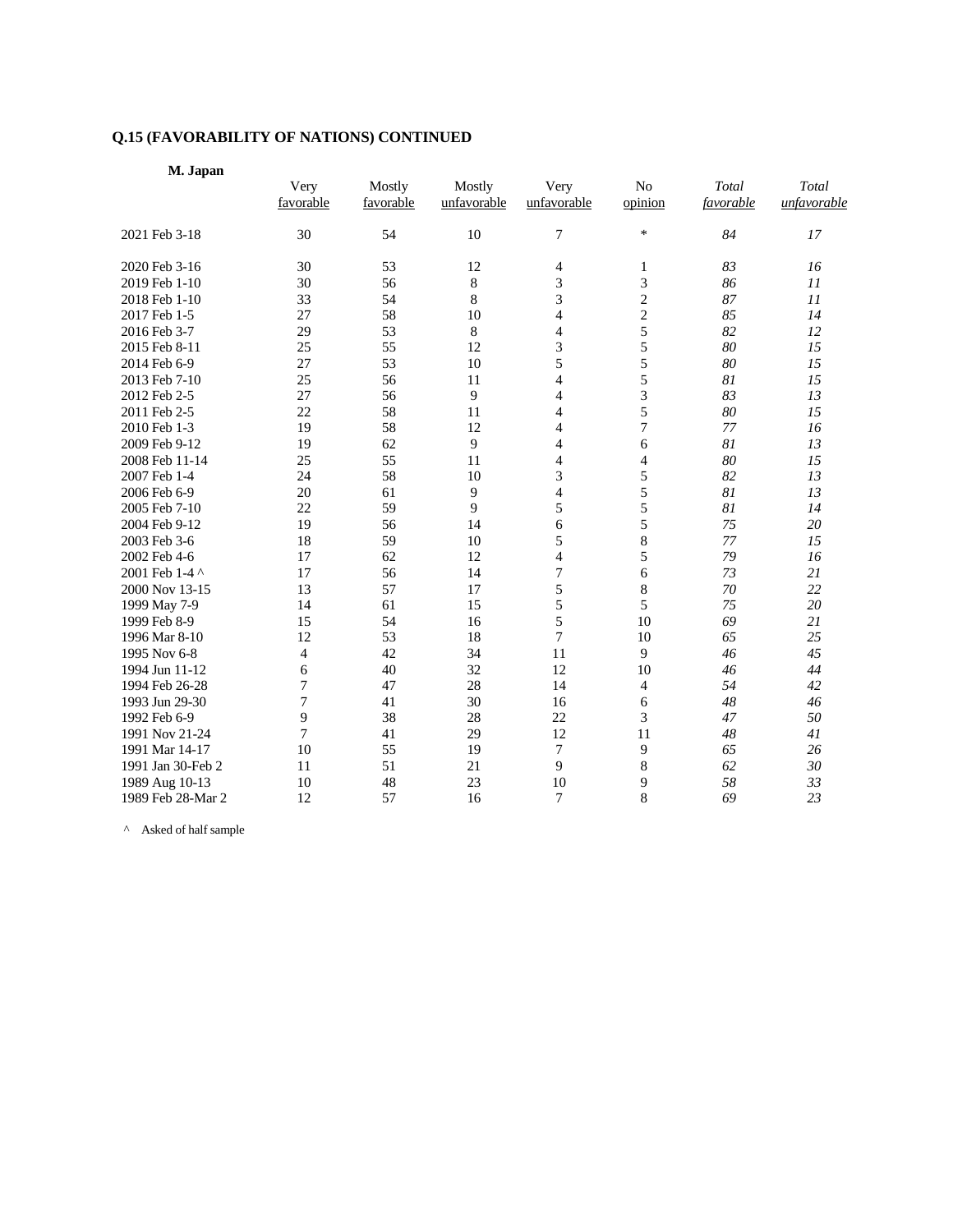| N. Mexico         |           |           |             |             |                |           |             |
|-------------------|-----------|-----------|-------------|-------------|----------------|-----------|-------------|
|                   | Very      | Mostly    | Mostly      | Very        | No             | Total     | Total       |
|                   | favorable | favorable | unfavorable | unfavorable | opinion        | favorable | unfavorable |
| 2021 Feb 3-18     | 14        | 51        | 24          | 10          | 1              | 65        | 34          |
| 2020 Feb 3-16     | 15        | 52        | 24          | 8           | 1              | 67        | 32          |
| 2019 Feb 1-10     | 14        | 45        | 28          | 11          | $\overline{c}$ | 59        | 39          |
| 2018 Feb 1-10     | 12        | 49        | 25          | 12          | $\mathbf{2}$   | 61        | 37          |
| 2017 Feb 1-5      | 16        | 48        | 24          | 10          | $\mathbf{1}$   | 64        | 34          |
| 2016 Feb 3-7      | 14        | 45        | 28          | 10          | 3              | 59        | 38          |
| 2015 Feb 8-11     | 11        | 44        | 29          | 12          | $\overline{4}$ | 55        | 41          |
| 2014 Feb 6-9      | 13        | 45        | 27          | 11          | 3              | 58        | 38          |
| 2013 Feb 7-10     | 8         | 39        | 34          | 15          | 3              | 47        | 49          |
| 2012 Feb 2-5      | 9         | 42        | 32          | 16          | $\mathbf{2}$   | 51        | 48          |
| 2011 Feb 2-5      | 7         | 38        | 33          | 18          | 3              | 45        | 51          |
| 2010 Feb 1-3      | 7         | 42        | 32          | 14          | 5              | 49        | 46          |
| 2009 Feb 9-12     | 7         | 44        | 28          | 15          | 6              | 51        | 43          |
| 2008 Feb 11-14    | 11        | 47        | 29          | 11          | 3              | 58        | 40          |
| 2007 Feb 1-4      | 13        | 47        | 26          | 10          | $\overline{4}$ | 60        | 36          |
| 2006 Feb 6-9      | 14        | 50        | 24          | 8           | 5              | 64        | 32          |
| 2005 Feb 7-10     | 15        | 59        | 16          | 5           | 5              | 74        | 21          |
| 2004 Feb 9-12     | 13        | 55        | 20          | 7           | 5              | 68        | 27          |
| 2003 Feb 3-6      | 13        | 61        | 16          | 4           | 6              | 74        | 20          |
| 2002 Feb 4-6      | 16        | 56        | 17          | 5           | 6              | 72        | 22          |
| 2001 Feb 1-4 ^    | 17        | 50        | 17          | 9           | 7              | 67        | 26          |
| 1999 Feb 8-9      | 12        | 43        | 26          | 8           | 11             | 55        | 34          |
| 1996 Mar 8-10     | 11        | 46        | 23          | 9           | 11             | 57        | 32          |
| 1993 Jun 29-30    | 7         | 36        | 35          | 14          | 8              | 43        | 49          |
| 1991 Mar 14-17    | 12        | 53        | 18          | 4           | 13             | 65        | 22          |
| 1989 Feb 28-Mar 2 | 7         | 55        | 21          | 6           | 11             | 62        | 27          |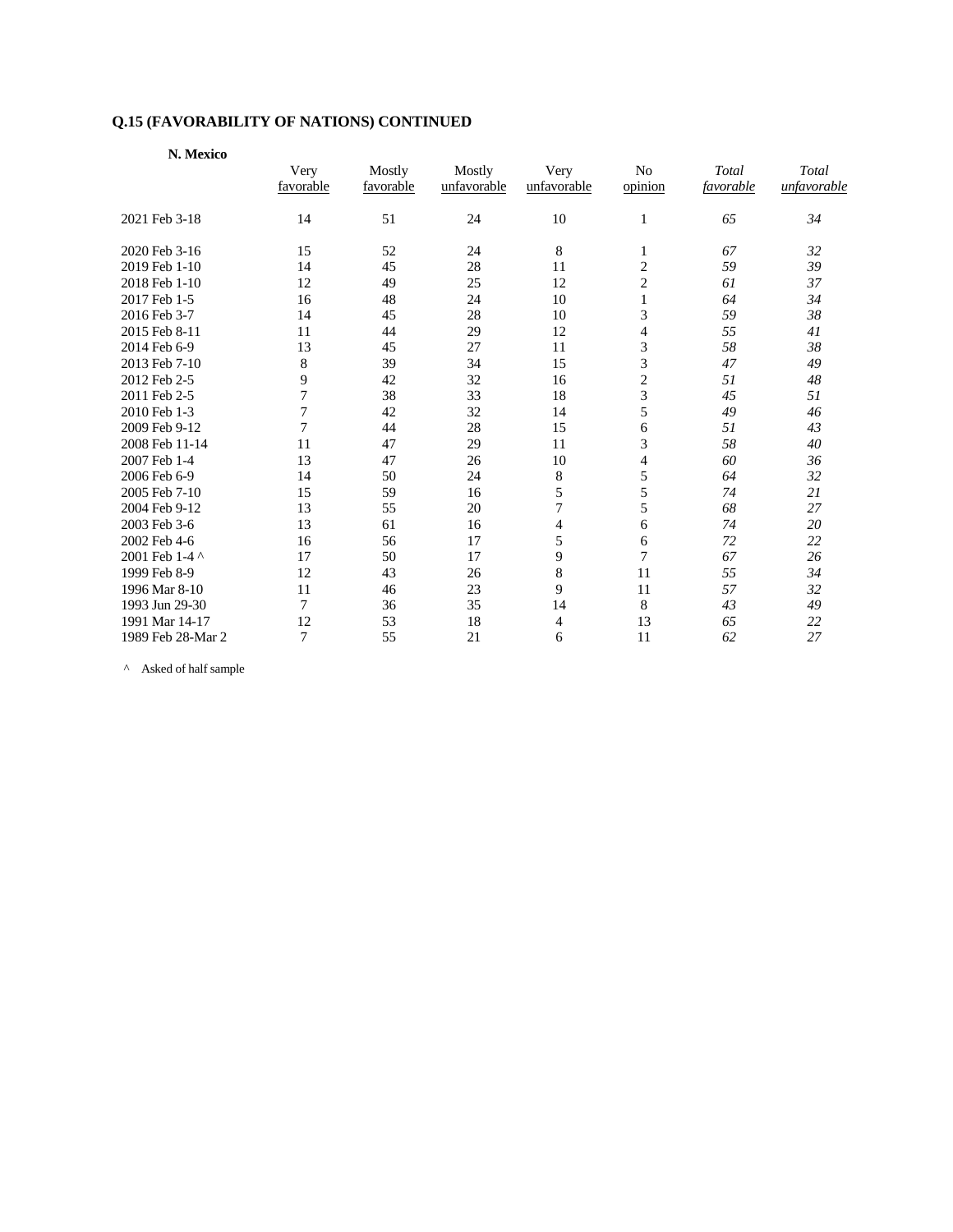| O. North Korea   |                |           |             |             |                |           |             |
|------------------|----------------|-----------|-------------|-------------|----------------|-----------|-------------|
|                  | Very           | Mostly    | Mostly      | Very        | No             | Total     | Total       |
|                  | favorable      | favorable | unfavorable | unfavorable | opinion        | favorable | unfavorable |
| 2021 Feb 3-18    | $\overline{2}$ | 9         | 33          | 56          | 1              | 11        | 89          |
| 2020 Feb 3-16    | $\overline{2}$ | 10        | 30          | 56          | 1              | 12        | 86          |
| 2019 Feb 1-10    | 3              | 9         | 36          | 50          | $\mathbf{2}$   | 12        | 86          |
| 2018 Feb 1-10    |                | 5         | 25          | 67          | $\mathbf{2}$   | 6         | 92          |
| 2017 Feb 1-5     | 3              | 8         | 28          | 58          | $\overline{c}$ | II        | 86          |
| 2016 Feb 3-7     | 3              | 5         | 27          | 59          | 5              | 8         | 86          |
| 2015 Feb 8-11    | $\overline{c}$ | 7         | 28          | 59          | 5              | 9         | 87          |
| 2014 Feb 6-9     | 3              | 8         | 30          | 54          | 5              | 11        | 84          |
| 2013 Feb 7-10    | 3              | 9         | 31          | 53          | 5              | 12        | 84          |
| 2012 Feb 2-5     | 3              | 10        | 28          | 54          | 5              | 13        | 82          |
| 2011 Feb 2-5     | 3              | 8         | 31          | 53          | 5              | 11        | 84          |
| 2010 Feb 1-3     | 3              | 11        | 33          | 47          | 5              | 14        | 80          |
| 2009 Feb 9-12    | $\overline{c}$ | 13        | 39          | 38          | 8              | 15        | 77          |
| 2008 Feb 11-14   | $\overline{c}$ | 10        | 39          | 43          | 7              | 12        | 82          |
| 2007 Feb 1-4     | $\overline{2}$ | 10        | 33          | 49          | 6              | 12        | 82          |
| 2006 Feb 6-9     | $\overline{2}$ | 8         | 38          | 43          | 8              | 10        | 81          |
| 2005 Feb 7-10    | 1              | 12        | 38          | 42          | 7              | 13        | 80          |
| 2004 Feb 9-12    | $\overline{2}$ | 10        | 42          | 41          | 5              | 12        | 83          |
| 2003 Mar 14-15 ^ | $\overline{c}$ | 6         | 33          | 53          | 6              | 8         | 86          |
| 2003 Feb 3-6     | 1              | 11        | 38          | 42          | 8              | 12        | 80          |
| 2002 Feb 4-6     | 3              | 20        | 38          | 27          | 12             | 23        | 65          |
| 2001 Feb 1-4 ^   | 3              | 28        | 37          | 22          | 10             | 31        | 59          |
| 2000 Nov 13-15   | 3              | 23        | 41          | 22          | 11             | 26        | 63          |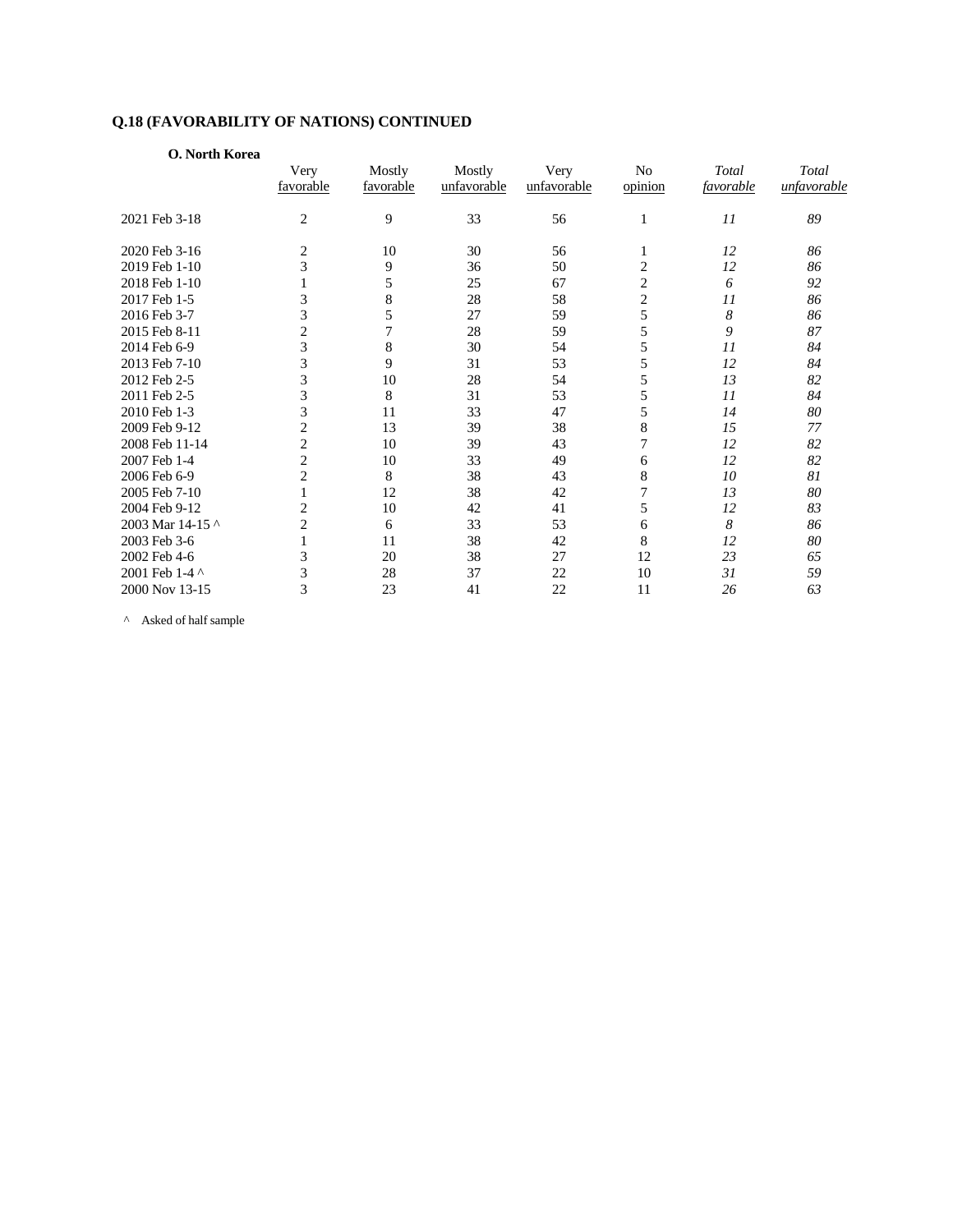## **P. The Palestinian Authority**

|                | Very      | Mostly    | Mostly      | Very        | No             | Total     | Total       |
|----------------|-----------|-----------|-------------|-------------|----------------|-----------|-------------|
|                | favorable | favorable | unfavorable | unfavorable | opinion        | favorable | unfavorable |
| 2021 Feb 3-18  | 5         | 25        | 41          | 24          | 6              | 30        | 65          |
| 2020 Feb 3-16  | 4         | 19        | 44          | 29          | $\overline{4}$ | 23        | 73          |
| 2019 Feb 1-10  | 3         | 18        | 46          | 24          | 9              | 21        | 70          |
| 2018 Feb 1-10  | 3         | 18        | 44          | 27          | 8              | 21        | 71          |
| 2017 Feb 1-5   | 3         | 21        | 41          | 27          | $\overline{7}$ | 24        | 68          |
| 2016 Feb 3-7   | 4         | 15        | 41          | 27          | 13             | 19        | 68          |
| 2015 Feb 8-11  | 3         | 14        | 43          | 29          | 11             | 17        | 72          |
| 2014 Feb 6-9   | 3         | 16        | 39          | 27          | 15             | 19        | 66          |
| 2013 Feb 7-10  | 3         | 12        | 47          | 30          | 8              | 15        | 77          |
| 2012 Feb 2-5   | 3         | 16        | 44          | 28          | 9              | 19        | 72          |
| 2011 Feb 2-5   | 3         | 16        | 45          | 25          | 11             | 19        | 70          |
| 2010 Feb 1-3   | 3         | 17        | 44          | 26          | 10             | 20        | 70          |
| 2009 Feb 9-12  |           | 14        | 43          | 30          | 12             | 15        | 73          |
| 2008 Feb 11-14 |           | 13        | 47          | 28          | 11             | 14        | 75          |
| 2007 Feb 1-4   | 2         | 14        | 46          | 29          | 9              | 16        | 75          |
| 2006 Feb 6-9   |           | 10        | 49          | 29          | 10             | 11        | 78          |
| 2005 Feb 7-10  | 3         | 24        | 43          | 19          | 11             | 27        | 62          |
| 2004 Feb 9-12  | 2         | 13        | 44          | 32          | 9              | 15        | 76          |
| 2003 Feb 3-6   |           | 12        | 44          | 29          | 14             | 13        | 73          |
| 2002 Feb 4-6   | 3         | 11        | 44          | 32          | 10             | 14        | 76          |
| 2001 Feb 1-4 ^ | 4         | 18        | 39          | 24          | 15             | 22        | 63          |
| 2000 Jan 25-26 | 3         | 18        | 36          | 16          | 27             | 21        | 52          |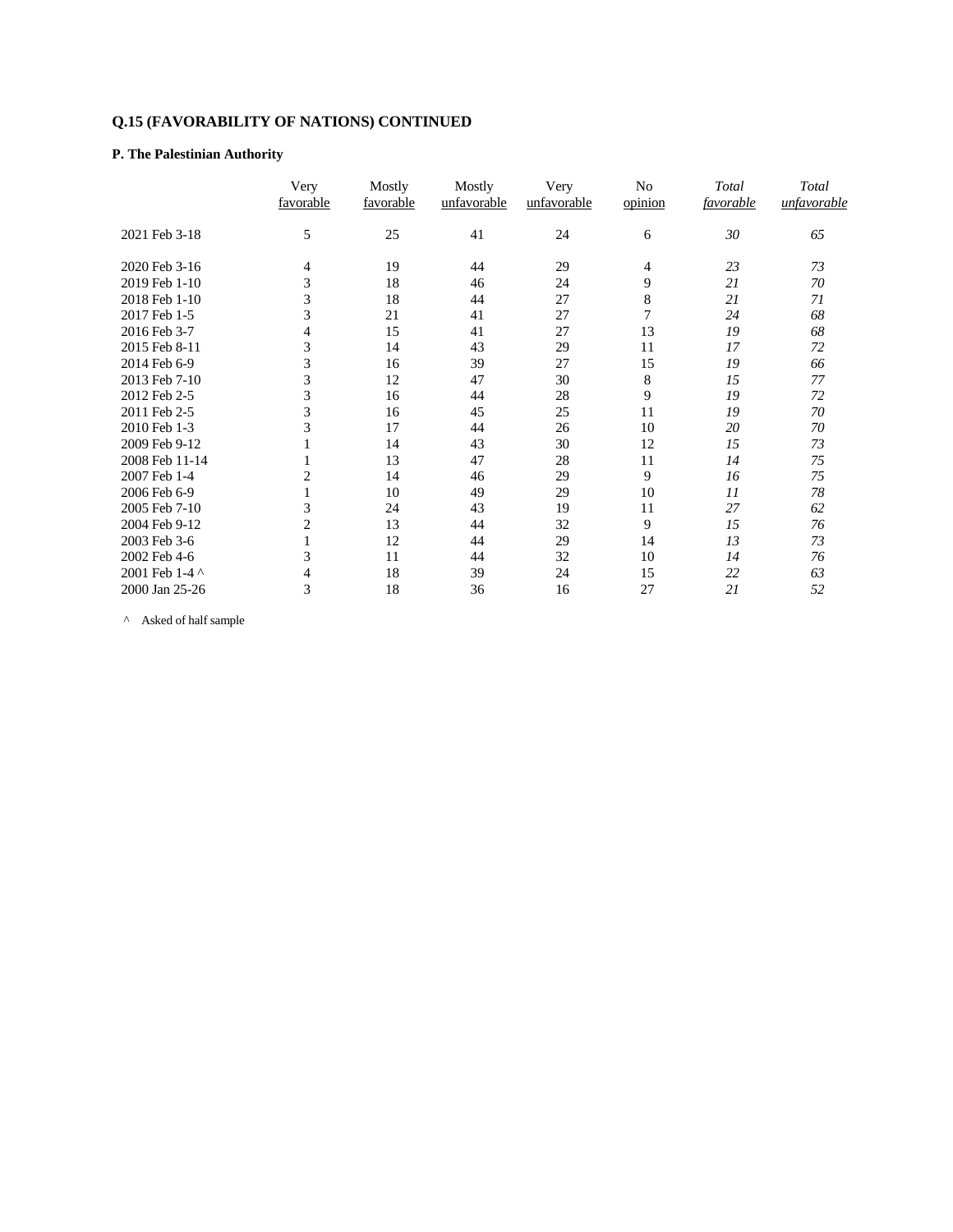| Q. Russia           |                   |                     |                       |                     |                           |                    |                      |  |
|---------------------|-------------------|---------------------|-----------------------|---------------------|---------------------------|--------------------|----------------------|--|
|                     | Very<br>favorable | Mostly<br>favorable | Mostly<br>unfavorable | Very<br>unfavorable | N <sub>o</sub><br>opinion | Total<br>favorable | Total<br>unfavorable |  |
| 2021 Feb 3-18       | 5                 | 17                  | 41                    | 36                  | 1                         | 22                 | 77                   |  |
| 2020 Feb 3-16       | 5                 | 23                  | 43                    | 29                  | $\mathbf{1}$              | 28                 | 72                   |  |
| 2019 Feb 1-10       | 3                 | 21                  | 41                    | 32                  | 3                         | 24                 | 73                   |  |
| 2018 Feb 1-10       | $\overline{4}$    | 21                  | 44                    | 28                  | $\mathbf{2}$              | 25                 | 72                   |  |
| 2017 Feb 1-5        | 5                 | 23                  | 44                    | 26                  | $\overline{2}$            | 28                 | 70                   |  |
| 2016 Feb 3-7        | 5                 | 25                  | 42                    | 23                  | 5                         | 30                 | 65                   |  |
| 2015 Feb 8-11       | 4                 | 20                  | 45                    | 25                  | 6                         | 24                 | 70                   |  |
| 2014 Feb 6-9        | 5                 | 29                  | 43                    | 17                  | 6                         | 34                 | 60                   |  |
| 2013 Feb 7-10       | 7                 | 37                  | 36                    | 14                  | $\sqrt{ }$                | 44                 | 50                   |  |
| 2012 Feb 2-5        | 6                 | 44                  | 33                    | 11                  | 6                         | 50                 | 44                   |  |
| 2011 Feb 2-5        | 5                 | 46                  | 32                    | 10                  | 7                         | 51                 | 42                   |  |
| 2010 Feb 1-3        | 6                 | 41                  | 35                    | 10                  | 7                         | 47                 | 45                   |  |
| 2009 Feb 9-12       | 4                 | 36                  | 38                    | 15                  | 7                         | 40                 | 53                   |  |
| 2008 Feb 11-14      | 4                 | 44                  | 35                    | 11                  | 5                         | 48                 | 46                   |  |
| 2007 Feb 1-4        | 6                 | 47                  | 32                    | 9                   | 6                         | 53                 | 41                   |  |
| 2006 Feb 6-9        | 5                 | 53                  | 27                    | 8                   | 7                         | 58                 | 35                   |  |
| 2005 Feb 7-10       | 6                 | 55                  | 27                    | 6                   | 6                         | 61                 | 33                   |  |
| 2004 Feb 9-12       | 7                 | 52                  | 26                    | 9                   | 6                         | 59                 | 35                   |  |
| 2003 Mar 14-15 ^    | 4                 | 37                  | 40                    | 12                  | 7                         | 41                 | 52                   |  |
| 2003 Feb 3-6        | 6                 | 57                  | 20                    | 6                   | 11                        | 63                 | 26                   |  |
| 2002 Feb 4-6        | 11                | 55                  | 20                    | 7                   | $\boldsymbol{7}$          | 66                 | 27                   |  |
| 2001 Feb 1-4 ^      | 6                 | 46                  | 27                    | 15                  | 6                         | 52                 | 42                   |  |
| 2000 Nov 13-15      | 5                 | 35                  | 39                    | 14                  | 7                         | 40                 | 53                   |  |
| 2000 Mar 17-19      | 5                 | 35                  | 39                    | 12                  | 9                         | 40                 | 51                   |  |
|                     | 4                 | 34                  | 44                    | 14                  | $\overline{4}$            | 38                 | 58                   |  |
| 1999 Nov 4-7        | 4                 | 42                  | 36                    | 13                  | 5                         | 46                 | 49                   |  |
| 1999 May 7-9        |                   |                     |                       |                     |                           |                    |                      |  |
| 1999 Apr 13-14      | 3                 | 30                  | 45                    | 14                  | 8                         | 33                 | 59                   |  |
| 1999 Feb 8-9        | 6                 | 38                  | 34                    | 10                  | 12                        | 44                 | 44                   |  |
| 1997 Nov 21-23      | 7                 | 49                  | 29<br>29              | $\tau$<br>10        | 8                         | 56                 | 36<br>39             |  |
| 1996 Mar 8-10       | 6                 | 46                  |                       |                     | 9                         | 52                 |                      |  |
| 1995 Apr 21-24      | 5                 | 44                  | 32                    | 12                  | 7                         | 49                 | 44                   |  |
| 1994 Feb 26-28      | 8                 | 48                  | 28                    | 11                  | 5                         | 56                 | 39                   |  |
| 1992 Feb 6-9 †      | 12                | 45                  | 20                    | 13                  | 10                        | 57                 | 33                   |  |
| 1991 Nov 21-24 †    | 7                 | 45                  | 24                    | 12                  | 12                        | 52                 | 35                   |  |
| 1991 Aug 23-25 †    | 9                 | 51                  | 22                    | 9                   | 9                         | 60                 | 31                   |  |
| 1991 Aug 8-11 †     | 11                | 55                  | 19                    | 6                   | 9                         | 66                 | 25                   |  |
| 1991 Mar 14-17 †    | 6                 | 44                  | 32                    | 10                  | 8                         | 50                 | 42                   |  |
| 1991 Jan 30-Feb 2 † | 8                 | 49                  | 26                    | 9                   | 8                         | 57                 | 35                   |  |
| 1990 Sep 10-11 †    | 7                 | 51                  | 23                    | 9                   | 10                        | 58                 | 32                   |  |
| 1990 May 17-20 †    | 7                 | 48                  | 24                    | 8                   | 13                        | 55                 | 32                   |  |
| 1990 Aug 10-13 †    | 8                 | 43                  | 27                    | 13                  | 9                         | 51                 | 40                   |  |
| 1989 Feb 28-Mar 2 † | 7                 | 55                  | 20                    | 9                   | $\mathbf Q$               | 62                 | 29                   |  |

^ Asked of half sample.

† 1989-1992 WORDING: Soviet Union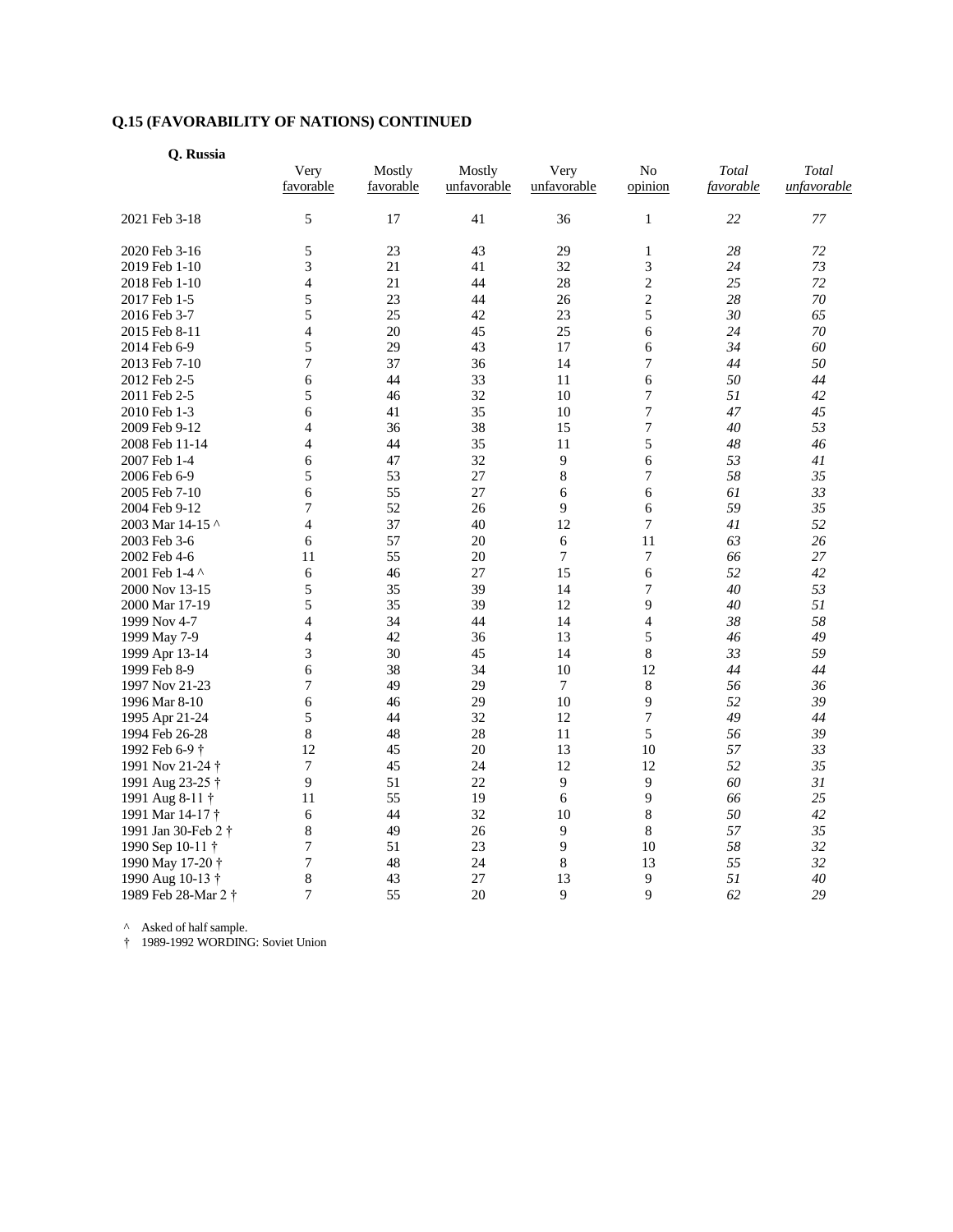## **R. Taiwan**

|                | Very<br>favorable | Mostly<br>favorable | Mostly<br>unfavorable | Very<br>unfavorable | No<br>opinion | Total<br>favorable | Total<br>unfavorable |
|----------------|-------------------|---------------------|-----------------------|---------------------|---------------|--------------------|----------------------|
| 2021 Feb 3-18  | 16                | 56                  | 17                    |                     | 3             | 72                 | 24                   |
| 2017 Feb 1-5   | 13                | 60                  | 16                    |                     | 8             | 73                 | 19                   |
| 2006 Feb 6-9   | 12                | 55                  | 14                    |                     | 14            | 67                 | 19                   |
| 2002 Feb 4-6   | Q                 | 53                  | 17                    |                     | 16            | 62                 | 22                   |
| 2001 Feb 1-4 ^ | 11                | 52                  | 14                    | 8                   | 15            | 63                 | 22                   |
| 2000 Mar 17-19 | 10                | 37                  | 27                    | 10                  | 16            | 47                 | 37                   |
| 1996 Mar 8-10  | 10                | 49                  | 17                    |                     | 19            | 59                 | 22                   |
|                |                   |                     |                       |                     |               |                    |                      |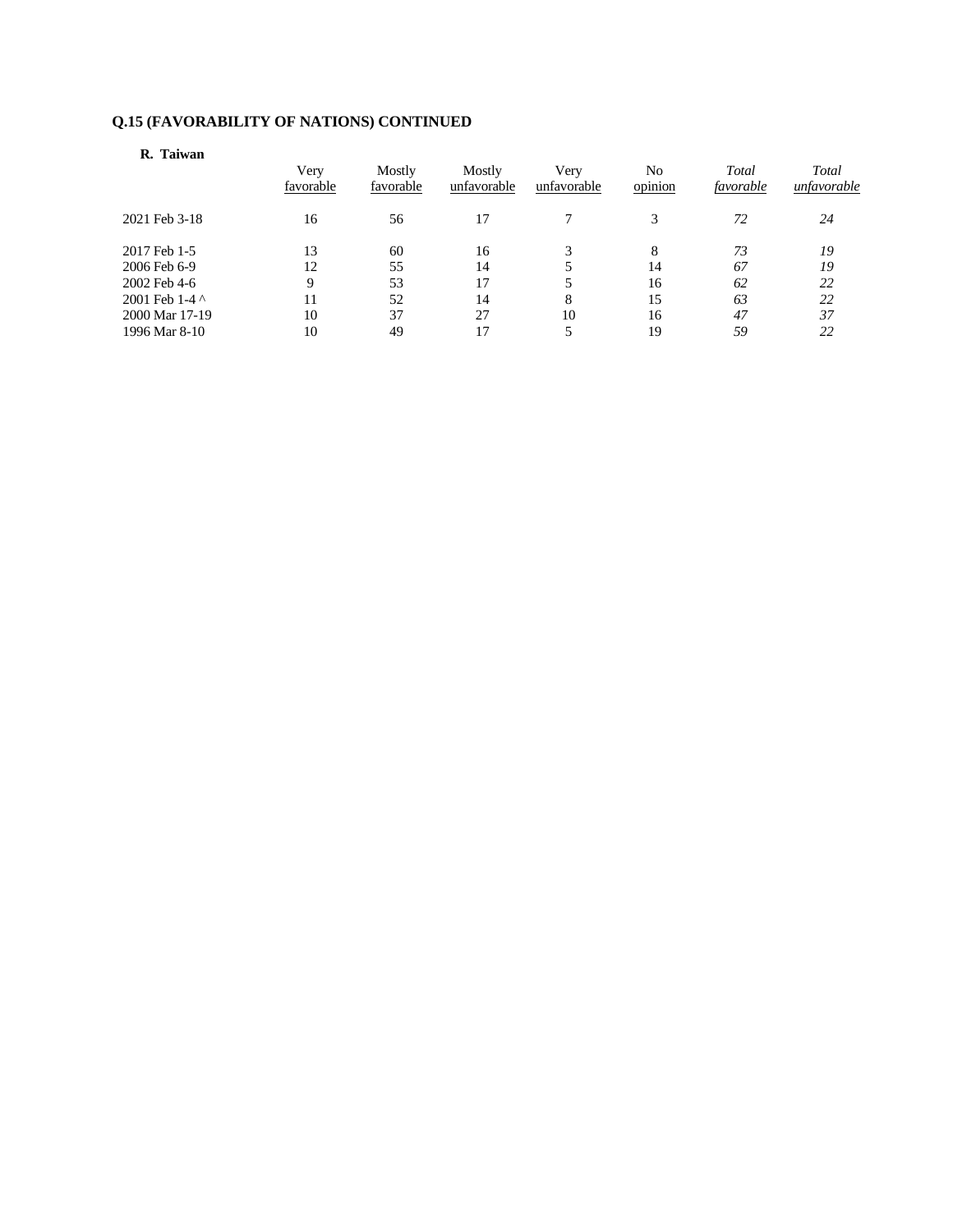## **QN15A: Opinion of Afghanistan BY Total + Gender + Race I + Age + Education + Party I.D. + Ideology**

|                    |              |       |      | Gender | Race I |               |                          | Age            |       |                 | Education       |                           |     | Party I.D.               |          |                   | Ideology |         |
|--------------------|--------------|-------|------|--------|--------|---------------|--------------------------|----------------|-------|-----------------|-----------------|---------------------------|-----|--------------------------|----------|-------------------|----------|---------|
|                    |              | Total | Male | Female | White  | Non-<br>white | 18-34                    | $35 - 54$      | $55+$ | College<br>Grad | Some<br>College | <b>HS Grad</b><br>or Less | an  | Republic Independ<br>ent | Democrat | Conserval<br>tive | Moderate | Liberal |
| Total              | Unweighted n | 1021  | 552  | 469    | 769    | 234           | 197                      | 266            | 540   | 454             | 355             | 208                       | 298 | 394                      | 311      | 410               | 361      | 232     |
|                    | Weighted n   | 1021  | 506  | 515    | 674    | 336           | 263                      | 329            | 413   | 366             | 292             | 361                       | 264 | 415                      | 326      | 396               | 356      | 251     |
| Very favorable     | 28           | 13    | 15   | 11     | 17     | 13            | 8                        | $\overline{7}$ | 3     | 8               | 17              | 7                         | 7   | 13                       | 13       | $\overline{4}$    | 11       |         |
|                    | 3%           | 2%    | 3%   | 2%     | 5%     | 5%            | 2%                       | 2%             | 1%    | 3%              | 5%              | 3%                        | 2%  | 4%                       | 3%       | 1%                | 5%       |         |
|                    | 179          | 86    | 93   | 117    | 59     | 68            | 55                       | 53             | 63    | 56              | 60              | 31                        | 77  | 65                       | 56       | 65                | 52       |         |
| Mostly favorable   |              | 18%   | 17%  | 18%    | 17%    | 18%           | 26%                      | 17%            | 13%   | 17%             | 19%             | 17%                       | 12% | 19%                      | 20%      | 14%               | 18%      | 21%     |
| Mostly unfavorable |              | 498   | 236  | 262    | 356    | 136           | 120                      | 148            | 219   | 221             | 139             | 137                       | 131 | 210                      | 152      | 174               | 187      | 133     |
|                    |              | 49%   | 47%  | 51%    | 53%    | 41%           | 46%                      | 45%            | 53%   | 60%             | 48%             | 38%                       | 50% | 51%                      | 47%      | 44%               | 52%      | 53%     |
|                    |              | 303   | 165  | 138    | 185    | 116           | 61                       | 115            | 124   | 73              | 87              | 142                       | 95  | 115                      | 88       | 152               | 97       | 50      |
| Very unfavorable   |              | 30%   | 33%  | 27%    | 27%    | 35%           | 23%                      | 35%            | 30%   | 20%             | 30%             | 39%                       | 36% | 28%                      | 27%      | 38%               | 27%      | 20%     |
|                    |              | 13    | 7    | 6      | 6      | 8             | $\overline{\phantom{a}}$ | $\overline{2}$ | 10    | 6               | $\overline{2}$  | 5                         |     | 5                        | 8        | $\overline{2}$    | 4        |         |
| (DK)/(Refused)     |              | 1%    | 1%   | 1%     | 1%     | 2%            | $\overline{\phantom{a}}$ | $1\%$          | 3%    | 2%              | $1\%$           | 1%                        | 0%  | 1%                       | 2%       | 1%                | 1%       | 2%      |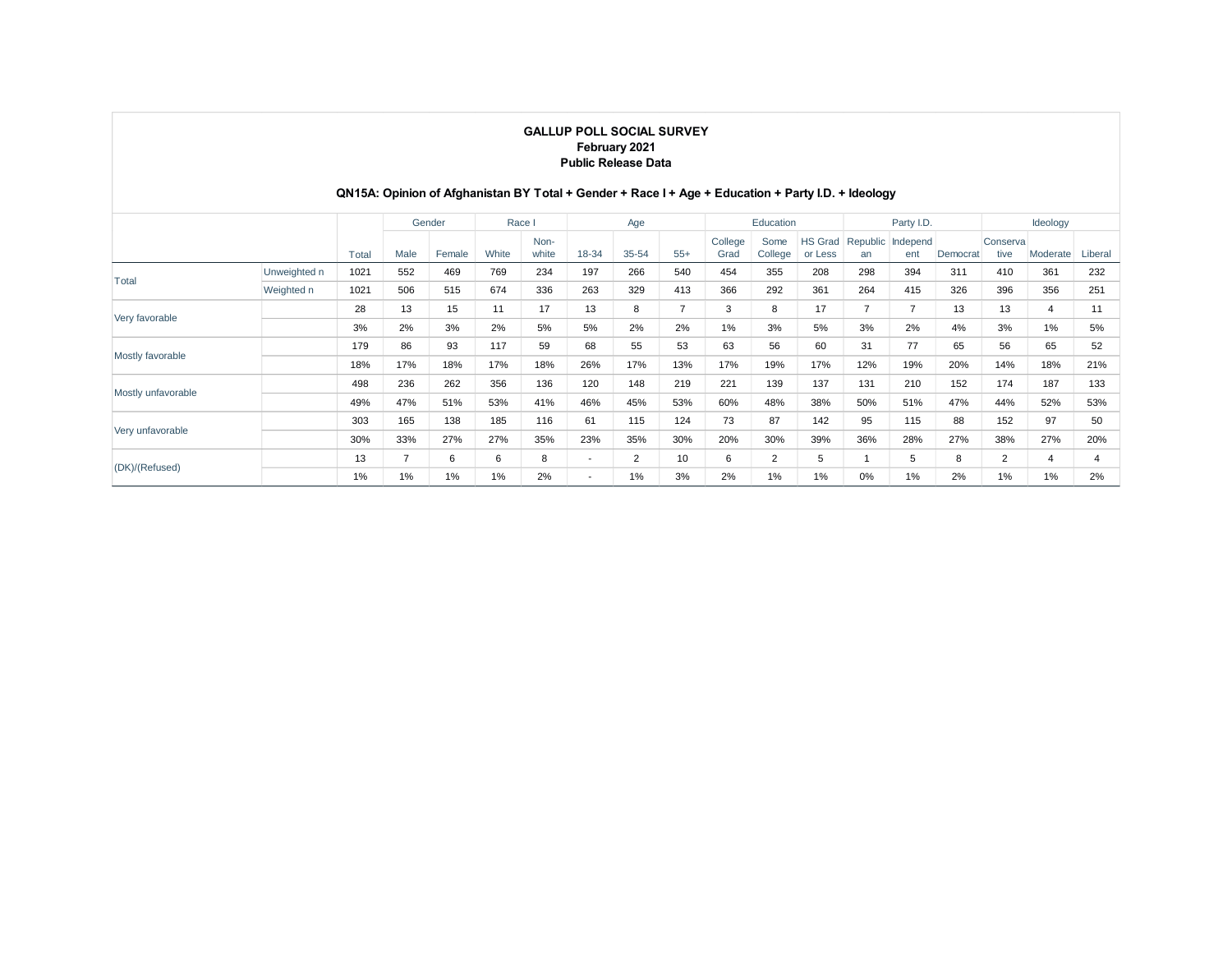## **QN15B: Opinion of Canada BY Total + Gender + Race I + Age + Education + Party I.D. + Ideology**

|                    |              |       |      | Gender         | Race I |                |                          | Age   |       |                 | Education       |                           |                | Party I.D.               |          |                  | Ideology       |         |
|--------------------|--------------|-------|------|----------------|--------|----------------|--------------------------|-------|-------|-----------------|-----------------|---------------------------|----------------|--------------------------|----------|------------------|----------------|---------|
|                    |              | Total | Male | Female         | White  | Non-<br>white  | 18-34                    | 35-54 | $55+$ | College<br>Grad | Some<br>College | <b>HS Grad</b><br>or Less | an             | Republic Independ<br>ent | Democrat | Conserva<br>tive | Moderate       | Liberal |
|                    | Unweighted n | 1021  | 552  | 469            | 769    | 234            | 197                      | 266   | 540   | 454             | 355             | 208                       | 298            | 394                      | 311      | 410              | 361            | 232     |
| Total              | Weighted n   | 1021  | 506  | 515            | 674    | 336            | 263                      | 329   | 413   | 366             | 292             | 361                       | 264            | 415                      | 326      | 396              | 356            | 251     |
|                    |              | 539   | 251  | 288            | 334    | 200            | 168                      | 166   | 196   | 213             | 152             | 173                       | 92             | 227                      | 215      | 141              | 220            | 169     |
| Very favorable     |              | 53%   | 50%  | 56%            | 50%    | 60%            | 64%                      | 50%   | 47%   | 58%             | 52%             | 48%                       | 35%            | 55%                      | 66%      | 36%              | 62%            | 67%     |
| Mostly favorable   |              | 402   | 207  | 195            | 289    | 108            | 79                       | 139   | 180   | 131             | 125             | 146                       | 148            | 155                      | 95       | 209              | 116            | 71      |
|                    |              | 39%   | 41%  | 38%            | 43%    | 32%            | 30%                      | 42%   | 44%   | 36%             | 43%             | 40%                       | 56%            | 37%                      | 29%      | 53%              | 33%            | 28%     |
| Mostly unfavorable |              | 54    | 35   | 18             | 37     | 16             | 11                       | 13    | 28    | 17              | 10              | 27                        | 18             | 21                       | 13       | 32               | 13             | 8       |
|                    |              | 5%    | 7%   | 4%             | 5%     | 5%             | 4%                       | 4%    | 7%    | 5%              | 3%              | 7%                        | 7%             | 5%                       | 4%       | 8%               | 4%             | 3%      |
|                    |              | 15    | 10   | 5              | 8      | $\overline{ }$ | 5                        | 5     | 6     | 4               | 5               | $\overline{7}$            | 6              | 7                        | 3        | 9                | $\overline{4}$ | 2       |
| Very unfavorable   |              | 1%    | 2%   | 1%             | 1%     | 2%             | 2%                       | $1\%$ | 1%    | 1%              | 2%              | 2%                        | 2%             | 2%                       | 1%       | 2%               | $1\%$          | 1%      |
| (DK)/(Refused)     |              | 11    | 3    | $\overline{7}$ | 6      | 4              | $\overline{\phantom{a}}$ | 6     | 3     | $\overline{2}$  | $\overline{ }$  | 8                         | $\overline{2}$ | 5                        |          | 6                | 3              |         |
|                    |              | 1%    | 1%   | 1%             | $1\%$  | 1%             | $\overline{\phantom{a}}$ | 2%    | 1%    | 0%              | 0%              | 2%                        | 1%             | 1%                       | 0%       | 1%               | 1%             | 0%      |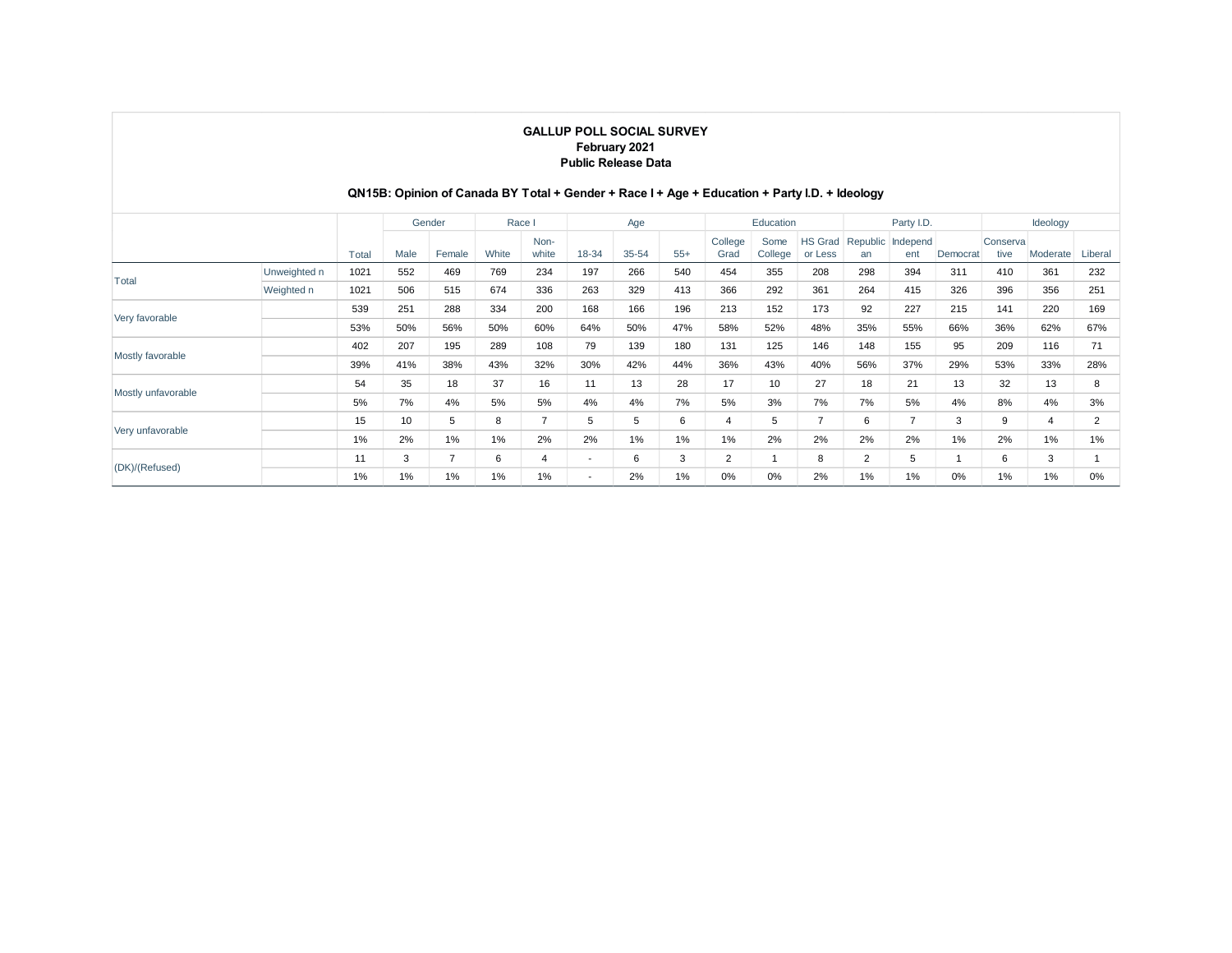## **QN15C: Opinion of China BY Total + Gender + Race I + Age + Education + Party I.D. + Ideology**

|                    |              |       |      | Gender | Race I |               |                          | Age       |       |                 | Education       |                           |     | Party I.D.               |          |                   | Ideology |         |
|--------------------|--------------|-------|------|--------|--------|---------------|--------------------------|-----------|-------|-----------------|-----------------|---------------------------|-----|--------------------------|----------|-------------------|----------|---------|
|                    |              | Total | Male | Female | White  | Non-<br>white | 18-34                    | $35 - 54$ | $55+$ | College<br>Grad | Some<br>College | <b>HS Grad</b><br>or Less | an  | Republic Independ<br>ent | Democrat | Conserval<br>tive | Moderate | Liberal |
|                    | Unweighted n | 1021  | 552  | 469    | 769    | 234           | 197                      | 266       | 540   | 454             | 355             | 208                       | 298 | 394                      | 311      | 410               | 361      | 232     |
| Total              | Weighted n   | 1021  | 506  | 515    | 674    | 336           | 263                      | 329       | 413   | 366             | 292             | 361                       | 264 | 415                      | 326      | 396               | 356      | 251     |
|                    |              | 60    | 36   | 24     | 12     | 48            | 31                       | 17        | 12    | 11              | 15              | 33                        | 6   | 27                       | 26       | 13                | 21       | 21      |
| Very favorable     |              | 6%    | 7%   | 5%     | 2%     | 14%           | 12%                      | 5%        | 3%    | 3%              | 5%              | 9%                        | 2%  | 7%                       | 8%       | 3%                | 6%       | 8%      |
|                    |              | 146   | 67   | 79     | 80     | 64            | 77                       | 31        | 37    | 55              | 49              | 42                        | 20  | 63                       | 61       | 27                | 54       | 60      |
| Mostly favorable   |              | 14%   | 13%  | 15%    | 12%    | 19%           | 29%                      | 10%       | 9%    | 15%             | 17%             | 12%                       | 8%  | 15%                      | 19%      | 7%                | 15%      | 24%     |
| Mostly unfavorable |              | 387   | 182  | 206    | 265    | 117           | 83                       | 124       | 174   | 156             | 123             | 108                       | 68  | 183                      | 128      | 124               | 153      | 106     |
|                    |              | 38%   | 36%  | 40%    | 39%    | 35%           | 32%                      | 38%       | 42%   | 43%             | 42%             | 30%                       | 26% | 44%                      | 39%      | 31%               | 43%      | 42%     |
|                    |              | 420   | 219  | 200    | 315    | 103           | 72                       | 150       | 189   | 142             | 104             | 172                       | 169 | 136                      | 110      | 230               | 124      | 62      |
| Very unfavorable   |              | 41%   | 43%  | 39%    | 47%    | 31%           | 27%                      | 46%       | 46%   | 39%             | 36%             | 48%                       | 64% | 33%                      | 34%      | 58%               | 35%      | 25%     |
| (DK)/(Refused)     |              | 8     | 2    | 6      | 3      | 5             | $\overline{\phantom{a}}$ | 6         | 2     | 3               |                 | 5                         |     | 5                        | 2        | $\overline{2}$    | 3        | 2       |
|                    |              | 1%    | 0%   | 1%     | $1\%$  | 1%            | $\overline{\phantom{a}}$ | 2%        | 0%    | 1%              | 0%              | 1%                        | 1%  | 1%                       | $0\%$    | 1%                | 1%       | 1%      |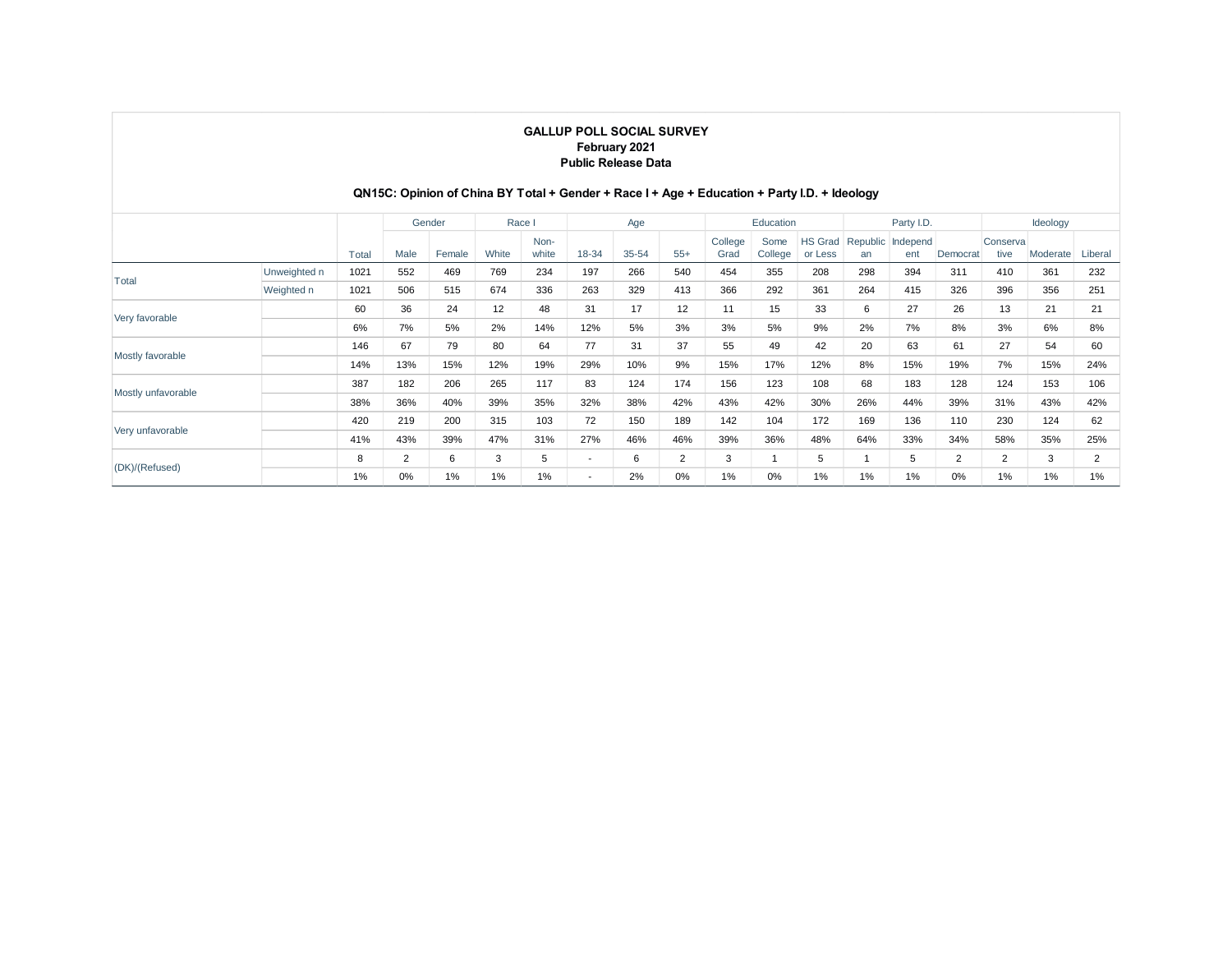## **QN15D: Opinion of Cuba BY Total + Gender + Race I + Age + Education + Party I.D. + Ideology**

|                    |              |       |      | Gender |       | Race I        |       | Age       |       |                 | Education       |                           |     | Party I.D.               |          |                   | Ideology |         |
|--------------------|--------------|-------|------|--------|-------|---------------|-------|-----------|-------|-----------------|-----------------|---------------------------|-----|--------------------------|----------|-------------------|----------|---------|
|                    |              | Total | Male | Female | White | Non-<br>white | 18-34 | $35 - 54$ | $55+$ | College<br>Grad | Some<br>College | <b>HS Grad</b><br>or Less | an  | Republic Independ<br>ent | Democrat | Conserval<br>tive | Moderate | Liberal |
|                    | Unweighted n | 1021  | 552  | 469    | 769   | 234           | 197   | 266       | 540   | 454             | 355             | 208                       | 298 | 394                      | 311      | 410               | 361      | 232     |
| Total              | Weighted n   | 1021  | 506  | 515    | 674   | 336           | 263   | 329       | 413   | 366             | 292             | 361                       | 264 | 415                      | 326      | 396               | 356      | 251     |
| Very favorable     |              | 68    | 31   | 38     | 31    | 37            | 23    | 22        | 24    | 13              | 21              | 34                        | 8   | 28                       | 32       | 28                | 21       | 18      |
|                    |              | 7%    | 6%   | 7%     | 5%    | 11%           | 9%    | 7%        | 6%    | 4%              | 7%              | 10%                       | 3%  | 7%                       | 10%      | 7%                | 6%       | 7%      |
| Mostly favorable   |              | 386   | 192  | 193    | 252   | 127           | 132   | 130       | 122   | 160             | 99              | 126                       | 69  | 163                      | 147      | 111               | 148      | 118     |
|                    |              | 38%   | 38%  | 38%    | 37%   | 38%           | 50%   | 40%       | 29%   | 44%             | 34%             | 35%                       | 26% | 39%                      | 45%      | 28%               | 42%      | 47%     |
| Mostly unfavorable |              | 366   | 179  | 187    | 263   | 101           | 69    | 118       | 169   | 128             | 126             | 112                       | 124 | 146                      | 92       | 149               | 121      | 91      |
|                    |              | 36%   | 35%  | 36%    | 39%   | 30%           | 26%   | 36%       | 41%   | 35%             | 43%             | 31%                       | 47% | 35%                      | 28%      | 38%               | 34%      | 36%     |
| Very unfavorable   |              | 180   | 96   | 84     | 113   | 66            | 36    | 53        | 87    | 56              | 41              | 82                        | 59  | 71                       | 46       | 102               | 58       | 19      |
|                    |              | 18%   | 19%  | 16%    | 17%   | 20%           | 14%   | 16%       | 21%   | 15%             | 14%             | 23%                       | 22% | 17%                      | 14%      | 26%               | 16%      | 8%      |
| (DK)/(Refused)     |              | 21    | 8    | 12     | 16    | 5             | 3     | 5         | 11    | 9               | 6               | 6                         | 4   | 6                        | 10       | 6                 | 8        | 6       |
|                    |              | 2%    | 2%   | 2%     | 2%    | 1%            | 1%    | 2%        | 3%    | 2%              | 2%              | 2%                        | 1%  | 2%                       | 3%       | 1%                | 2%       | 2%      |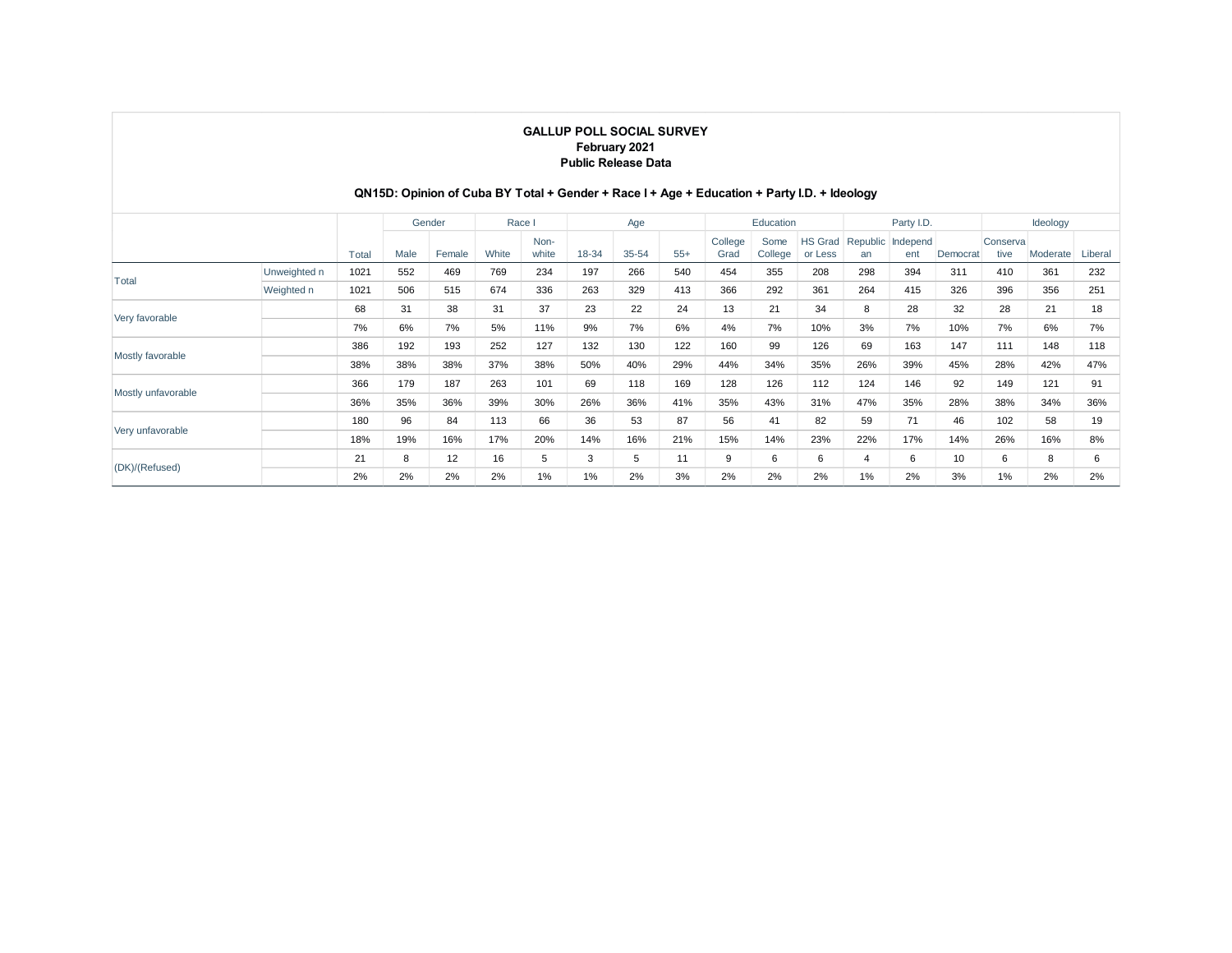## **QN15E: Opinion of Egypt BY Total + Gender + Race I + Age + Education + Party I.D. + Ideology**

|                    |              |       |      | Gender | Race I |               |       | Age   |       |                 | Education       |                           |                | Party I.D.      |          |                   | Ideology |         |
|--------------------|--------------|-------|------|--------|--------|---------------|-------|-------|-------|-----------------|-----------------|---------------------------|----------------|-----------------|----------|-------------------|----------|---------|
|                    |              | Total | Male | Female | White  | Non-<br>white | 18-34 | 35-54 | $55+$ | College<br>Grad | Some<br>College | <b>HS Grad</b><br>or Less | Republic<br>an | Independ<br>ent | Democrat | Conserval<br>tive | Moderate | Liberal |
| Total              | Unweighted n | 1021  | 552  | 469    | 769    | 234           | 197   | 266   | 540   | 454             | 355             | 208                       | 298            | 394             | 311      | 410               | 361      | 232     |
|                    | Weighted n   | 1021  | 506  | 515    | 674    | 336           | 263   | 329   | 413   | 366             | 292             | 361                       | 264            | 415             | 326      | 396               | 356      | 251     |
|                    |              | 116   | 58   | 58     | 58     | 58            | 38    | 44    | 34    | 25              | 35              | 55                        | 23             | 49              | 42       | 40                | 45       | 27      |
| Very favorable     |              | 11%   | 11%  | 11%    | 9%     | 17%           | 14%   | 14%   | 8%    | 7%              | 12%             | 15%                       | 9%             | 12%             | 13%      | 10%               | 13%      | 11%     |
|                    |              | 525   | 251  | 274    | 374    | 145           | 149   | 177   | 190   | 189             | 174             | 162                       | 156            | 219             | 143      | 198               | 192      | 127     |
| Mostly favorable   |              | 51%   | 50%  | 53%    | 55%    | 43%           | 57%   | 54%   | 46%   | 52%             | 59%             | 45%                       | 59%            | 53%             | 44%      | 50%               | 54%      | 50%     |
|                    |              | 273   | 136  | 137    | 189    | 81            | 62    | 77    | 128   | 120             | 59              | 93                        | 61             | 108             | 101      | 105               | 88       | 77      |
| Mostly unfavorable |              | 27%   | 27%  | 27%    | 28%    | 24%           | 24%   | 23%   | 31%   | 33%             | 20%             | 26%                       | 23%            | 26%             | 31%      | 27%               | 25%      | 31%     |
|                    |              | 73    | 50   | 23     | 32     | 40            | 11    | 23    | 37    | 19              | 16              | 37                        | 18             | 27              | 28       | 38                | 20       | 15      |
| Very unfavorable   |              | 7%    | 10%  | 4%     | 5%     | 12%           | 4%    | 7%    | 9%    | 5%              | 6%              | 10%                       | 7%             | 6%              | 8%       | 10%               | 6%       | 6%      |
| (DK)/(Refused)     |              | 35    | 12   | 23     | 21     | 13            | 2     | 8     | 23    | 13              | 9               | 13                        | 7              | 12              | 12       | 15                | 11       | 5       |
|                    |              | 3%    | 2%   | 4%     | 3%     | 4%            | 1%    | 2%    | 6%    | 4%              | 3%              | 4%                        | 3%             | 3%              | 4%       | 4%                | 3%       | 2%      |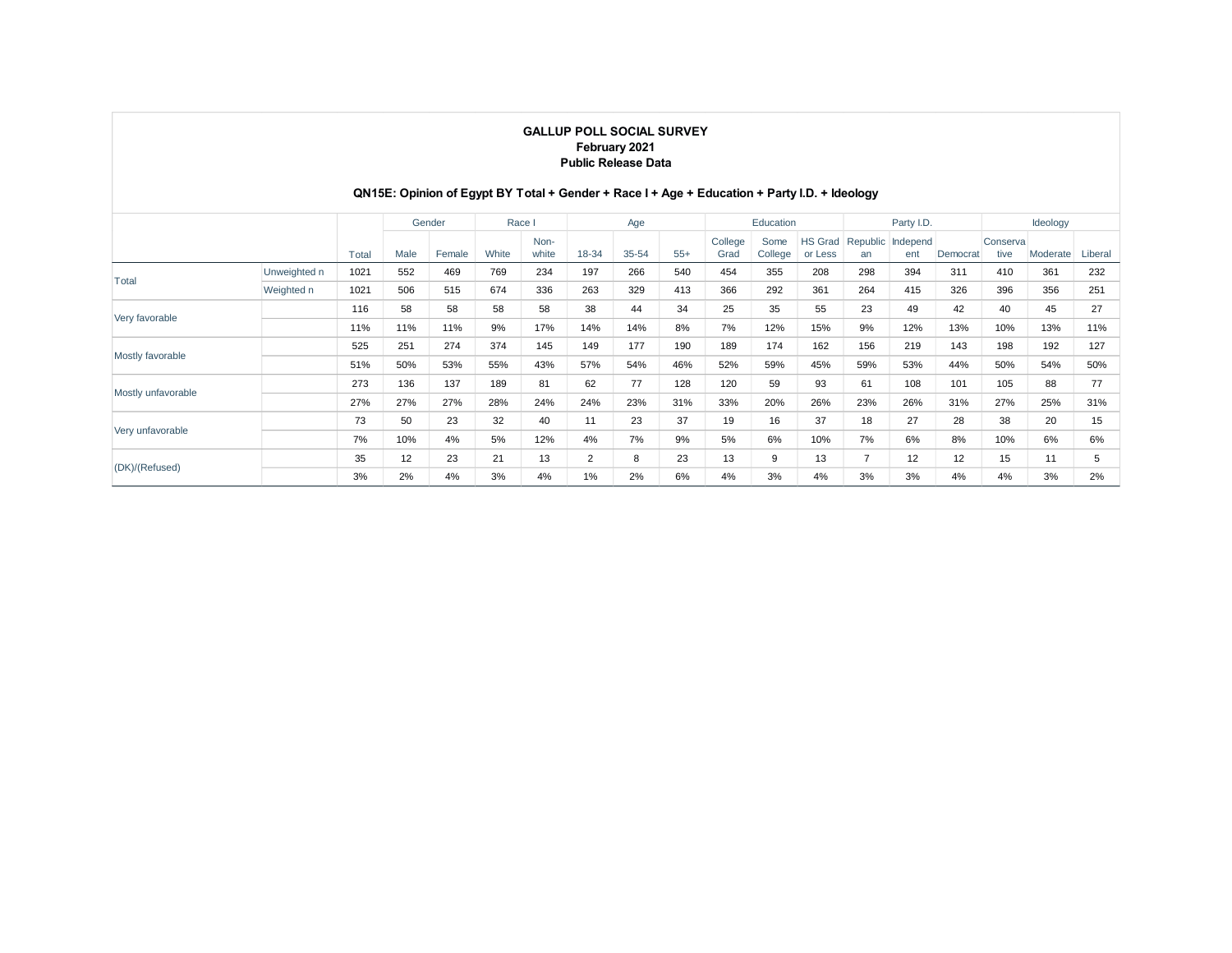## **QN15F: Opinion of France BY Total + Gender + Race I + Age + Education + Party I.D. + Ideology**

|                    |              |       |      | Gender | Race I |               |                          | Age   |                |                 | Education       |                           |                | Party I.D.      |          |                  | Ideology |         |
|--------------------|--------------|-------|------|--------|--------|---------------|--------------------------|-------|----------------|-----------------|-----------------|---------------------------|----------------|-----------------|----------|------------------|----------|---------|
|                    |              | Total | Male | Female | White  | Non-<br>white | 18-34                    | 35-54 | $55+$          | College<br>Grad | Some<br>College | <b>HS Grad</b><br>or Less | Republic<br>an | Independ<br>ent | Democrat | Conserva<br>tive | Moderate | Liberal |
|                    | Unweighted n | 1021  | 552  | 469    | 769    | 234           | 197                      | 266   | 540            | 454             | 355             | 208                       | 298            | 394             | 311      | 410              | 361      | 232     |
| Total              | Weighted n   | 1021  | 506  | 515    | 674    | 336           | 263                      | 329   | 413            | 366             | 292             | 361                       | 264            | 415             | 326      | 396              | 356      | 251     |
|                    |              | 261   | 126  | 135    | 146    | 113           | 92                       | 73    | 94             | 97              | 71              | 92                        | 34             | 103             | 122      | 68               | 95       | 92      |
| Very favorable     |              | 26%   | 25%  | 26%    | 22%    | 34%           | 35%                      | 22%   | 23%            | 27%             | 24%             | 25%                       | 13%            | 25%             | 37%      | 17%              | 27%      | 37%     |
|                    |              | 627   | 298  | 330    | 432    | 188           | 159                      | 204   | 257            | 233             | 187             | 206                       | 175            | 260             | 185      | 244              | 230      | 145     |
| Mostly favorable   |              | 61%   | 59%  | 64%    | 64%    | 56%           | 60%                      | 62%   | 62%            | 64%             | 64%             | 57%                       | 66%            | 63%             | 57%      | 62%              | 65%      | 58%     |
|                    |              | 99    | 60   | 39     | 75     | 21            | 8                        | 34    | 50             | 25              | 28              | 46                        | 45             | 37              | 11       | 70               | 18       | 9       |
| Mostly unfavorable |              | 10%   | 12%  | 8%     | 11%    | 6%            | 3%                       | 10%   | 12%            | 7%              | 9%              | 13%                       | 17%            | 9%              | 3%       | 18%              | 5%       | 4%      |
|                    |              | 25    | 17   | 8      | 14     | 10            | 5                        | 12    | $\overline{7}$ | 7               | 6               | 12                        | 9              | $\overline{7}$  | 8        | 11               | 9        | 5       |
| Very unfavorable   |              | 2%    | 3%   | 1%     | 2%     | 3%            | 2%                       | 4%    | 2%             | 2%              | 2%              | 3%                        | 3%             | 2%              | 2%       | 3%               | 2%       | 2%      |
| (DK)/(Refused)     |              | 9     | 6    | 4      | 6      | 3             | $\overline{\phantom{a}}$ | 5     | 4              | $\overline{4}$  |                 | 5                         | 2              | $\overline{7}$  |          | 3                | 5        |         |
|                    |              | 1%    | 1%   | 1%     | 1%     | 1%            | $\overline{\phantom{a}}$ | 2%    | 1%             | 1%              | $0\%$           | 1%                        | 1%             | 2%              | 0%       | 1%               | 1%       | 0%      |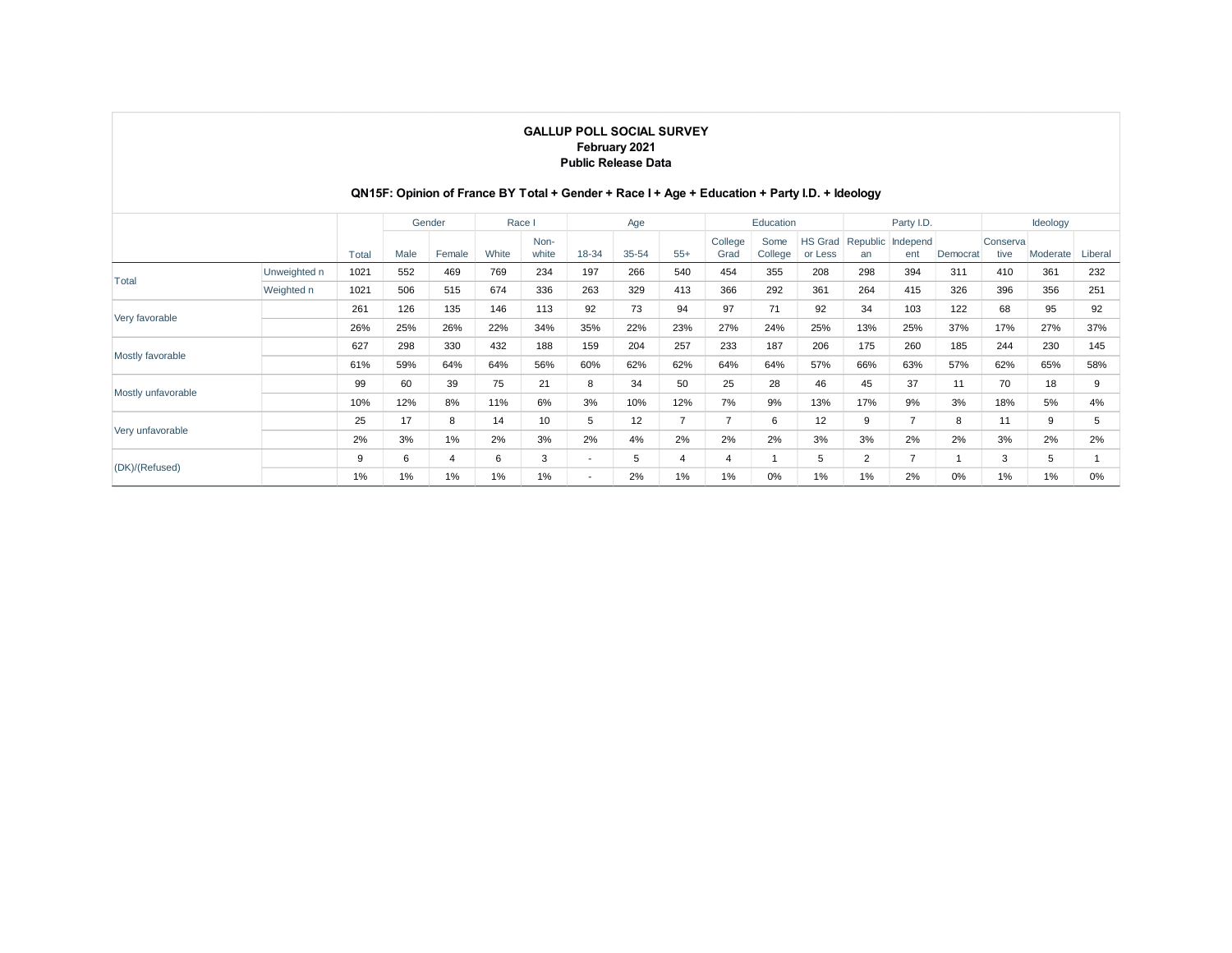## **QN15G: Opinion of Germany BY Total + Gender + Race I + Age + Education + Party I.D. + Ideology**

|                    |              |       |      | Gender |       | Race I        |                | Age   |                |                 | Education       |                           |                | Party I.D.      |          |                   | Ideology |         |
|--------------------|--------------|-------|------|--------|-------|---------------|----------------|-------|----------------|-----------------|-----------------|---------------------------|----------------|-----------------|----------|-------------------|----------|---------|
|                    |              | Total | Male | Female | White | Non-<br>white | 18-34          | 35-54 | $55+$          | College<br>Grad | Some<br>College | <b>HS Grad</b><br>or Less | Republic<br>an | Independ<br>ent | Democrat | Conserval<br>tive | Moderate | Liberal |
| Total              | Unweighted n | 1021  | 552  | 469    | 769   | 234           | 197            | 266   | 540            | 454             | 355             | 208                       | 298            | 394             | 311      | 410               | 361      | 232     |
|                    | Weighted n   | 1021  | 506  | 515    | 674   | 336           | 263            | 329   | 413            | 366             | 292             | 361                       | 264            | 415             | 326      | 396               | 356      | 251     |
| Very favorable     |              | 272   | 137  | 135    | 174   | 96            | 81             | 91    | 98             | 119             | 67              | 86                        | 38             | 103             | 128      | 61                | 109      | 98      |
|                    |              | 27%   | 27%  | 26%    | 26%   | 28%           | 31%            | 28%   | 24%            | 32%             | 23%             | 24%                       | 14%            | 25%             | 39%      | 15%               | 31%      | 39%     |
|                    |              | 579   | 283  | 297    | 396   | 177           | 156            | 171   | 241            | 218             | 186             | 174                       | 173            | 245             | 153      | 231               | 202      | 134     |
| Mostly favorable   |              | 57%   | 56%  | 58%    | 59%   | 53%           | 59%            | 52%   | 58%            | 60%             | 64%             | 48%                       | 66%            | 59%             | 47%      | 58%               | 57%      | 53%     |
|                    |              | 104   | 58   | 46     | 65    | 37            | 16             | 34    | 52             | 16              | 30              | 59                        | 36             | 46              | 22       | 71                | 22       | 11      |
| Mostly unfavorable |              | 10%   | 11%  | 9%     | 10%   | 11%           | 6%             | 10%   | 13%            | 4%              | 10%             | 16%                       | 14%            | 11%             | 7%       | 18%               | 6%       | 4%      |
|                    |              | 48    | 21   | 27     | 32    | 16            | 8              | 24    | 15             | $\overline{7}$  | $\overline{ }$  | 34                        | 16             | 16              | 16       | 24                | 17       |         |
| Very unfavorable   |              | 5%    | 4%   | 5%     | 5%    | 5%            | 3%             | 7%    | 4%             | 2%              | 2%              | 9%                        | 6%             | 4%              | 5%       | 6%                | 5%       | 3%      |
| (DK)/(Refused)     |              | 18    | 8    | 9      | 6     | 11            | $\overline{2}$ | 9     | $\overline{7}$ | 6               | 3               | 9                         | 2              | 5               |          | 9                 | 6        | 2       |
|                    |              | 2%    | 2%   | 2%     | $1\%$ | 3%            | 1%             | 3%    | 2%             | 2%              | 1%              | 2%                        | 1%             | 1%              | 2%       | 2%                | 2%       | 1%      |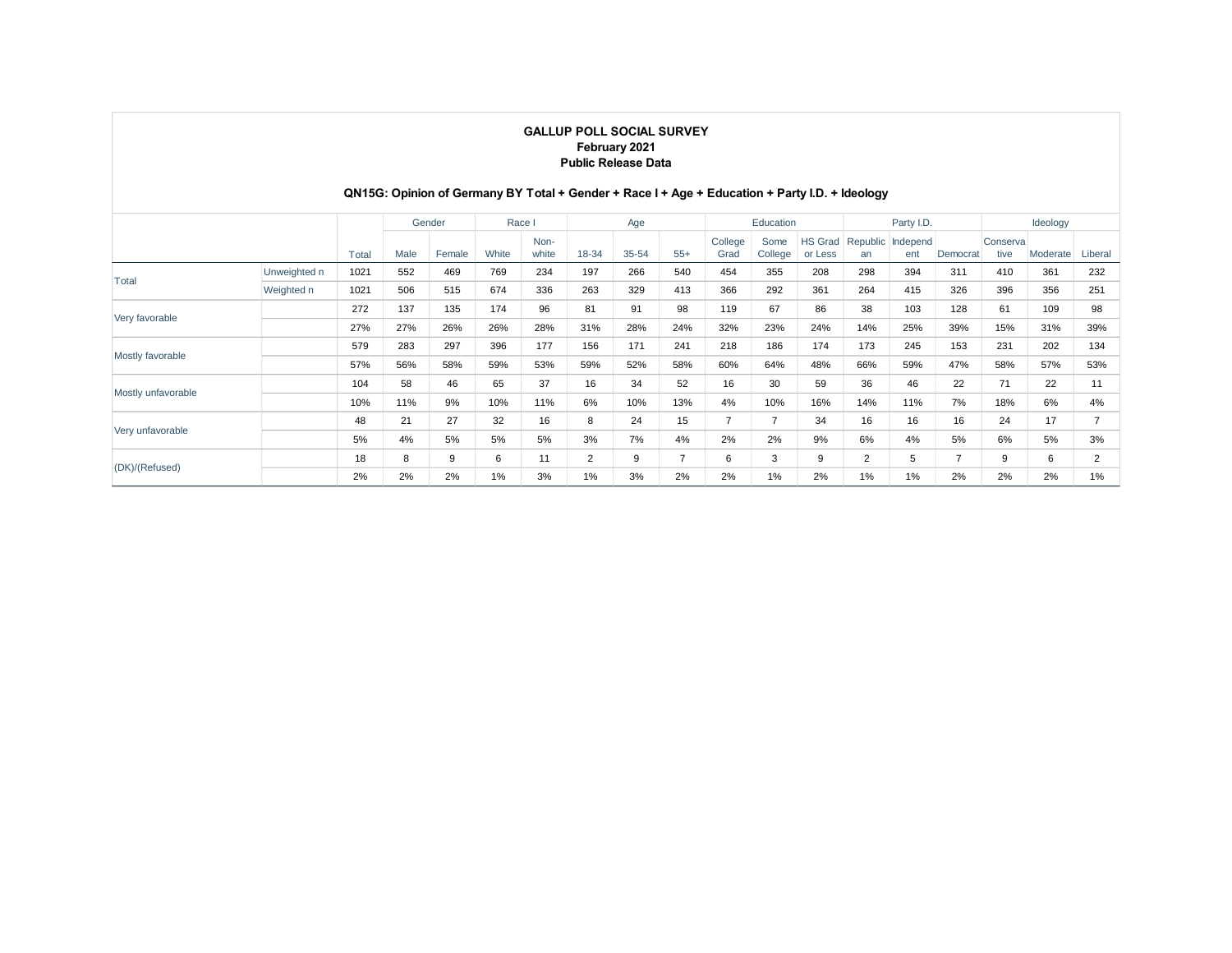## **QN15H: Opinion of Great Britain BY Total + Gender + Race I + Age + Education + Party I.D. + Ideology**

|                    |              |       |      | Gender | Race I |               |                          | Age            |                |                 | Education       |                           |                | Party I.D.      |          |                   | Ideology                 |         |
|--------------------|--------------|-------|------|--------|--------|---------------|--------------------------|----------------|----------------|-----------------|-----------------|---------------------------|----------------|-----------------|----------|-------------------|--------------------------|---------|
|                    |              | Total | Male | Female | White  | Non-<br>white | 18-34                    | 35-54          | $55+$          | College<br>Grad | Some<br>College | <b>HS Grad</b><br>or Less | Republic<br>an | Independ<br>ent | Democrat | Conserval<br>tive | Moderate                 | Liberal |
| Total              | Unweighted n | 1021  | 552  | 469    | 769    | 234           | 197                      | 266            | 540            | 454             | 355             | 208                       | 298            | 394             | 311      | 410               | 361                      | 232     |
|                    | Weighted n   | 1021  | 506  | 515    | 674    | 336           | 263                      | 329            | 413            | 366             | 292             | 361                       | 264            | 415             | 326      | 396               | 356                      | 251     |
| Very favorable     |              | 350   | 180  | 170    | 236    | 111           | 77                       | 118            | 150            | 133             | 94              | 122                       | 89             | 127             | 130      | 126               | 121                      | 96      |
|                    |              | 34%   | 36%  | 33%    | 35%    | 33%           | 29%                      | 36%            | 36%            | 36%             | 32%             | 34%                       | 34%            | 31%             | 40%      | 32%               | 34%                      | 38%     |
|                    |              | 580   | 279  | 301    | 389    | 185           | 164                      | 189            | 218            | 215             | 172             | 192                       | 158            | 244             | 172      | 227               | 215                      | 130     |
| Mostly favorable   |              | 57%   | 55%  | 59%    | 58%    | 55%           | 63%                      | 58%            | 53%            | 59%             | 59%             | 53%                       | 60%            | 59%             | 53%      | 57%               | 60%                      | 52%     |
|                    |              | 57    | 22   | 35     | 33     | 23            | 11                       | 13             | 32             | 13              | 21              | 22                        | 9              | 29              | 15       | 25                | 15                       | 18      |
| Mostly unfavorable |              | 6%    | 4%   | 7%     | 5%     | 7%            | 4%                       | 4%             | 8%             | 4%              | 7%              | 6%                        | 3%             | 7%              | 5%       | 6%                | 4%                       | 7%      |
|                    |              | 24    | 18   | 6      | 9      | 14            | 10                       | 6              | $\overline{7}$ | 3               | $\overline{4}$  | 17                        | 6              | 9               | 9        | 12                | 5                        | 6       |
| Very unfavorable   |              | 2%    | 4%   | 1%     | $1\%$  | 4%            | 4%                       | 2%             | 2%             | 1%              | 1%              | 5%                        | 2%             | 2%              | 3%       | 3%                | 1%                       | 2%      |
| (DK)/(Refused)     |              | 11    | 7    | 4      | 8      | 3             | $\overline{\phantom{a}}$ | $\overline{2}$ | 6              |                 | $\overline{2}$  | 8                         | $\overline{2}$ | 6               |          | $\overline{7}$    | $\overline{\phantom{a}}$ |         |
|                    |              | 1%    | 1%   | 1%     | $1\%$  | 1%            | $\overline{\phantom{a}}$ | 1%             | 1%             | 0%              | 1%              | 2%                        | 1%             | 1%              | 0%       | 2%                | $\overline{\phantom{a}}$ | 0%      |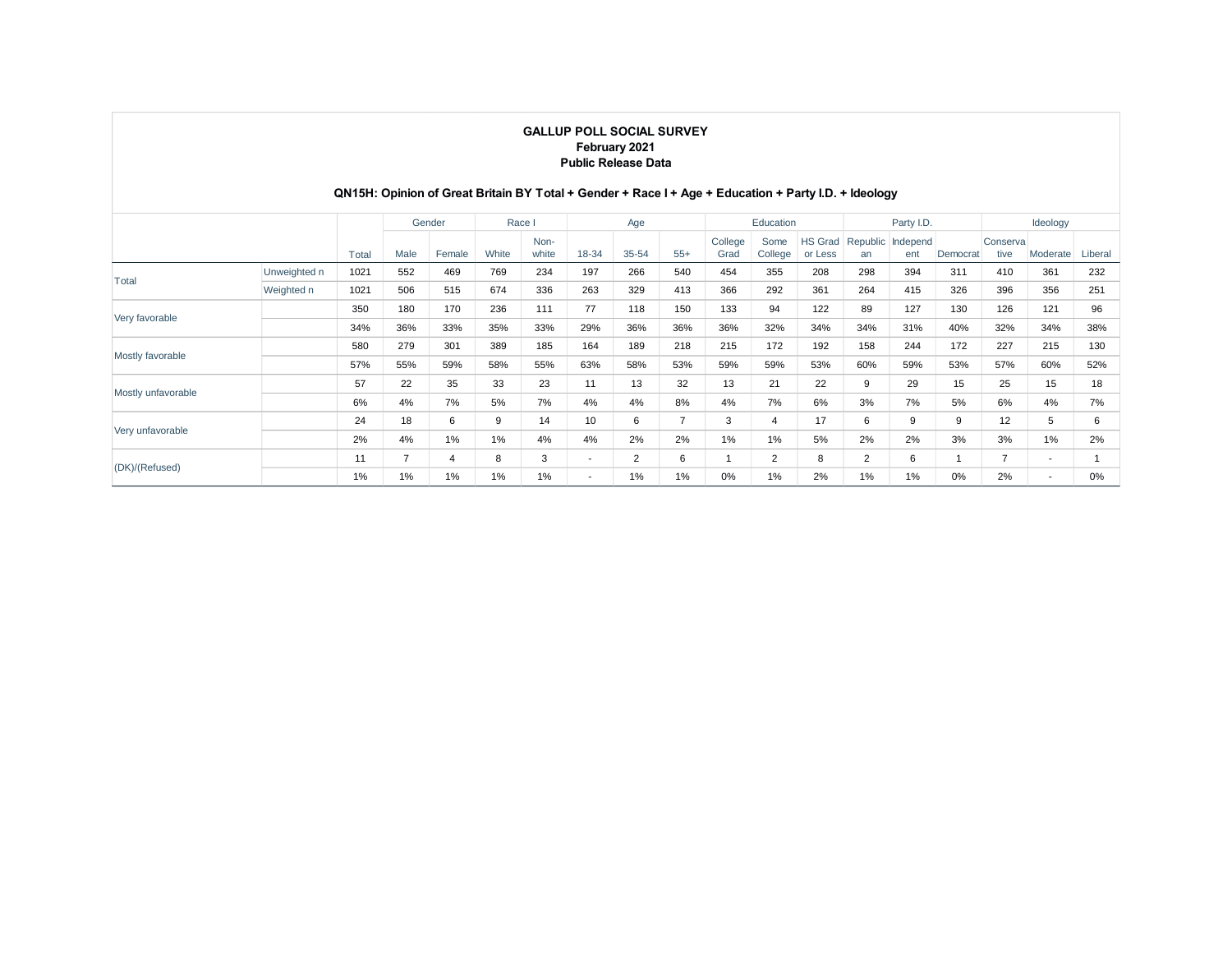## **QN15I: Opinion of India BY Total + Gender + Race I + Age + Education + Party I.D. + Ideology**

|                    |              |       |      | Gender | Race I |               |       | Age       |       |                 | Education       |                           |     | Party I.D.               |          |                   | Ideology |         |
|--------------------|--------------|-------|------|--------|--------|---------------|-------|-----------|-------|-----------------|-----------------|---------------------------|-----|--------------------------|----------|-------------------|----------|---------|
|                    |              | Total | Male | Female | White  | Non-<br>white | 18-34 | $35 - 54$ | $55+$ | College<br>Grad | Some<br>College | <b>HS Grad</b><br>or Less | an  | Republic Independ<br>ent | Democrat | Conserval<br>tive | Moderate | Liberal |
| Total              | Unweighted n | 1021  | 552  | 469    | 769    | 234           | 197   | 266       | 540   | 454             | 355             | 208                       | 298 | 394                      | 311      | 410               | 361      | 232     |
|                    | Weighted n   | 1021  | 506  | 515    | 674    | 336           | 263   | 329       | 413   | 366             | 292             | 361                       | 264 | 415                      | 326      | 396               | 356      | 251     |
|                    |              | 153   | 86   | 67     | 80     | 71            | 48    | 52        | 53    | 33              | 46              | 73                        | 28  | 64                       | 59       | 57                | 47       | 44      |
| Very favorable     |              | 15%   | 17%  | 13%    | 12%    | 21%           | 18%   | 16%       | 13%   | 9%              | 16%             | 20%                       | 10% | 15%                      | 18%      | 14%               | 13%      | 17%     |
|                    |              | 620   | 306  | 314    | 446    | 169           | 158   | 193       | 261   | 246             | 177             | 195                       | 174 | 242                      | 195      | 238               | 229      | 149     |
| Mostly favorable   |              | 61%   | 60%  | 61%    | 66%    | 50%           | 60%   | 59%       | 63%   | 67%             | 60%             | 54%                       | 66% | 58%                      | 60%      | 60%               | 64%      | 59%     |
| Mostly unfavorable |              | 172   | 77   | 95     | 110    | 59            | 43    | 54        | 67    | 63              | 55              | 54                        | 48  | 76                       | 45       | 70                | 51       | 49      |
|                    |              | 17%   | 15%  | 19%    | 16%    | 18%           | 16%   | 17%       | 16%   | 17%             | 19%             | 15%                       | 18% | 18%                      | 14%      | 18%               | 14%      | 19%     |
|                    |              | 57    | 28   | 29     | 25     | 31            | 12    | 26        | 18    | 15              | 14              | 29                        | 12  | 25                       | 20       | 27                | 23       | 5       |
| Very unfavorable   |              | 6%    | 6%   | 6%     | 4%     | 9%            | 5%    | 8%        | 4%    | 4%              | 5%              | 8%                        | 5%  | 6%                       | 6%       | 7%                | 6%       | 2%      |
| (DK)/(Refused)     |              | 20    | 9    | 10     | 14     | 6             |       | 3         | 13    | 9               |                 | 10                        |     | 9                        | 8        | 4                 | 7        | 5       |
|                    |              | 2%    | 2%   | 2%     | 2%     | 2%            | 0%    | $1\%$     | 3%    | 2%              | 0%              | 3%                        | 1%  | 2%                       | 2%       | 1%                | 2%       | 2%      |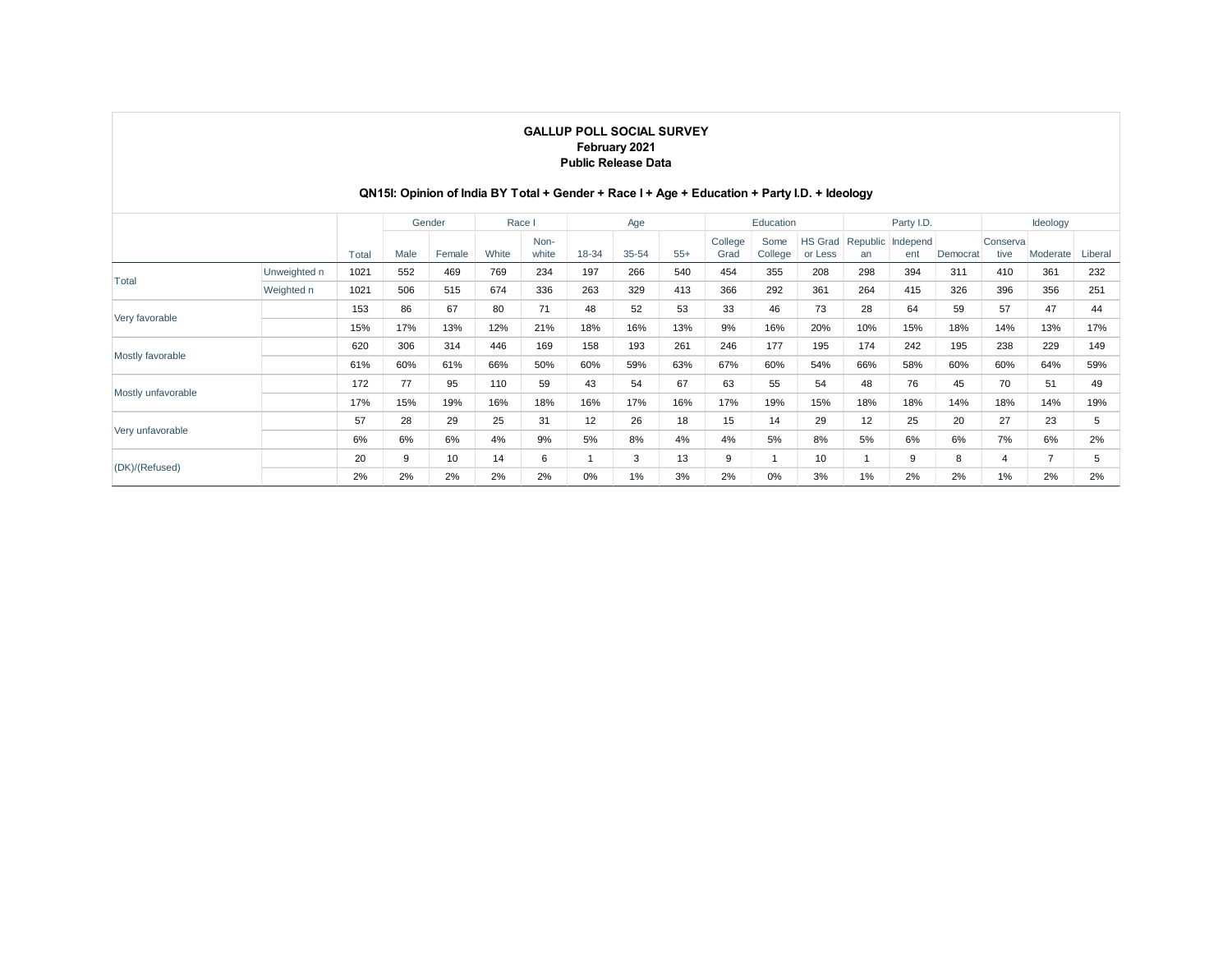## **QN15J: Opinion of Iran BY Total + Gender + Race I + Age + Education + Party I.D. + Ideology**

|                    |              |       |      | Gender |       | Race I        |                          | Age       |       |                 | Education       |                           |                          | Party I.D.               |          |                  | Ideology |         |
|--------------------|--------------|-------|------|--------|-------|---------------|--------------------------|-----------|-------|-----------------|-----------------|---------------------------|--------------------------|--------------------------|----------|------------------|----------|---------|
|                    |              | Total | Male | Female | White | Non-<br>white | 18-34                    | $35 - 54$ | $55+$ | College<br>Grad | Some<br>College | <b>HS Grad</b><br>or Less | an                       | Republic Independ<br>ent | Democrat | Conserva<br>tive | Moderate | Liberal |
|                    | Unweighted n | 1021  | 552  | 469    | 769   | 234           | 197                      | 266       | 540   | 454             | 355             | 208                       | 298                      | 394                      | 311      | 410              | 361      | 232     |
| Total              | Weighted n   | 1021  | 506  | 515    | 674   | 336           | 263                      | 329       | 413   | 366             | 292             | 361                       | 264                      | 415                      | 326      | 396              | 356      | 251     |
| Very favorable     |              | 17    | 9    | 8      | 6     | 11            | 3                        | 13        |       | $\overline{2}$  | 13              | 2                         | 4                        | 5                        |          | 6                | 5        | 6       |
|                    |              | 2%    | 2%   | 2%     | $1\%$ | 3%            | 1%                       | 4%        | 0%    | $1\%$           | 4%              | 1%                        | 1%                       | 1%                       | 2%       | 1%               | 1%       | 2%      |
| Mostly favorable   |              | 115   | 50   | 65     | 74    | 41            | 52                       | 30        | 33    | 39              | 27              | 49                        | 21                       | 44                       | 50       | 30               | 44       | 40      |
|                    |              | 11%   | 10%  | 13%    | 11%   | 12%           | 20%                      | 9%        | 8%    | 11%             | 9%              | 14%                       | 8%                       | 11%                      | 15%      | 8%               | 12%      | 16%     |
| Mostly unfavorable |              | 458   | 221  | 237    | 295   | 155           | 143                      | 133       | 175   | 167             | 147             | 142                       | 97                       | 199                      | 156      | 139              | 182      | 129     |
|                    |              | 45%   | 44%  | 46%    | 44%   | 46%           | 54%                      | 41%       | 42%   | 46%             | 50%             | 39%                       | 37%                      | 48%                      | 48%      | 35%              | 51%      | 51%     |
| Very unfavorable   |              | 412   | 217  | 195    | 290   | 119           | 65                       | 150       | 188   | 147             | 104             | 160                       | 142                      | 158                      | 107      | 213              | 123      | 72      |
|                    |              | 40%   | 43%  | 38%    | 43%   | 36%           | 25%                      | 46%       | 46%   | 40%             | 36%             | 44%                       | 54%                      | 38%                      | 33%      | 54%              | 34%      | 29%     |
| (DK)/(Refused)     |              | 19    | 10   | 9      | 9     | 10            | $\overline{\phantom{a}}$ | 3         | 15    | 11              | 1               | $\overline{7}$            | $\overline{\phantom{a}}$ | 10                       | 6        | 9                | 2        | 5       |
|                    |              | 2%    | 2%   | 2%     | $1\%$ | 3%            | $\overline{\phantom{a}}$ | 1%        | 4%    | 3%              | 0%              | 2%                        | $\overline{\phantom{a}}$ | 2%                       | 2%       | 2%               | 1%       | 2%      |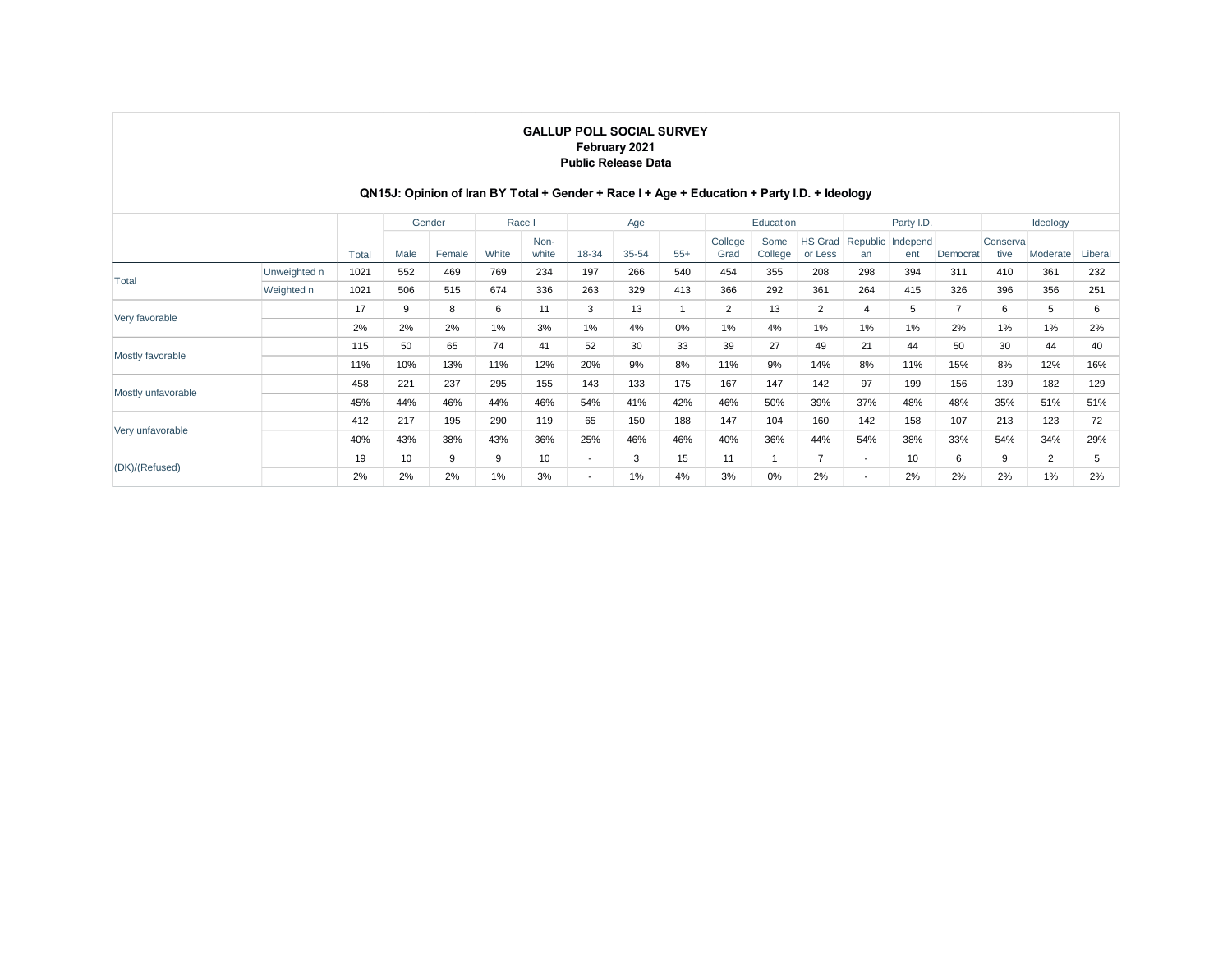## **QN15K: Opinion of Iraq BY Total + Gender + Race I + Age + Education + Party I.D. + Ideology**

|                    |              |       |      | Gender | Race I |               |                          | Age       |       |                 | Education       |                           |     | Party I.D.               |          |                   | Ideology |         |
|--------------------|--------------|-------|------|--------|--------|---------------|--------------------------|-----------|-------|-----------------|-----------------|---------------------------|-----|--------------------------|----------|-------------------|----------|---------|
|                    |              | Total | Male | Female | White  | Non-<br>white | 18-34                    | $35 - 54$ | $55+$ | College<br>Grad | Some<br>College | <b>HS Grad</b><br>or Less | an  | Republic Independ<br>ent | Democrat | Conserval<br>tive | Moderate | Liberal |
|                    | Unweighted n | 1021  | 552  | 469    | 769    | 234           | 197                      | 266       | 540   | 454             | 355             | 208                       | 298 | 394                      | 311      | 410               | 361      | 232     |
| Total              | Weighted n   | 1021  | 506  | 515    | 674    | 336           | 263                      | 329       | 413   | 366             | 292             | 361                       | 264 | 415                      | 326      | 396               | 356      | 251     |
|                    |              | 25    | 13   | 12     | 9      | 16            | 9                        | 10        | 6     | $\overline{2}$  | 10              | 14                        | 2   | $\overline{ }$           | 16       | 10                | 10       | 3       |
| Very favorable     |              | 2%    | 3%   | 2%     | $1\%$  | 5%            | 4%                       | 3%        | 2%    | 0%              | 3%              | 4%                        | 1%  | 2%                       | 5%       | 3%                | 3%       | 1%      |
|                    |              | 190   | 107  | 83     | 127    | 62            | 63                       | 65        | 59    | 78              | 44              | 67                        | 34  | 85                       | 67       | 62                | 59       | 68      |
| Mostly favorable   |              | 19%   | 21%  | 16%    | 19%    | 18%           | 24%                      | 20%       | 14%   | 21%             | 15%             | 19%                       | 13% | 20%                      | 20%      | 16%               | 17%      | 27%     |
|                    |              | 483   | 229  | 254    | 346    | 129           | 133                      | 143       | 197   | 196             | 148             | 138                       | 126 | 196                      | 154      | 165               | 181      | 127     |
| Mostly unfavorable |              | 47%   | 45%  | 49%    | 51%    | 38%           | 51%                      | 44%       | 48%   | 54%             | 51%             | 38%                       | 48% | 47%                      | 47%      | 42%               | 51%      | 50%     |
|                    |              | 305   | 148  | 157    | 180    | 123           | 58                       | 107       | 136   | 78              | 89              | 137                       | 98  | 120                      | 81       | 155               | 101      | 48      |
| Very unfavorable   |              | 30%   | 29%  | 30%    | 27%    | 37%           | 22%                      | 33%       | 33%   | 21%             | 30%             | 38%                       | 37% | 29%                      | 25%      | 39%               | 28%      | 19%     |
|                    |              | 18    | 9    | 9      | 12     | 6             | $\overline{\phantom{a}}$ | 3         | 14    | 12              | $\overline{2}$  | 4                         | 3   | 6                        | 9        | 4                 | 6        | 5       |
| (DK)/(Refused)     |              | 2%    | 2%   | 2%     | 2%     | 2%            | $\overline{\phantom{a}}$ | $1\%$     | 3%    | 3%              | 1%              | 1%                        | 1%  | 1%                       | 3%       | 1%                | 2%       | 2%      |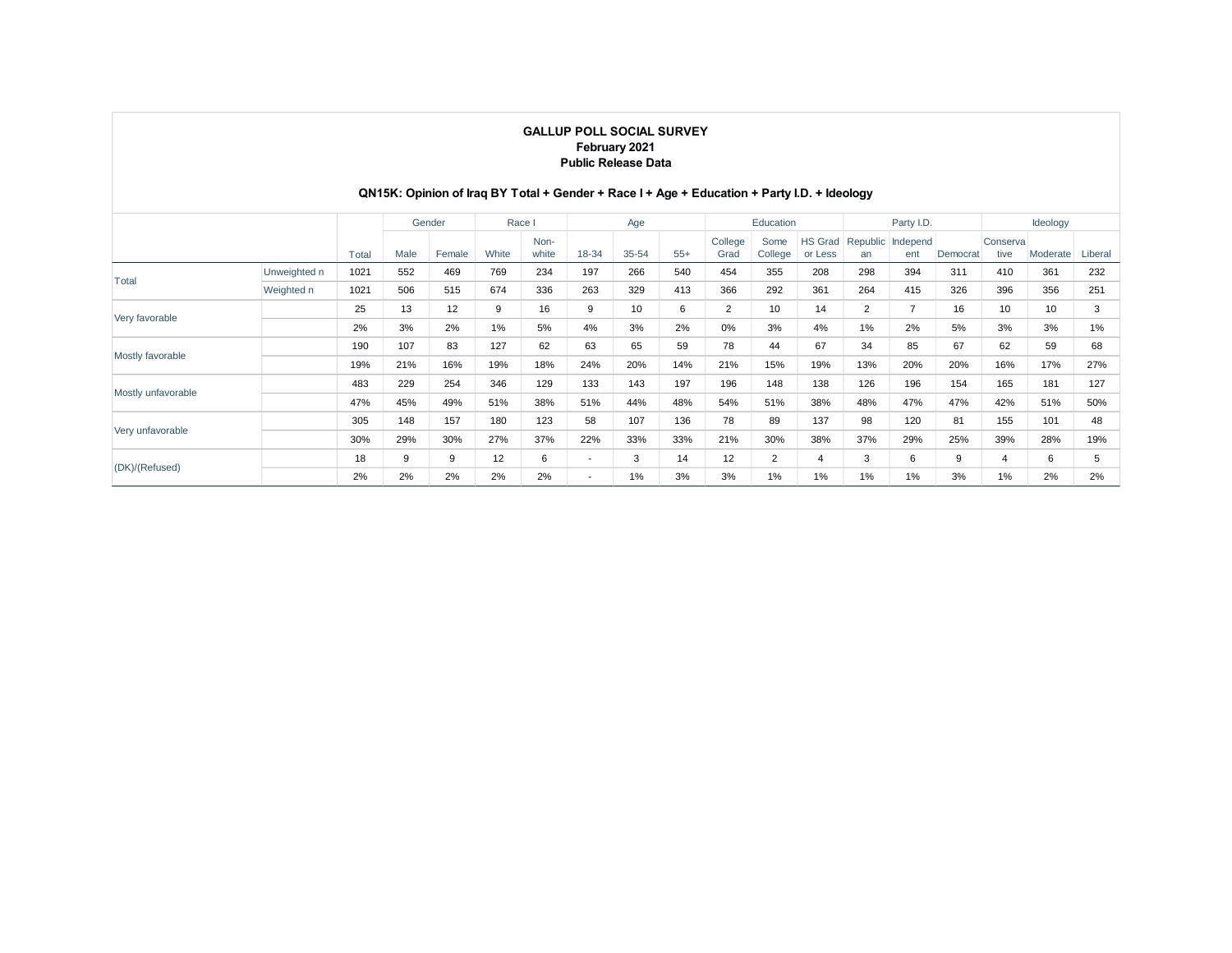## **QN15L: Opinion of Israel BY Total + Gender + Race I + Age + Education + Party I.D. + Ideology**

|                    |              |       |      | Gender         |       | Race I        |       | Age   |       |                 | Education       |                           |                | Party I.D.      |          |                  | Ideology |         |
|--------------------|--------------|-------|------|----------------|-------|---------------|-------|-------|-------|-----------------|-----------------|---------------------------|----------------|-----------------|----------|------------------|----------|---------|
|                    |              | Total | Male | Female         | White | Non-<br>white | 18-34 | 35-54 | $55+$ | College<br>Grad | Some<br>College | <b>HS Grad</b><br>or Less | Republic<br>an | Independ<br>ent | Democrat | Conserva<br>tive | Moderate | Liberal |
|                    | Unweighted n | 1021  | 552  | 469            | 769   | 234           | 197   | 266   | 540   | 454             | 355             | 208                       | 298            | 394             | 311      | 410              | 361      | 232     |
| Total              | Weighted n   | 1021  | 506  | 515            | 674   | 336           | 263   | 329   | 413   | 366             | 292             | 361                       | 264            | 415             | 326      | 396              | 356      | 251     |
|                    |              | 265   | 163  | 102            | 194   | 68            | 37    | 91    | 127   | 68              | 79              | 117                       | 112            | 98              | 50       | 166              | 64       | 32      |
| Very favorable     |              | 26%   | 32%  | 20%            | 29%   | 20%           | 14%   | 28%   | 31%   | 19%             | 27%             | 32%                       | 43%            | 24%             | 15%      | 42%              | 18%      | 13%     |
|                    |              | 499   | 230  | 270            | 338   | 157           | 156   | 147   | 193   | 197             | 145             | 158                       | 112            | 222             | 161      | 168              | 200      | 123     |
| Mostly favorable   |              | 49%   | 45%  | 52%            | 50%   | 47%           | 59%   | 45%   | 47%   | 54%             | 50%             | 44%                       | 42%            | 53%             | 49%      | 42%              | 56%      | 49%     |
| Mostly unfavorable |              | 173   | 71   | 102            | 100   | 72            | 49    | 56    | 65    | 75              | 52              | 45                        | 23             | 60              | 83       | 38               | 59       | 74      |
|                    |              | 17%   | 14%  | 20%            | 15%   | 21%           | 19%   | 17%   | 16%   | 20%             | 18%             | 13%                       | 9%             | 15%             | 26%      | 10%              | 16%      | 29%     |
| Very unfavorable   |              | 64    | 30   | 34             | 29    | 34            | 19    | 28    | 17    | 20              | 14              | 29                        | 12             | 25              | 27       | 19               | 23       | 21      |
|                    |              | 6%    | 6%   | 7%             | 4%    | 10%           | 7%    | 9%    | 4%    | 5%              | 5%              | 8%                        | 5%             | 6%              | 8%       | 5%               | 7%       | 8%      |
| (DK)/(Refused)     |              | 20    | 13   | $\overline{7}$ | 13    | 5             |       | 6     | 12    | 6               | $\overline{2}$  | 12                        | 5              | 10              | 5        | 5                | 10       |         |
|                    |              | 2%    | 3%   | 1%             | 2%    | 1%            | 0%    | 2%    | 3%    | 2%              | 1%              | 3%                        | 2%             | 2%              | 2%       | 1%               | 3%       | 1%      |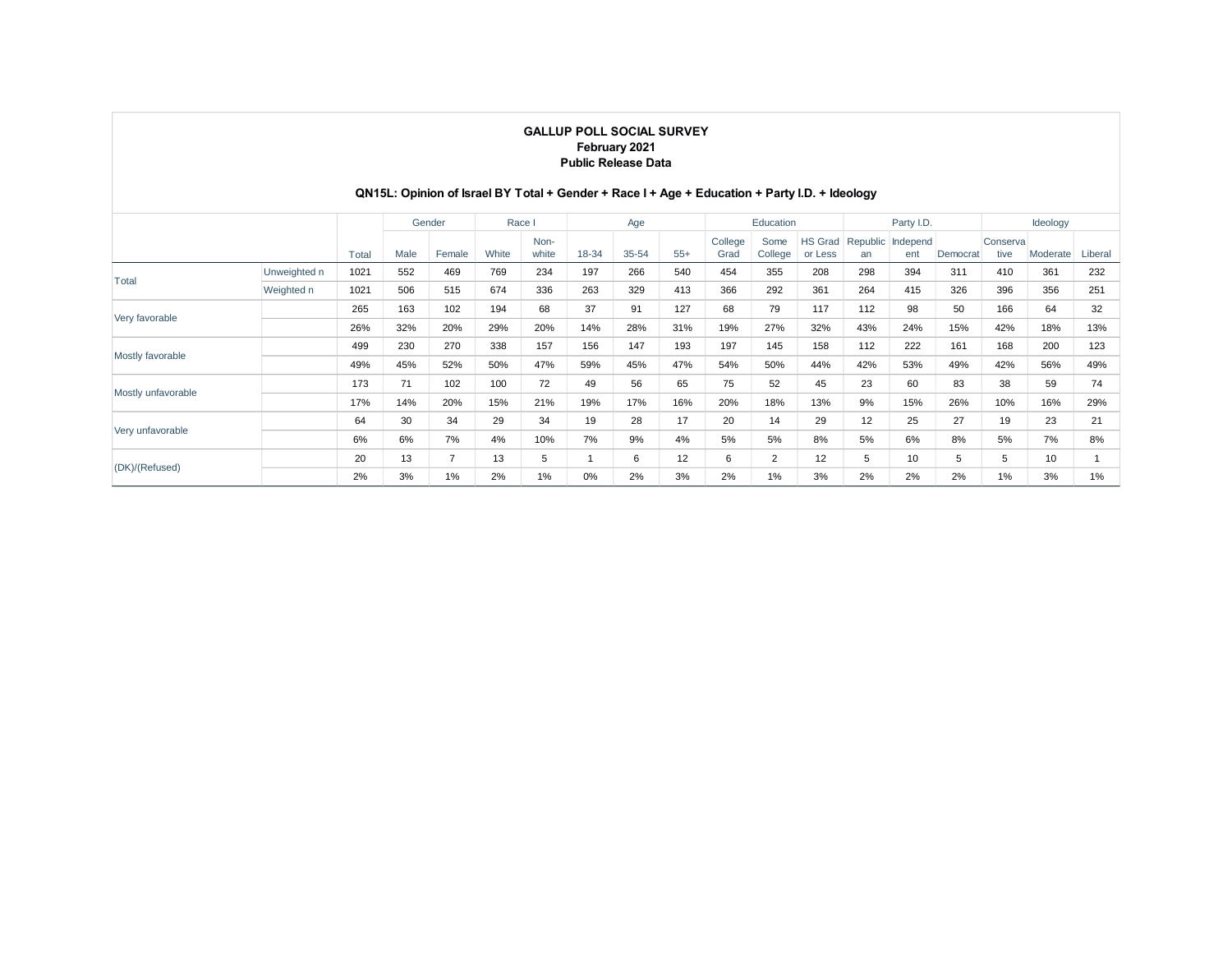## **QN15M: Opinion of Japan BY Total + Gender + Race I + Age + Education + Party I.D. + Ideology**

|                    |              |       |      | Gender |       | Race I        |                          | Age   |                          |                 | Education       |                           |                | Party I.D.      |          |                   | Ideology                 |         |
|--------------------|--------------|-------|------|--------|-------|---------------|--------------------------|-------|--------------------------|-----------------|-----------------|---------------------------|----------------|-----------------|----------|-------------------|--------------------------|---------|
|                    |              | Total | Male | Female | White | Non-<br>white | 18-34                    | 35-54 | $55+$                    | College<br>Grad | Some<br>College | <b>HS Grad</b><br>or Less | Republic<br>an | Independ<br>ent | Democrat | Conserval<br>tive | Moderate                 | Liberal |
| Total              | Unweighted n | 1021  | 552  | 469    | 769   | 234           | 197                      | 266   | 540                      | 454             | 355             | 208                       | 298            | 394             | 311      | 410               | 361                      | 232     |
|                    | Weighted n   | 1021  | 506  | 515    | 674   | 336           | 263                      | 329   | 413                      | 366             | 292             | 361                       | 264            | 415             | 326      | 396               | 356                      | 251     |
|                    |              | 304   | 182  | 122    | 185   | 116           | 99                       | 94    | 109                      | 123             | 80              | 100                       | 58             | 135             | 106      | 96                | 110                      | 90      |
| Very favorable     |              | 30%   | 36%  | 24%    | 27%   | 34%           | 38%                      | 29%   | 26%                      | 34%             | 27%             | 28%                       | 22%            | 33%             | 33%      | 24%               | 31%                      | 36%     |
|                    |              | 546   | 256  | 291    | 390   | 150           | 126                      | 169   | 239                      | 211             | 177             | 158                       | 155            | 220             | 166      | 201               | 199                      | 138     |
| Mostly favorable   |              | 54%   | 50%  | 56%    | 58%   | 45%           | 48%                      | 52%   | 58%                      | 58%             | 60%             | 44%                       | 58%            | 53%             | 51%      | 51%               | 56%                      | 55%     |
|                    |              | 100   | 35   | 66     | 58    | 41            | 22                       | 31    | 44                       | 21              | 20              | 59                        | 31             | 38              | 27       | 61                | 27                       | 11      |
| Mostly unfavorable |              | 10%   | 7%   | 13%    | 9%    | 12%           | 8%                       | 10%   | 11%                      | 6%              | 7%              | 16%                       | 12%            | 9%              | 8%       | 15%               | 8%                       | 5%      |
|                    |              | 69    | 33   | 36     | 40    | 29            | 16                       | 33    | 21                       | 9               | 15              | 44                        | 21             | 20              | 26       | 38                | 20                       | 11      |
| Very unfavorable   |              | 7%    | 6%   | 7%     | 6%    | 9%            | 6%                       | 10%   | 5%                       | 2%              | 5%              | 12%                       | 8%             | 5%              | 8%       | 9%                | 6%                       | 4%      |
|                    |              | 2     | 2    |        | 2     |               | $\overline{\phantom{a}}$ | 2     | $\overline{\phantom{a}}$ | $\overline{2}$  |                 | $\overline{\phantom{a}}$  | ٠              | $\overline{2}$  |          | 1                 | $\overline{\phantom{a}}$ |         |
| (DK)/(Refused)     |              | 0%    | 0%   | 0%     | $0\%$ | 0%            | $\overline{\phantom{a}}$ | 0%    | $\overline{\phantom{a}}$ | 0%              | 0%              | $\overline{\phantom{a}}$  | ٠              | 0%              | 0%       | 0%                | $\overline{\phantom{a}}$ | 0%      |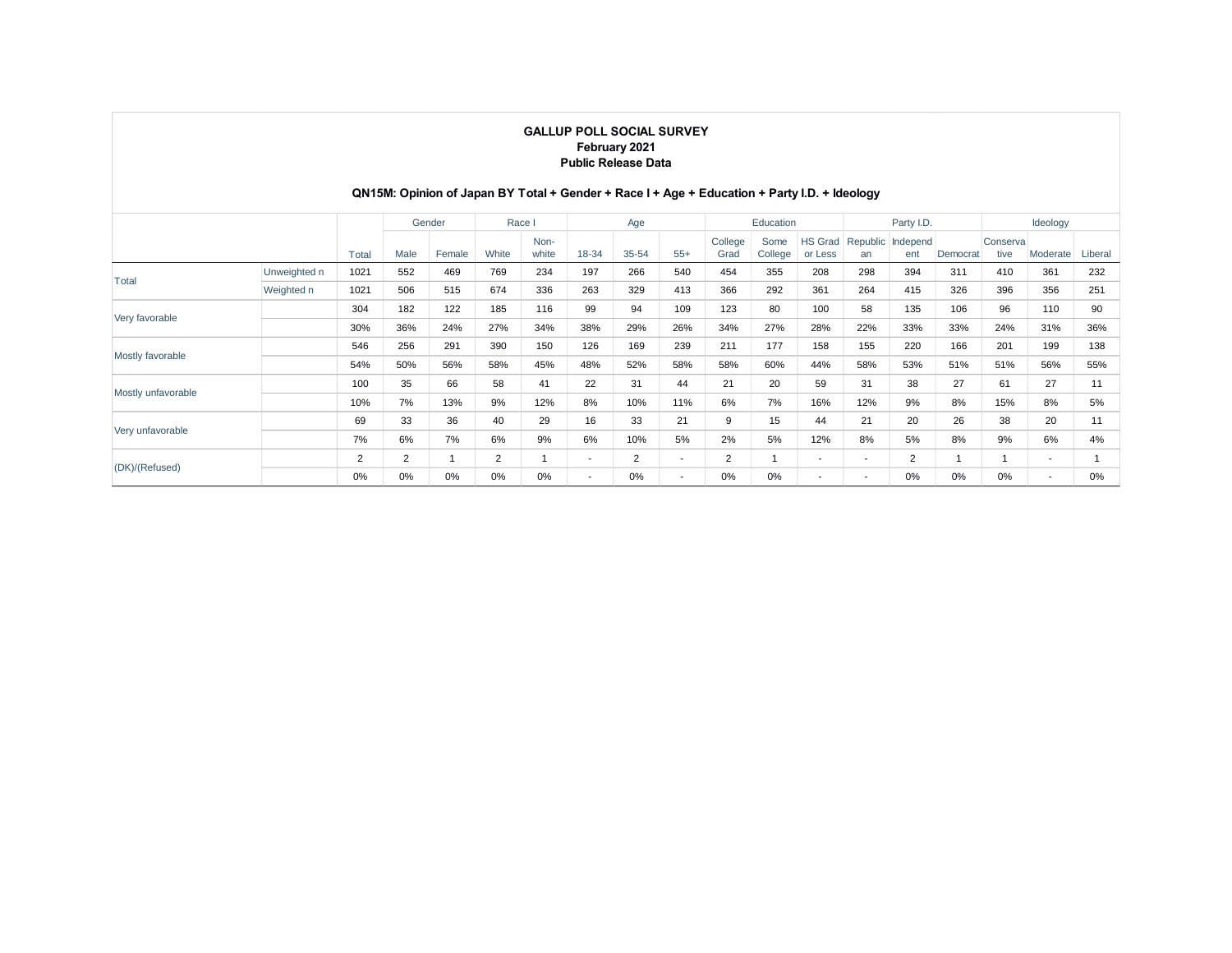## **QN15N: Opinion of Mexico BY Total + Gender + Race I + Age + Education + Party I.D. + Ideology**

|                    |              |       |      | Gender | Race I |               |                          | Age            |       |                 | Education       |                           | Party I.D. |                          |          | Ideology          |          |                |
|--------------------|--------------|-------|------|--------|--------|---------------|--------------------------|----------------|-------|-----------------|-----------------|---------------------------|------------|--------------------------|----------|-------------------|----------|----------------|
|                    |              | Total | Male | Female | White  | Non-<br>white | 18-34                    | $35 - 54$      | $55+$ | College<br>Grad | Some<br>College | <b>HS Grad</b><br>or Less | an         | Republic Independ<br>ent | Democrat | Conserval<br>tive | Moderate | Liberal        |
| Total              | Unweighted n | 1021  | 552  | 469    | 769    | 234           | 197                      | 266            | 540   | 454             | 355             | 208                       | 298        | 394                      | 311      | 410               | 361      | 232            |
|                    | Weighted n   | 1021  | 506  | 515    | 674    | 336           | 263                      | 329            | 413   | 366             | 292             | 361                       | 264        | 415                      | 326      | 396               | 356      | 251            |
| Very favorable     |              | 143   | 81   | 62     | 54     | 87            | 60                       | 43             | 40    | 44              | 36              | 64                        | 14         | 60                       | 68       | 40                | 47       | 51             |
|                    |              | 14%   | 16%  | 12%    | 8%     | 26%           | 23%                      | 13%            | 10%   | 12%             | 12%             | 18%                       | 5%         | 14%                      | 21%      | 10%               | 13%      | 20%            |
|                    |              | 520   | 270  | 249    | 356    | 159           | 134                      | 168            | 211   | 198             | 151             | 170                       | 120        | 218                      | 174      | 171               | 193      | 150            |
| Mostly favorable   |              | 51%   | 53%  | 48%    | 53%    | 47%           | 51%                      | 51%            | 51%   | 54%             | 52%             | 47%                       | 45%        | 53%                      | 53%      | 43%               | 54%      | 60%            |
| Mostly unfavorable |              | 250   | 112  | 137    | 188    | 58            | 48                       | 84             | 110   | 103             | 78              | 67                        | 95         | 103                      | 44       | 133               | 74       | 37             |
|                    |              | 24%   | 22%  | 27%    | 28%    | 17%           | 18%                      | 26%            | 27%   | 28%             | 27%             | 19%                       | 36%        | 25%                      | 14%      | 34%               | 21%      | 15%            |
|                    |              | 100   | 40   | 60     | 68     | 31            | 21                       | 32             | 45    | 15              | 25              | 60                        | 35         | 30                       | 34       | 51                | 38       | 11             |
| Very unfavorable   |              | 10%   | 8%   | 12%    | 10%    | 9%            | 8%                       | 10%            | 11%   | 4%              | 9%              | 17%                       | 13%        | 7%                       | 11%      | 13%               | 11%      | 4%             |
|                    |              | 9     | 3    | 6      | 8      |               | $\overline{\phantom{a}}$ | $\overline{2}$ | 6     | 6               | 3               | $\overline{\phantom{a}}$  |            | 3                        | 5        | $\overline{2}$    | 4        | $\overline{2}$ |
| (DK)/(Refused)     |              | 1%    | 1%   | 1%     | 1%     | 0%            | $\overline{\phantom{a}}$ | 0%             | 2%    | 2%              | $1\%$           | $\sim$                    | 0%         | 1%                       | 2%       | 1%                | 1%       | 1%             |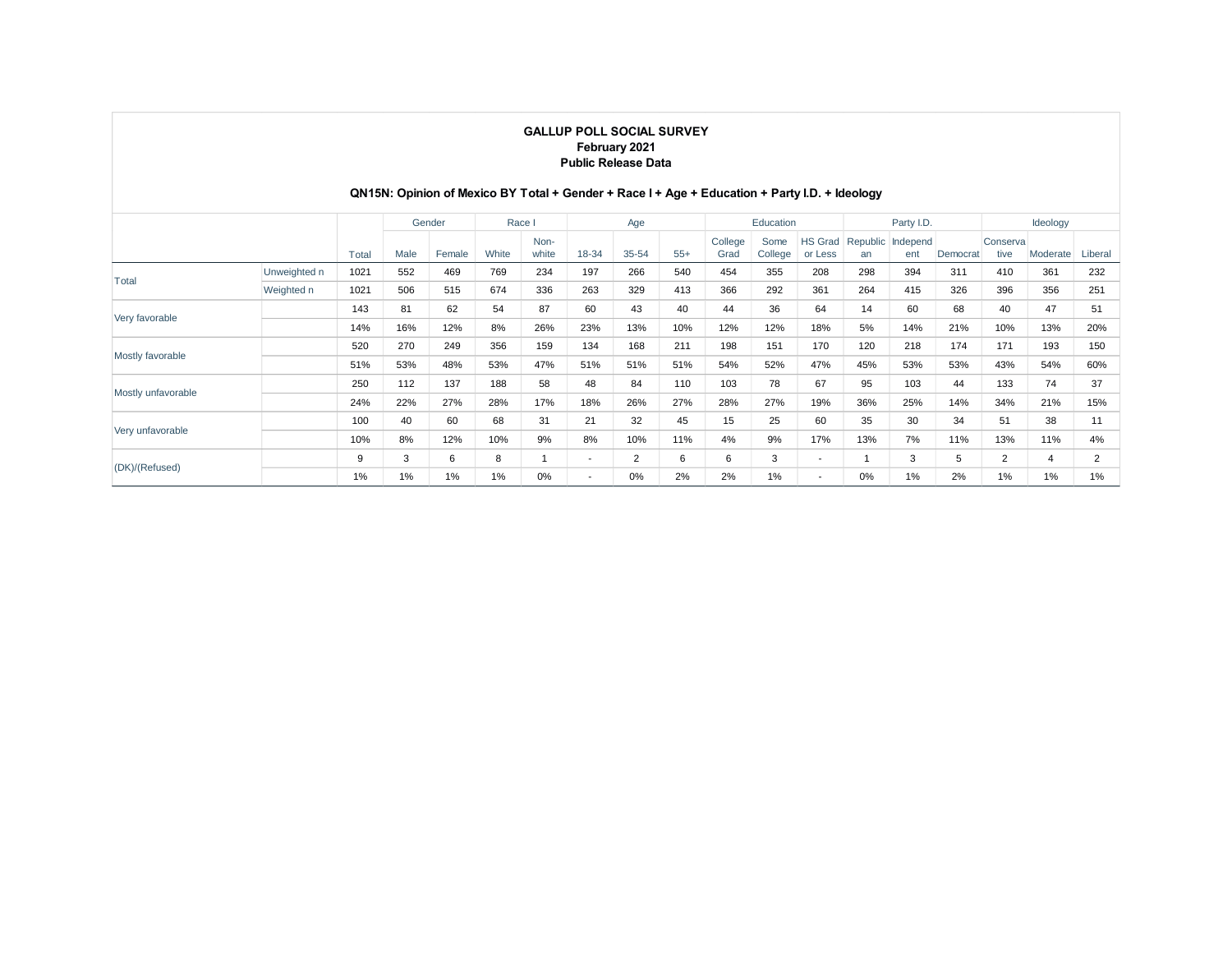## **QN15O: Opinion of North Korea BY Total + Gender + Race I + Age + Education + Party I.D. + Ideology**

|                    |              |                | Gender |        | Race I |               |       | Age            |              | Education       |                 |                           | Party I.D.               |                 |          | Ideology         |          |         |
|--------------------|--------------|----------------|--------|--------|--------|---------------|-------|----------------|--------------|-----------------|-----------------|---------------------------|--------------------------|-----------------|----------|------------------|----------|---------|
|                    |              | Total          | Male   | Female | White  | Non-<br>white | 18-34 | 35-54          | $55+$        | College<br>Grad | Some<br>College | <b>HS Grad</b><br>or Less | Republic<br>an           | Independ<br>ent | Democrat | Conserva<br>tive | Moderate | Liberal |
| Total              | Unweighted n | 1021           | 552    | 469    | 769    | 234           | 197   | 266            | 540          | 454             | 355             | 208                       | 298                      | 394             | 311      | 410              | 361      | 232     |
|                    | Weighted n   | 1021           | 506    | 515    | 674    | 336           | 263   | 329            | 413          | 366             | 292             | 361                       | 264                      | 415             | 326      | 396              | 356      | 251     |
| Very favorable     |              | 16             | 11     | 4      | 3      | 12            | 9     | 6              | $\mathbf{1}$ | 3               |                 | 11                        | 3                        | 6               | 6        | 3                | 9        | 3       |
|                    |              | 2%             | 2%     | 1%     | 0%     | 4%            | 4%    | 2%             | 0%           | 1%              | $0\%$           | 3%                        | 1%                       | 1%              | 2%       | 1%               | 2%       | 1%      |
|                    |              | 88             | 44     | 43     | 48     | 39            | 28    | 33             | 25           | 14              | 21              | 53                        | 19                       | 41              | 27       | 29               | 39       | 16      |
| Mostly favorable   |              | 9%             | 9%     | 8%     | 7%     | 12%           | 10%   | 10%            | 6%           | 4%              | 7%              | 15%                       | 7%                       | 10%             | 8%       | 7%               | 11%      | 6%      |
| Mostly unfavorable |              | 342            | 159    | 183    | 217    | 122           | 102   | 96             | 143          | 116             | 119             | 106                       | 81                       | 152             | 101      | 137              | 116      | 85      |
|                    |              | 33%            | 31%    | 35%    | 32%    | 36%           | 39%   | 29%            | 35%          | 32%             | 41%             | 29%                       | 31%                      | 37%             | 31%      | 35%              | 33%      | 34%     |
|                    |              | 569            | 286    | 283    | 403    | 161           | 123   | 193            | 240          | 230             | 150             | 188                       | 161                      | 210             | 190      | 226              | 190      | 146     |
| Very unfavorable   |              | 56%            | 57%    | 55%    | 60%    | 48%           | 47%   | 59%            | 58%          | 63%             | 51%             | 52%                       | 61%                      | 51%             | 58%      | 57%              | 53%      | 58%     |
|                    |              | $\overline{7}$ | 5      | 2      | 3      | 3             |       | $\overline{2}$ | 4            | $\overline{2}$  |                 | 3                         | ۰                        | 5               |          |                  | 2        |         |
| (DK)/(Refused)     |              | 1%             | 1%     | 0%     | 0%     | 1%            | 0%    | 0%             | 1%           | 1%              | 0%              | 1%                        | $\overline{\phantom{a}}$ | 1%              | 0%       | 0%               | $0\%$    | 1%      |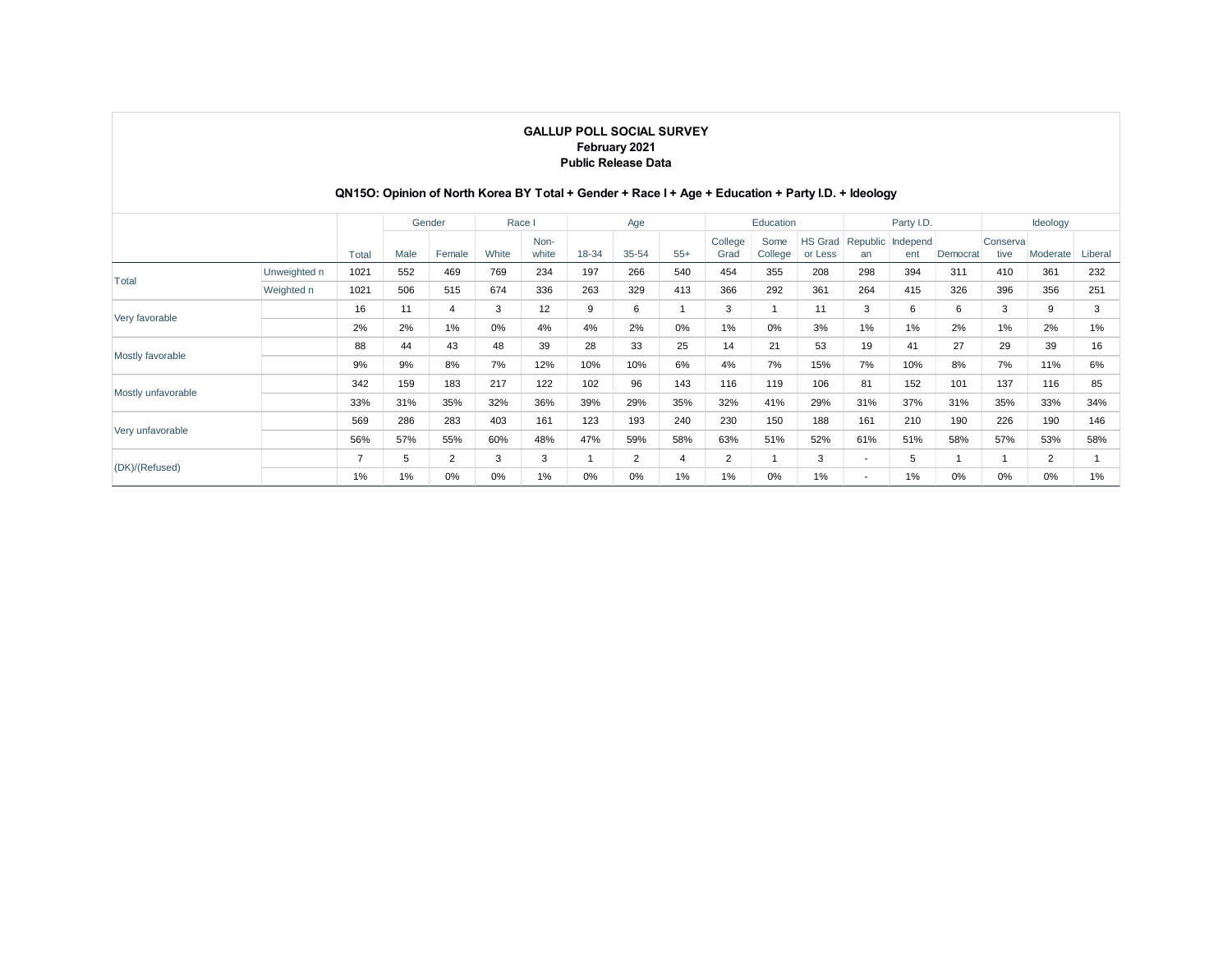## **QN15P: Opinion of The Palestinian Authority BY Total + Gender + Race I + Age + Education + Party I.D. + Ideology**

|                    |              |       |      | Gender | Race I |               |       | Age       |                | Education       |                 |                           | Party I.D.            |                 |          | Ideology          |          |         |
|--------------------|--------------|-------|------|--------|--------|---------------|-------|-----------|----------------|-----------------|-----------------|---------------------------|-----------------------|-----------------|----------|-------------------|----------|---------|
|                    |              | Total | Male | Female | White  | Non-<br>white | 18-34 | $35 - 54$ | $55+$          | College<br>Grad | Some<br>College | <b>HS Grad</b><br>or Less | <b>Republic</b><br>an | Independ<br>ent | Democrat | Conserval<br>tive | Moderate | Liberal |
| Total              | Unweighted n | 1021  | 552  | 469    | 769    | 234           | 197   | 266       | 540            | 454             | 355             | 208                       | 298                   | 394             | 311      | 410               | 361      | 232     |
|                    | Weighted n   | 1021  | 506  | 515    | 674    | 336           | 263   | 329       | 413            | 366             | 292             | 361                       | 264                   | 415             | 326      | 396               | 356      | 251     |
| Very favorable     |              | 47    | 21   | 26     | 20     | 27            | 18    | 21        | $\overline{7}$ | 13              | 15              | 18                        | 9                     | 19              | 18       | 10                | 15       | 18      |
|                    |              | 5%    | 4%   | 5%     | 3%     | 8%            | 7%    | 6%        | 2%             | 3%              | 5%              | 5%                        | 3%                    | 5%              | 6%       | 3%                | 4%       | 7%      |
|                    |              | 255   | 123  | 133    | 152    | 101           | 94    | 76        | 83             | 103             | 68              | 84                        | 43                    | 105             | 104      | 60                | 99       | 91      |
| Mostly favorable   |              | 25%   | 24%  | 26%    | 23%    | 30%           | 36%   | 23%       | 20%            | 28%             | 23%             | 23%                       | 16%                   | 25%             | 32%      | 15%               | 28%      | 36%     |
|                    |              | 422   | 194  | 228    | 302    | 115           | 94    | 125       | 194            | 172             | 142             | 107                       | 116                   | 169             | 129      | 154               | 149      | 114     |
| Mostly unfavorable |              | 41%   | 38%  | 44%    | 45%    | 34%           | 36%   | 38%       | 47%            | 47%             | 49%             | 30%                       | 44%                   | 41%             | 40%      | 39%               | 42%      | 45%     |
|                    |              | 240   | 140  | 100    | 163    | 75            | 44    | 92        | 101            | 56              | 52              | 132                       | 87                    | 94              | 55       | 151               | 68       | 21      |
| Very unfavorable   |              | 24%   | 28%  | 19%    | 24%    | 22%           | 17%   | 28%       | 25%            | 15%             | 18%             | 37%                       | 33%                   | 23%             | 17%      | 38%               | 19%      | 8%      |
|                    |              | 57    | 28   | 29     | 37     | 19            | 13    | 15        | 27             | 23              | 14              | 20                        | 10                    | 27              | 19       | 21                | 26       |         |
| (DK)/(Refused)     |              | 6%    | 6%   | 6%     | 6%     | 6%            | 5%    | 5%        | 7%             | 6%              | 5%              | 6%                        | 4%                    | 6%              | 6%       | 5%                | 7%       | 3%      |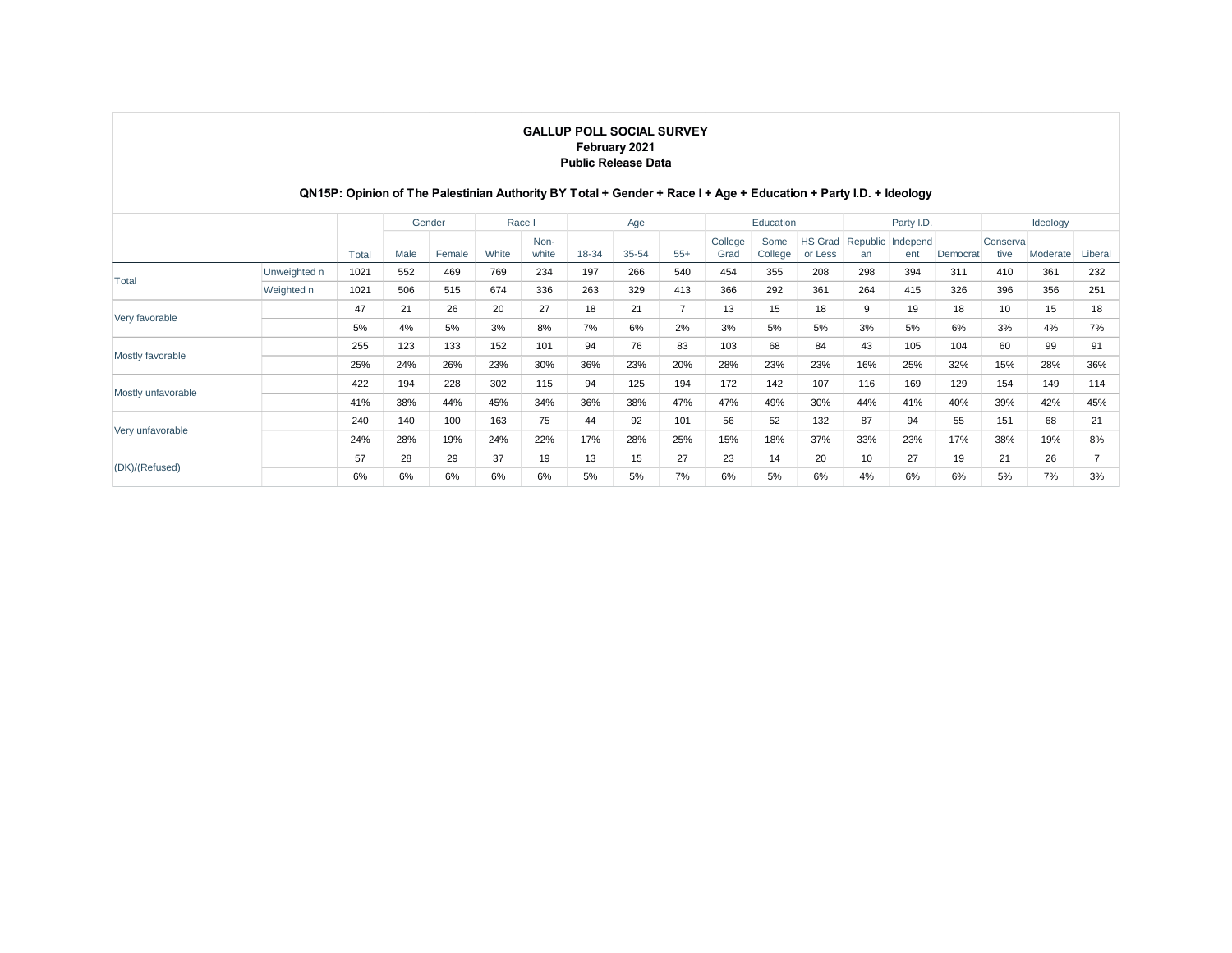## **QN15Q: Opinion of Russia BY Total + Gender + Race I + Age + Education + Party I.D. + Ideology**

|                    |              |       | Gender |        | Race I |               |       | Age   |       |                 | Education       |                           |     | Party I.D.               |          | Ideology          |          |         |
|--------------------|--------------|-------|--------|--------|--------|---------------|-------|-------|-------|-----------------|-----------------|---------------------------|-----|--------------------------|----------|-------------------|----------|---------|
|                    |              | Total | Male   | Female | White  | Non-<br>white | 18-34 | 35-54 | $55+$ | College<br>Grad | Some<br>College | <b>HS Grad</b><br>or Less | an  | Republic Independ<br>ent | Democrat | Conserval<br>tive | Moderate | Liberal |
| Total              | Unweighted n | 1021  | 552    | 469    | 769    | 234           | 197   | 266   | 540   | 454             | 355             | 208                       | 298 | 394                      | 311      | 410               | 361      | 232     |
|                    | Weighted n   | 1021  | 506    | 515    | 674    | 336           | 263   | 329   | 413   | 366             | 292             | 361                       | 264 | 415                      | 326      | 396               | 356      | 251     |
| Very favorable     |              | 49    | 25     | 24     | 21     | 28            | 23    | 20    | 6     | 12              | 18              | 20                        | 11  | 24                       | 13       | 20                | 9        | 17      |
|                    |              | 5%    | 5%     | 5%     | 3%     | 8%            | 9%    | 6%    | 1%    | 3%              | 6%              | 6%                        | 4%  | 6%                       | 4%       | 5%                | 2%       | 7%      |
|                    |              | 173   | 106    | 67     | 123    | 49            | 76    | 54    | 39    | 43              | 58              | 72                        | 56  | 76                       | 38       | 73                | 74       | 27      |
| Mostly favorable   |              | 17%   | 21%    | 13%    | 18%    | 15%           | 29%   | 16%   | 10%   | 12%             | 20%             | 20%                       | 21% | 18%                      | 12%      | 18%               | 21%      | 11%     |
|                    |              | 416   | 200    | 216    | 289    | 120           | 98    | 123   | 187   | 168             | 124             | 123                       | 110 | 180                      | 120      | 169               | 134      | 103     |
| Mostly unfavorable |              | 41%   | 39%    | 42%    | 43%    | 36%           | 37%   | 37%   | 45%   | 46%             | 43%             | 34%                       | 42% | 43%                      | 37%      | 43%               | 38%      | 41%     |
|                    |              | 372   | 169    | 202    | 236    | 134           | 63    | 129   | 174   | 141             | 89              | 141                       | 86  | 128                      | 152      | 132               | 138      | 100     |
| Very unfavorable   |              | 36%   | 33%    | 39%    | 35%    | 40%           | 24%   | 39%   | 42%   | 38%             | 31%             | 39%                       | 32% | 31%                      | 47%      | 33%               | 39%      | 40%     |
|                    |              | 11    | 6      | 6      | 5      | 5             | 2     | 3     | 6     | 3               | 3               | 5                         |     | $\overline{ }$           | 3        | 3                 | 2        |         |
| (DK)/(Refused)     |              | 1%    | 1%     | 1%     | 1%     | 2%            | 1%    | $1\%$ | 1%    | 1%              | $1\%$           | 2%                        | 1%  | 2%                       | 1%       | 1%                | 1%       | 1%      |